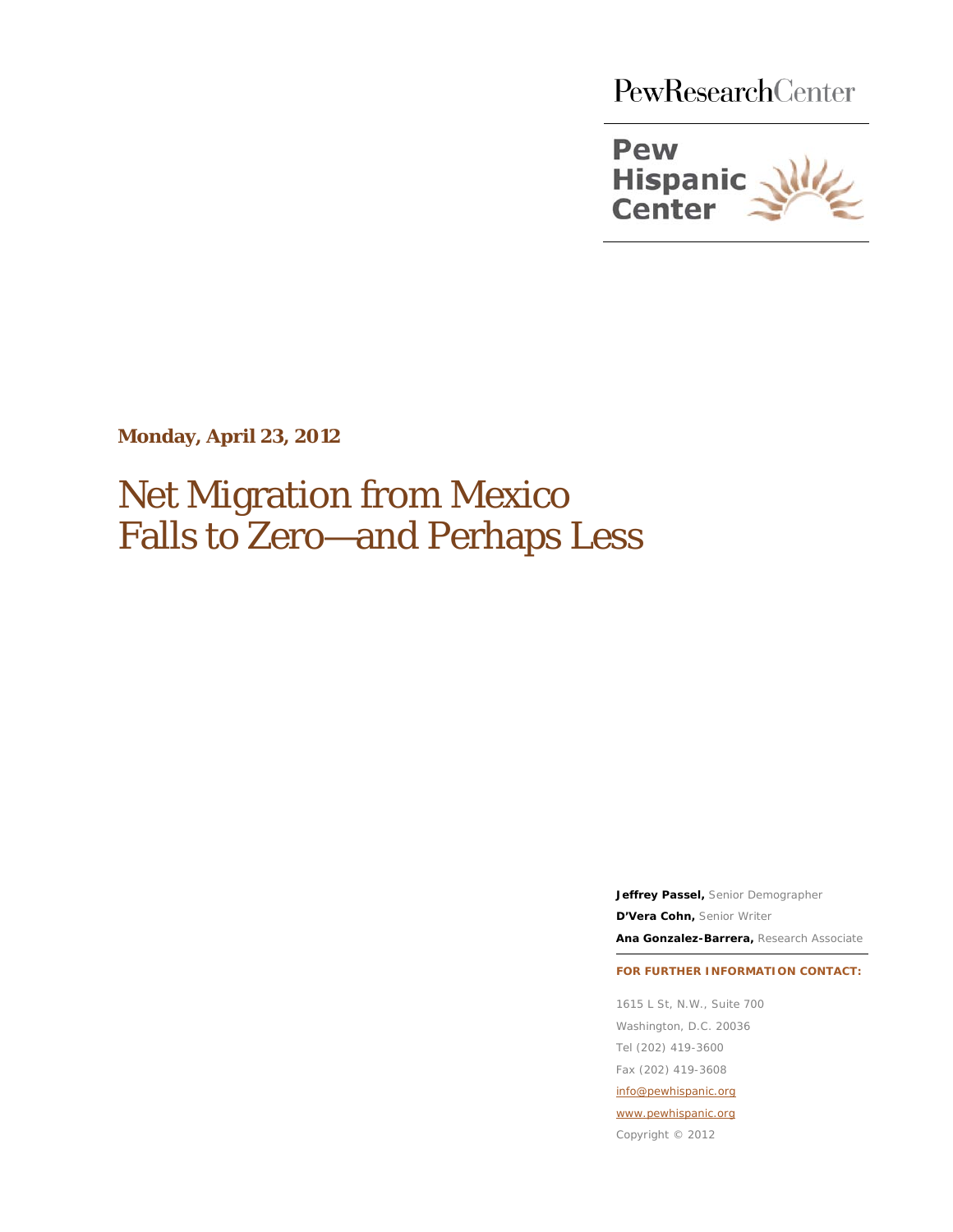#### **About the Pew Hispanic Center**

The Pew Hispanic Center is a nonpartisan research organization that seeks to improve public understanding of the diverse Hispanic population in the United States and to chronicle Latinos' growing impact on the nation. It does not take positions on policy issues. The Center is part of the Pew Research Center, a nonpartisan "fact tank" based in Washington, D.C., and it is funded by The Pew Charitable Trusts, a Philadelphia-based public charity. All of the Center's reports are available at www.pewhispanic.org.

The staff of the Pew Hispanic Center is:

*Paul Taylor, Director Rakesh Kochhar, Associate Director for Research Richard Fry, Senior Research Associate Gretchen Livingston, Senior Researcher Gabriel Velasco, Research Analyst Eileen Patten, Research Assistant*

*Mark Hugo Lopez, Associate Director Jeffrey S. Passel, Senior Demographer Ana Gonzalez-Barrera, Research Associate Seth Motel, Research Assistant Mary Seaborn, Administrative Manager*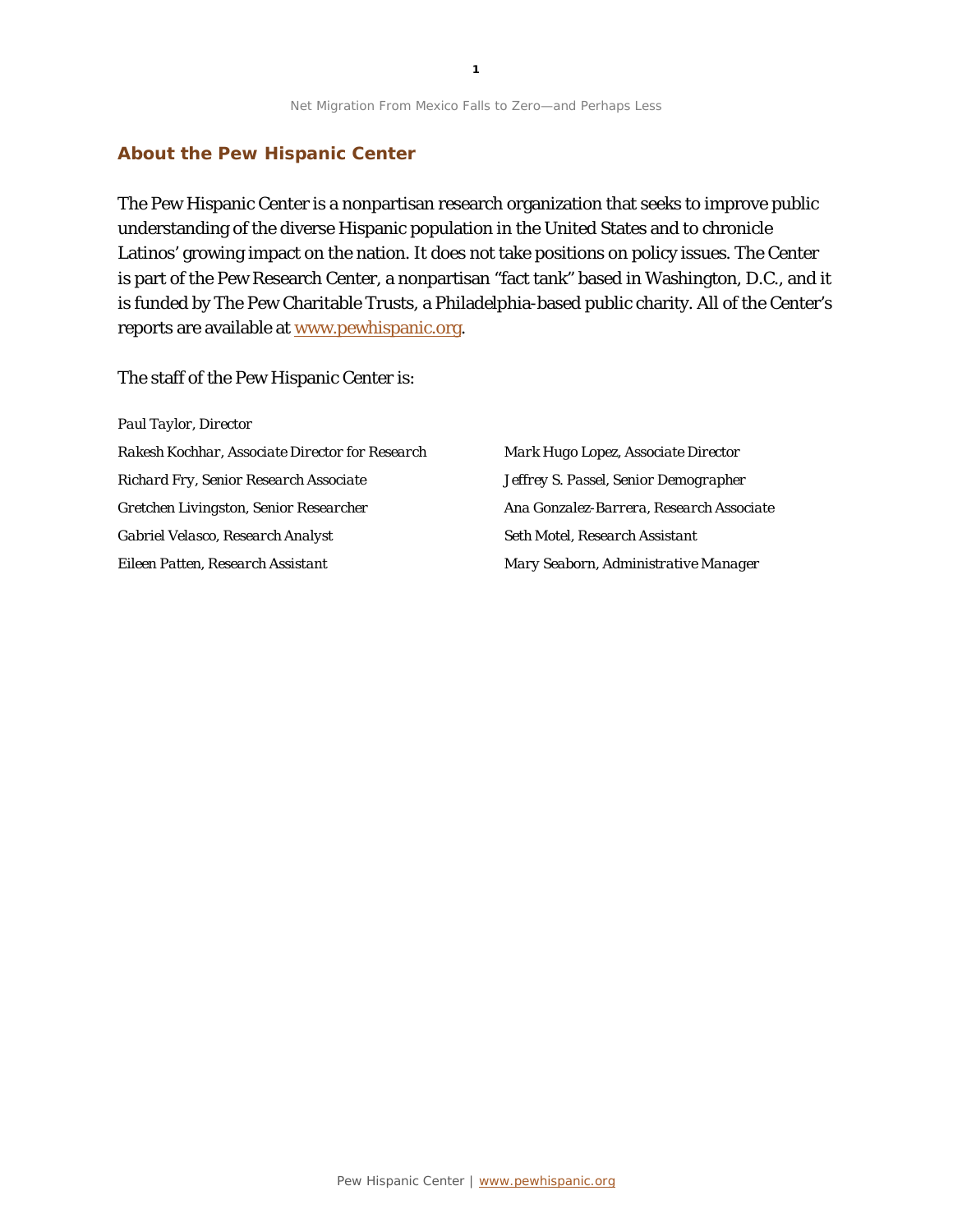#### **About this Report**

This report analyzes the magnitude and trend of migration flows between Mexico and the United States; the experiences and intentions of Mexican immigrants repatriated by U.S. immigration authorities; U.S. immigration enforcement patterns; conditions in Mexico and the U.S. that could affect immigration; and characteristics of Mexican-born immigrants in the U.S.

The report draws on numerous data sources from both Mexico and the U.S. The principal Mexican data sources are the Mexican decennial censuses (Censos de Población y Vivienda) of 1990, 2000 and 2010; the Mexican Population Count (Conteos de Población y Vivienda) of 2005; the Survey of Migration in the Northern Border of Mexico (la Encuesta sobre Migracíon en la Frontera Norte de México or EMIF-Norte); the Survey of Demographic Dynamics of 2006 and 2009 (Encuesta Nacional de Dinámica Demográfica or ENADID); and the Survey of Occupation and Employment for 2005-2011 (Encuesta Nacional de Ocupación y Empleo or ENOE). The principal U.S. data sources are the Census Bureau's Current Population Survey (CPS) monthly data for 1994 to 2012; the CPS Annual Social and Economic Supplement conducted in March for 1994 to 2011; the American Community Survey (ACS) for 2005-2010; U.S. Censuses from 1850 to 2000; U.S. Border Patrol data on apprehensions at the U.S.- Mexico border; and the U.S. Department of Homeland Security, Office of Immigration Statistics on legal admissions to the U.S. and aliens removed or returned. The report also uses data from the World Bank and the United Nations Population Division.

This report was written by Senior Demographer Jeffrey Passel, Senior Writer D'Vera Cohn and Research Associate Ana Gonzalez-Barrera. Paul Taylor provided editorial guidance in the drafting of this report. Rakesh Kochhar and Mark Hugo Lopez provided comments on earlier drafts of the report. Seth Motel and Gabriel Velasco provided research assistance. Gabriel Velasco and Eileen Patten number-checked the report. Marcia Kramer was the copy editor.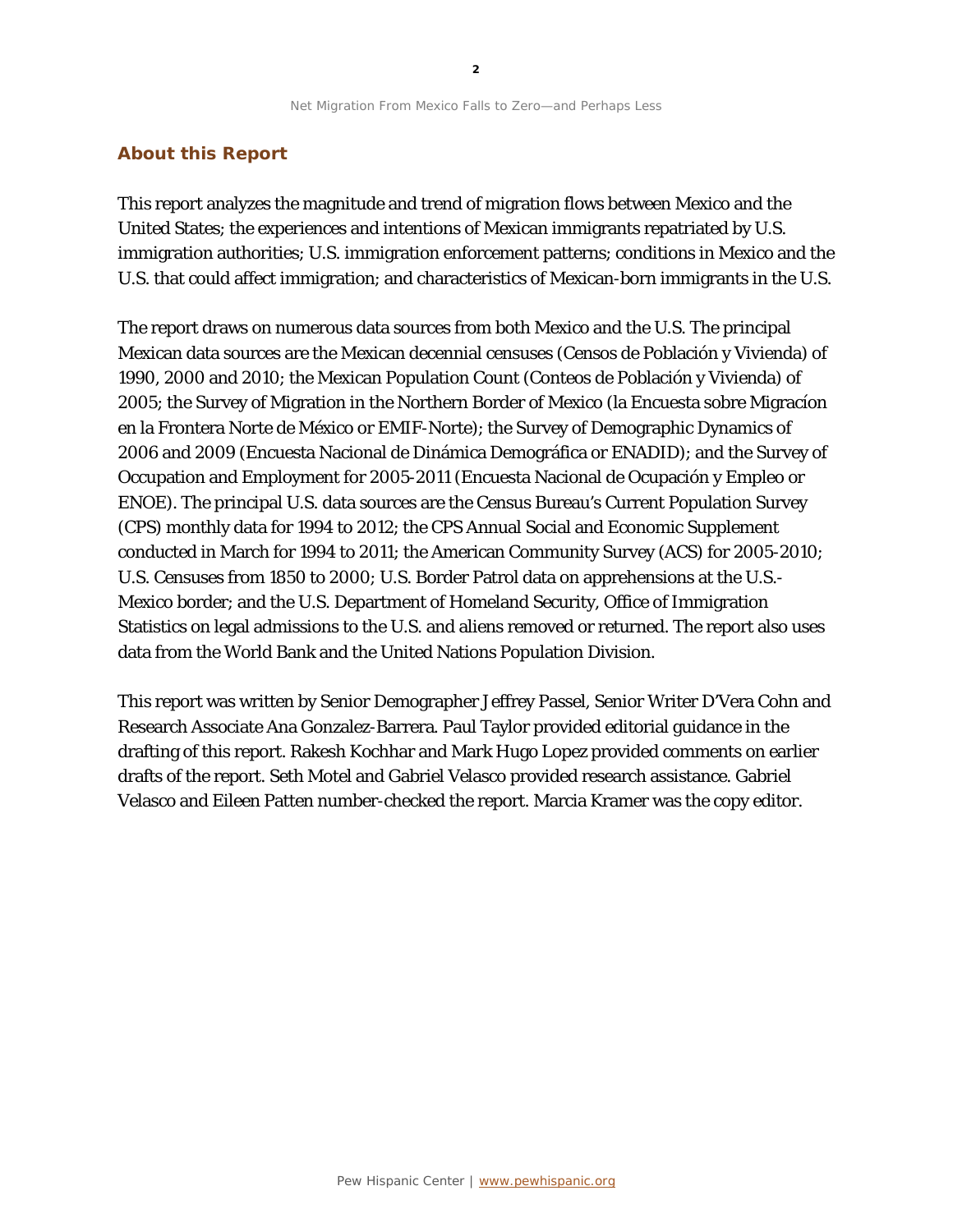### **A Note on Terminology**

Because this report views migration between Mexico and the U.S. from both sides of the border, descriptions of "immigrants" and "emigrants" or "immigration," "emigration," "migration flows" specify the country of residence of the migrants or the direction of the flow.

### *United States:*

"Foreign born" refers to persons born outside of the United States, Puerto Rico or other U.S. territories to parents neither of whom was a U.S. citizen. The terms "foreign born" and "immigrant" are used interchangeably in this report.

"U.S. born" refers to an individual who is a U.S. citizen at birth, including people born in the United States, Puerto Rico or other U.S. territories, as well as those born elsewhere to parents who are U.S. citizens. U.S.-born persons also are described as "U.S. natives."

The "legal immigrant" population is defined as people granted legal permanent residence; those granted asylum; people admitted as refugees; and people admitted under a set of specific authorized temporary statuses for longer-term residence and work. Legal immigrants also include persons who have acquired U.S. citizenship through naturalization.

"Unauthorized immigrants" are all foreign-born non-citizens residing in the country who are not "legal immigrants." These definitions reflect standard and customary usage by the Department of Homeland Security and academic researchers. The vast majority of unauthorized immigrants entered the country without valid documents or arrived with valid visas but stayed past their visa expiration date or otherwise violated the terms of their admission.

U.S. censuses and surveys include people whose usual residence is the United States. Consequently, migrants from Mexico who are in the U.S. for short periods to work, visit or shop are generally not included in measures of the U.S. population. "Immigration" to the United States includes only people who are intending to settle in the United States.

"Removals" are the compulsory and confirmed movement of inadmissible or deportable aliens out of the United States based on an order of removal. An alien who is removed has administrative or criminal consequences placed on subsequent re-entry.

"Returns" are the confirmed movement of inadmissible or deportable aliens out of the United States not based on an order of removal. These include aliens who agree to return home.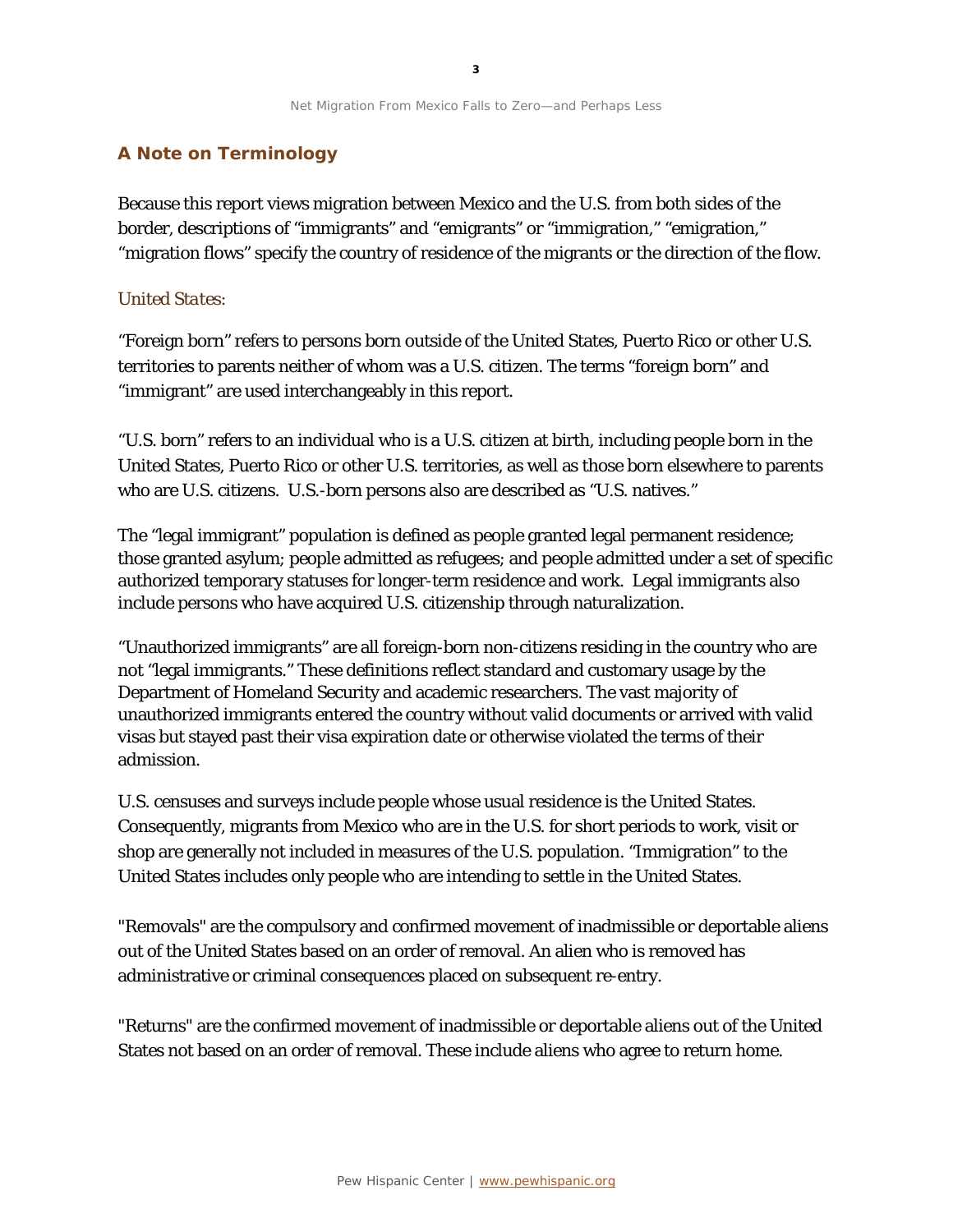The U.S. Department of Homeland Security uses the term "removal" rather than "deportation" to describe the actions of its Immigration and Customs Enforcement (ICE) and Customs and Border Protection (CBP) to expel foreign nationals from the U.S. "Deportations" are one type of removal and refer to the formal removal of a foreign citizen from the U.S. In addition, a foreign citizen may be expelled from the U.S. under an alternative action called an expedited removal. Deportations and expedited removals together comprise removals reported by the U.S. Department of Homeland Security.

### *Mexico:*

In Mexican data, "U.S. born" refers only to persons born in the United States and not to the citizenship at birth.

"Return migration" is a concept based on a census or survey question about prior residence, specifically residence five years before the census or survey. A "return migrant" to Mexico is a person who lived outside of Mexico (usually in the U.S.) five years before the census or survey and is back in Mexico at the time of the survey.

"Recent migrants" are identified through a question in Mexican censuses and surveys that asks whether any members of the household have left to go to the U.S. in a prior period, usually the previous five years. The recent migrants may be back in the household or elsewhere in Mexico (in which case they have "returned" to Mexico) or they may still be in the U.S. or in another country.

"U.S.-born residents with Mexican parents" are people born in the United States with either a Mexican-born mother or father. The Mexican data sources do not have a direct question about the country of birth of a person's mother and father. Consequently, parentage must be inferred from relationships to other members of the household. About 89-91% of U.S.-born children in the Mexican censuses can be linked with one or two Mexican-born parents, about 2% can be linked only with non-Mexican parents, and the remaining 7-9% are in households without either parent.

### *Both:*

"Adults" are ages 18 and older. "Children," unless otherwise specified, are people under age 18.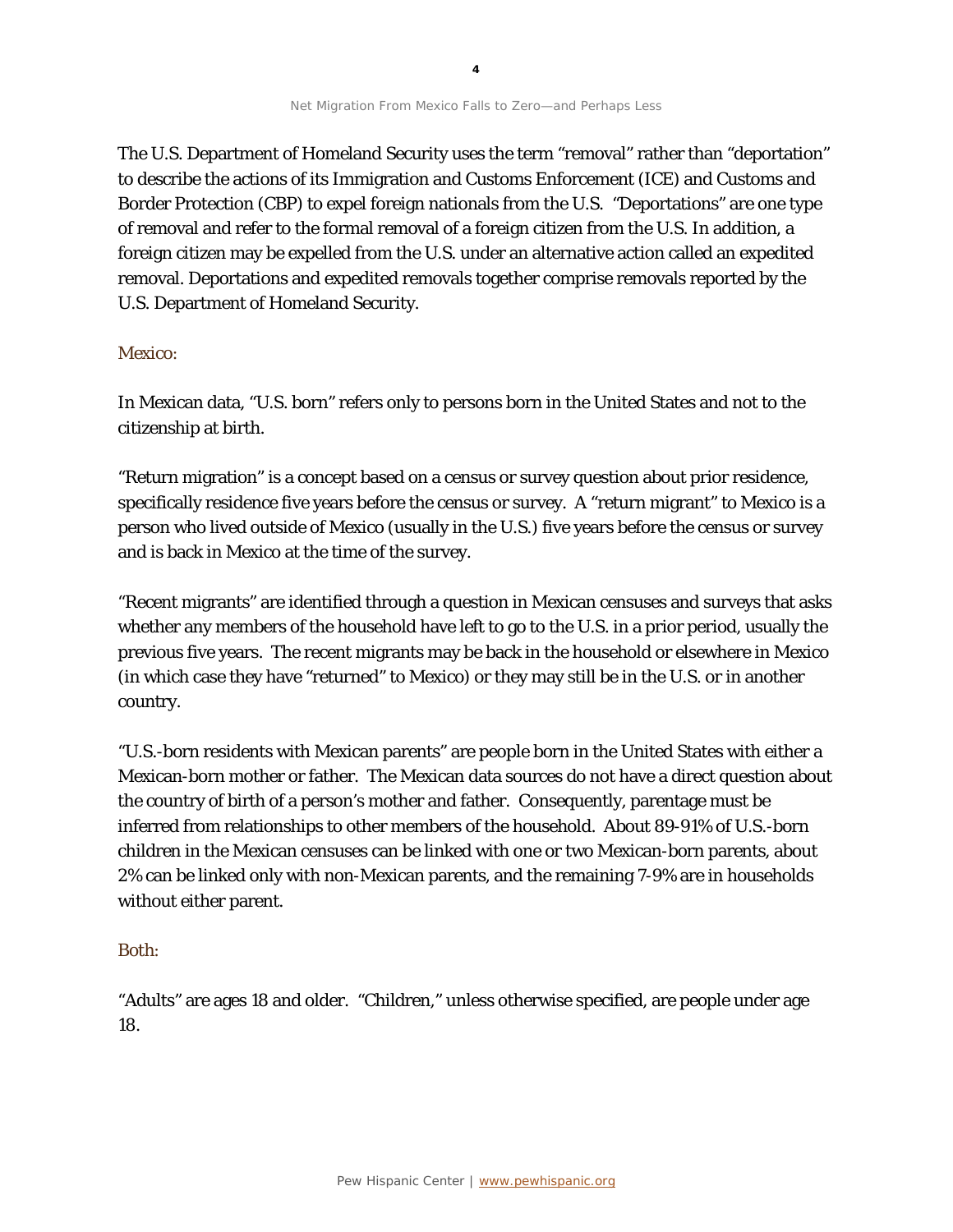## Table of Contents

| About the Pew Hispanic Center                                    | 1  |
|------------------------------------------------------------------|----|
| About this Report                                                | 2  |
| A Note on Terminology                                            | 3  |
| 1. Overview                                                      | 6  |
| 2. Migration Between the U.S. and Mexico                         | 11 |
| 3. Mexicans Sent Back to Mexico by U.S. Authorities              | 22 |
| 4. U.S. Immigration Enforcement                                  | 27 |
| 5. Mexico, by the Numbers                                        | 30 |
| 6. Characteristics of Mexican-Born Immigrants Living in the U.S. | 35 |
| References                                                       | 38 |
| Appendix A. Additional Tables and Chart                          | 42 |
| Appendix B. Methodology (Forthcoming)                            | 46 |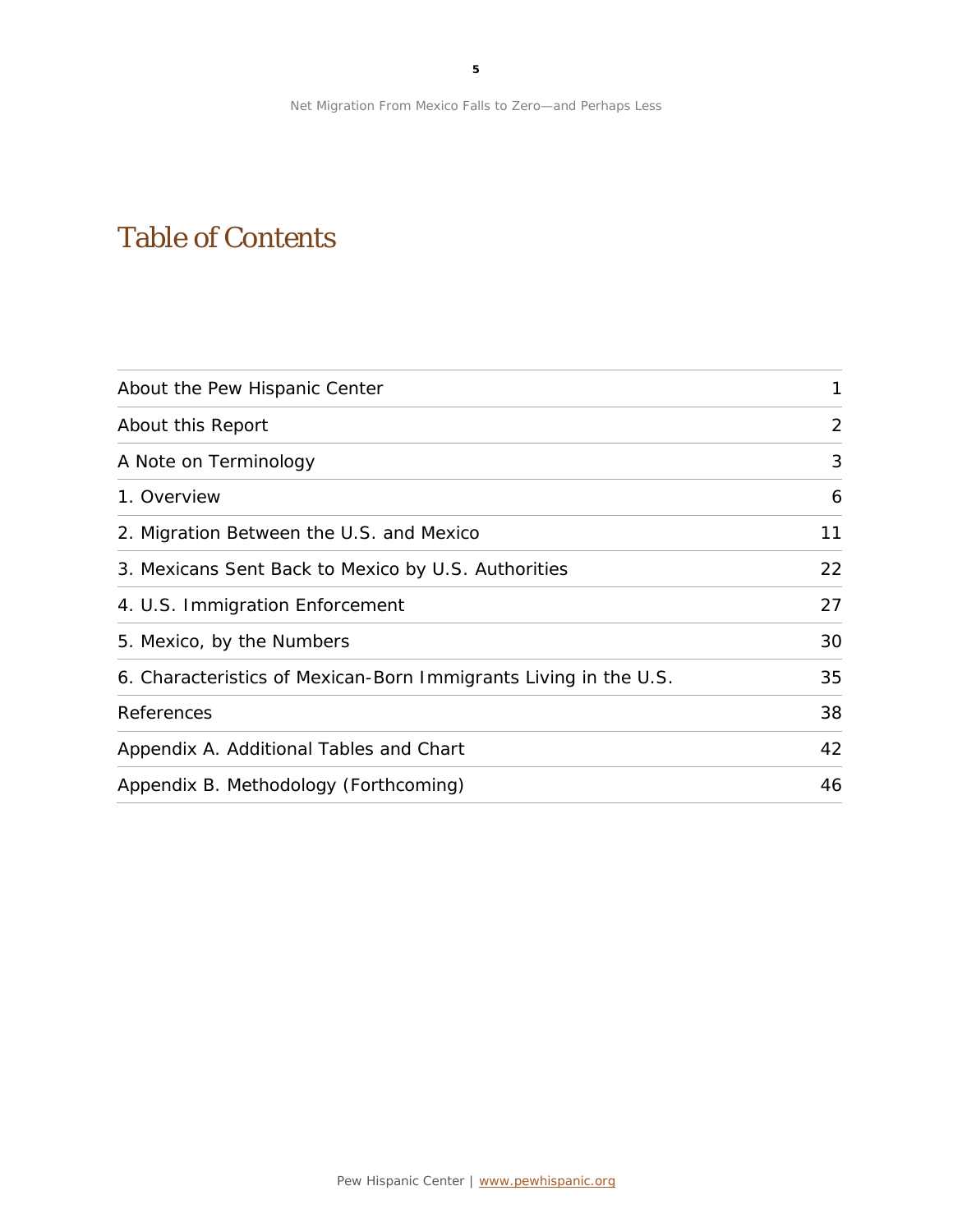## 1. Overview

The largest wave of immigration in history from a single country to the United States has come to a standstill. After four decades that brought 12 million current immigrants—most of whom came illegally—the net migration flow from Mexico to the United States has stopped and may have reversed, according to a new analysis of government data from both countries by the Pew Hispanic Center, a project of the Pew Research Center.

1



The standstill appears to be the result of many factors, including the weakened U.S. job and housing construction markets, heightened border enforcement, a rise in deportations, the growing dangers associated with illegal border crossings, the long-term decline in Mexico's birth rates and broader economic conditions in Mexico.

It is possible that the Mexican immigration wave will resume as the U.S. economy recovers. Even if it doesn't, it has already secured a place in the record books. The U.S. today has more immigrants from Mexico alone—12.0 million—than any other country in the world has from all countries of the world.[1](#page-6-0) Some 30% of all current U.S. immigrants were born in Mexico. The next largest sending country—China (including Hong Kong and Taiwan)—accounts for just 5% of the nation's current stock of about 40 million immigrants.

<span id="page-6-0"></span><sup>1</sup> Russia has 12.3 million residents who are classified by the United Nations as immigrants, but the vast majority were born in countries that had been a part of the Soviet Union prior to its breakup in 1991.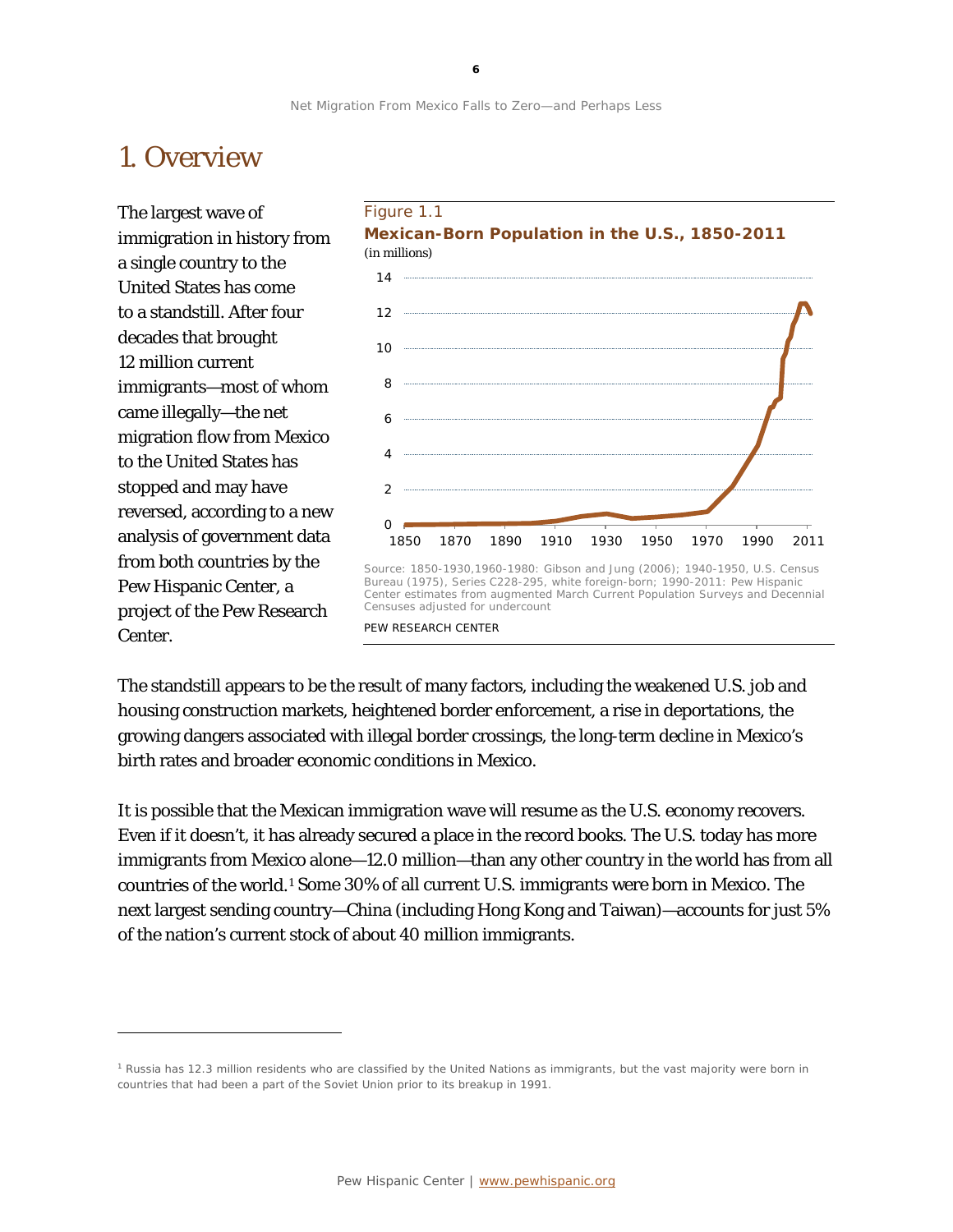Looking back over the entire span of U.S. history, no country has ever seen as many of its people immigrate to this country as Mexico has in the past four decades. However, when measured not in absolute numbers but as a share of the immigrant population at the time, immigration waves from Germany and Ireland in the late 19th century equaled or exceeded the modern wave from Mexico.

Beyond its size, the most distinctive feature of the modern Mexican wave has been the unprecedented share of immigrants who have come to the U.S. illegally. Just over half (51%)





through June 2010. Migration from U.S. to Mexico includes persons born in Mexico, the U.S., and elsewhere; Mexico to U.S. includes Mexican-born persons only.

Source: U.S. to Mexico: Pew Hispanic Center estimates from population, household and migrant microdata samples of Mexican censuses of 2000 and 2010; Mexico to U.S.: Based on Pew Hispanic Center estimates in Figure 1.3 from various sources; see Methodology

PEW RESEARCH CENTER

of all current Mexican immigrants are unauthorized, and some 58% of the estimated 11.2 million unauthorized immigrants in the U.S. are Mexican [\(Passel and Cohn, 2011\)](http://www.pewhispanic.org/2011/02/01/unauthorized-immigrant-population-brnational-and-state-trends-2010/).

The sharp downward trend in net migration from Mexico began about five years ago and has led to the first significant decrease in at least two decades in the unauthorized Mexican population. As of 2011, some 6.1 million unauthorized Mexican immigrants were living in the U.S., down from a peak of nearly 7 million in 2007, according to Pew Hispanic Center estimates based on data from the U.S. Census Bureau. Over the same period, the population of authorized immigrants from Mexico rose modestly, from 5.6 million in 2007 to 5.8 million in 2011.

The net standstill in Mexican-U.S. migration flows is the result of two opposite trend lines that have converged in recent years. During the five-year period from 2005 to 2010, a total of 1.4 million Mexicans immigrated to the United States, down by more than half from the 3 million who had done so in the five-year period of 1995 to 2000. Meantime, the number of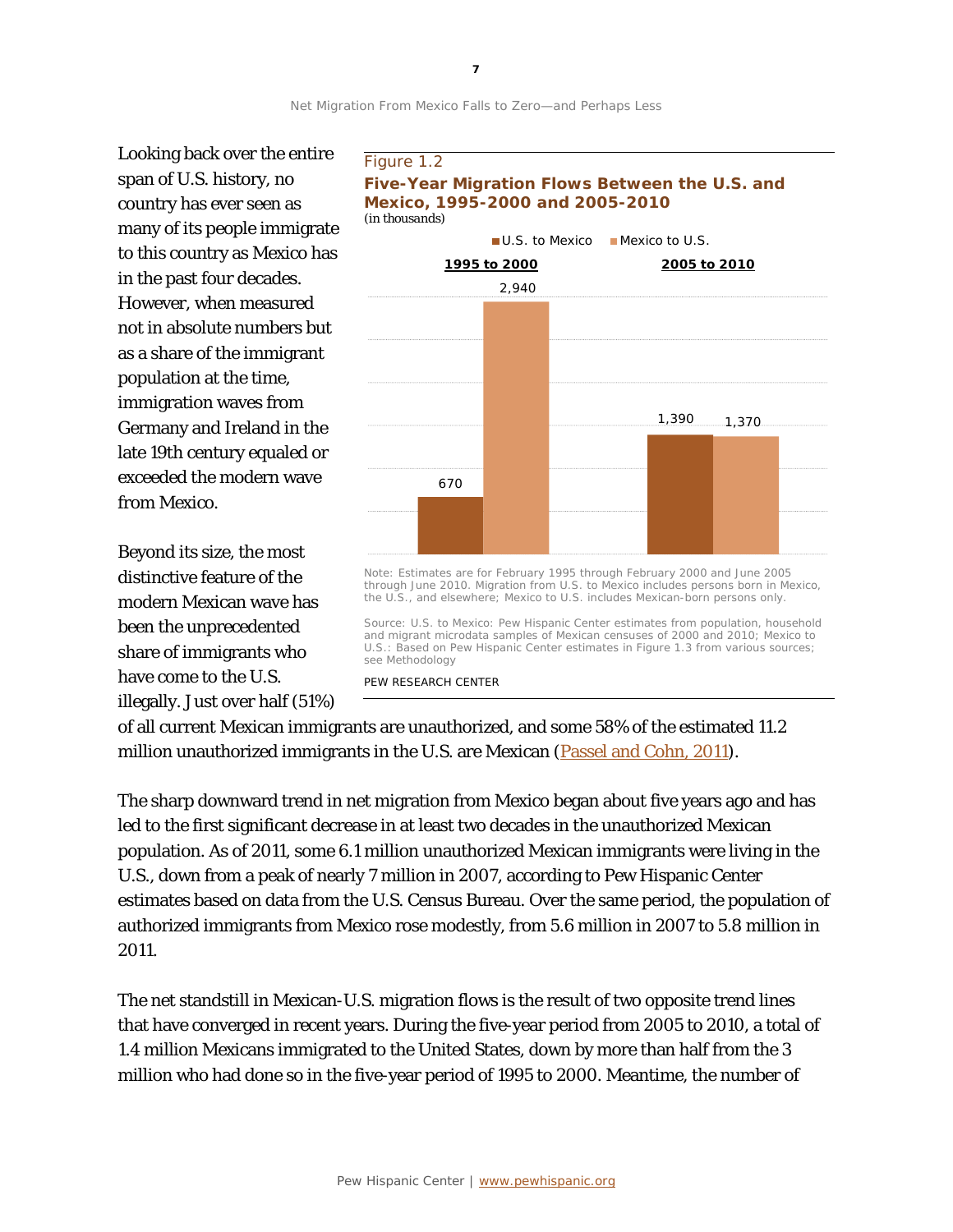

Mexicans and their children who moved from the U.S. to Mexico between 2005 and 2010 rose to 1.4 million, roughly double the number who had done so in the fiveyear period a decade before. While it is not possible to say so with certainty, the trend lines within this latest fiveyear period suggest that return flow to Mexico probably exceeded the inflow from Mexico during the past year or two.

Of the 1.4 million people who migrated from the U.S. to Mexico since 2005, including about 300,000 U.S.-born children, most did

l



so voluntarily, but a significant minority were deported and remained in Mexico. Firm data on this phenomenon are sketchy, but Pew Hispanic Center estimates based on government data from both countries suggest that 5% to 35% of these returnees may not have moved voluntarily.

In contrast to the decrease of the Mexican born, the U.S. immigrant population from all countries has continued to grow and numbered 39.6 million in 2011, according to the Census Bureau's Current Population Survey.

In addition, the number of Mexican-Americans in the U.S.—both immigrants and U.S.-born residents of Mexican ancestry—is continuing to rise. The Mexican-American population numbered 33 million in [2](#page-8-0)010.<sup>2</sup> As reported previously [\(Pew Hispanic Center, 2011\)](http://www.pewhispanic.org/2011/07/14/the-mexican-american-boom-brbirths-overtake-immigration/), between 2000 and 2010 births surpassed immigration as the main reason for growth of the Mexican-American population.

**8**

<span id="page-8-0"></span><sup>&</sup>lt;sup>2</sup> Pew Hispanic Center tabulations of 2010 American Community Survey (1% IPUMS).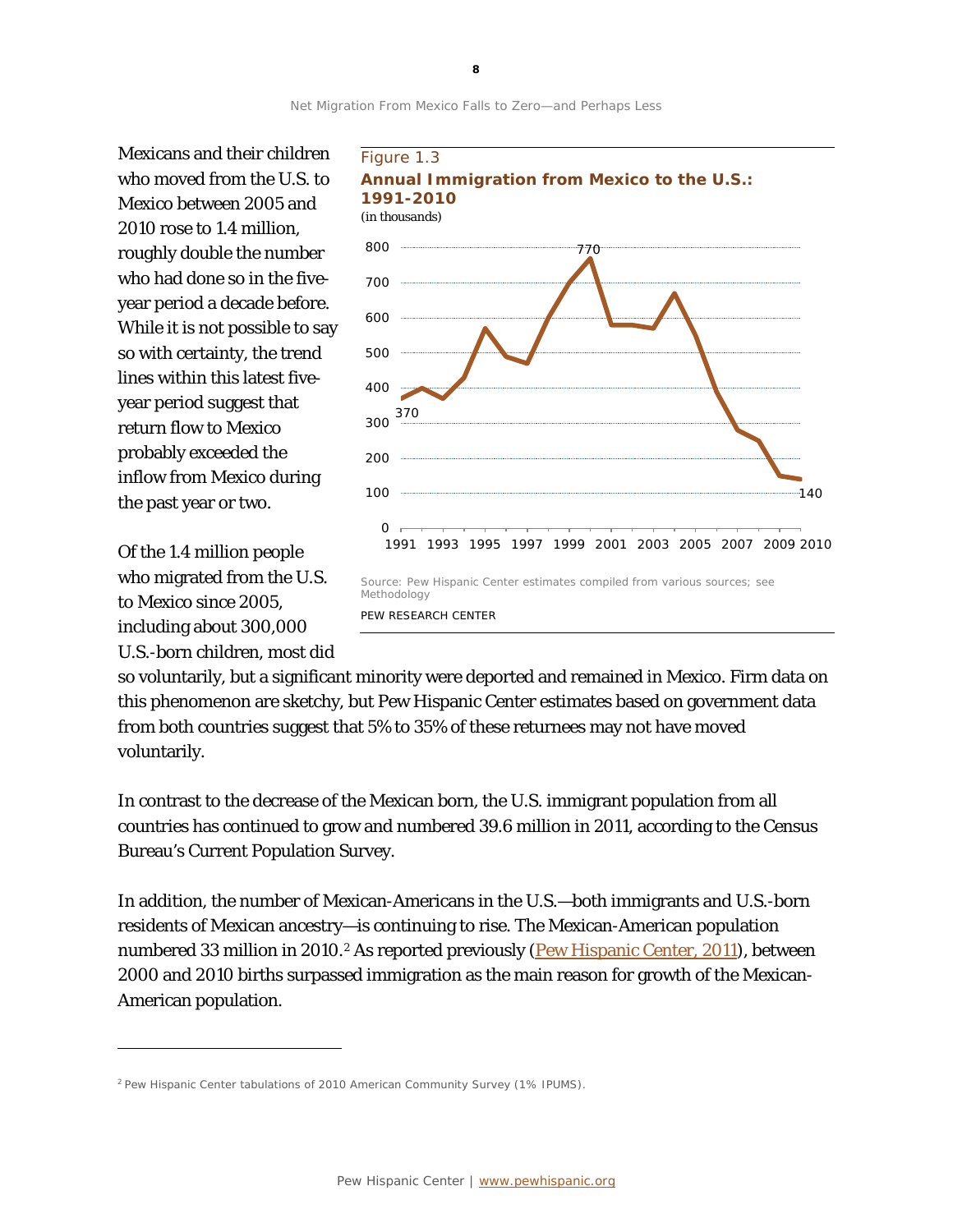The population of Mexican-born residents of the U.S. is larger than the population of most countries or states. Among Mexican-born people worldwide, one-in-ten lives in the United States.

This report has five additional sections. The next section analyzes statistics on migration between Mexico and the United States from data sources in both countries. The third uses mainly Mexican data to examine characteristics, experience and future intentions of Mexican migrants handed over to Mexican authorities by U.S. law enforcement agencies. The fourth, based on U.S. data, examines trends in border enforcement statistics. The fifth looks at changing conditions in Mexico that might affect migration trends. The report's last section looks at characteristics of Mexican-born immigrants in the U.S., using U.S. Census Bureau data. The appendix explains the report's methodology and data sources.

Among the report's other main findings from these sections:

### **Changing Patterns of Border Enforcement**

- In spite of (and perhaps because of) increases in the number of U.S. Border Patrol agents, apprehensions of Mexicans trying to cross the border illegally have plummeted in recent years—from more than 1 million in 2005 to 286,000 in 2011—a likely indication that fewer unauthorized migrants are trying to cross. Border Patrol apprehensions of all unauthorized immigrants are now at their lowest level since 1971.
- As apprehensions at the border have declined, deportations of unauthorized Mexican immigrants–some of them picked up at work sites or after being arrested for other criminal violations–have risen to record levels. In 2010, 282,000 unauthorized Mexican immigrants were repatriated by U.S. authorities, via deportation or the expedited removal process.

#### **Changing Characteristics of Return Migrants**

- Although most unauthorized Mexican immigrants sent home by U.S. authorities say they plan to try to return, a growing share say they will not try to come back to the U.S. According to a survey by Mexican authorities of repatriated immigrants, 20% of labor migrants in 2010 said they would not return, compared with just 7% in 2005.
- A growing share of unauthorized Mexican immigrants sent home by U.S. authorities had been in the United States for a year or more—27% in 2010,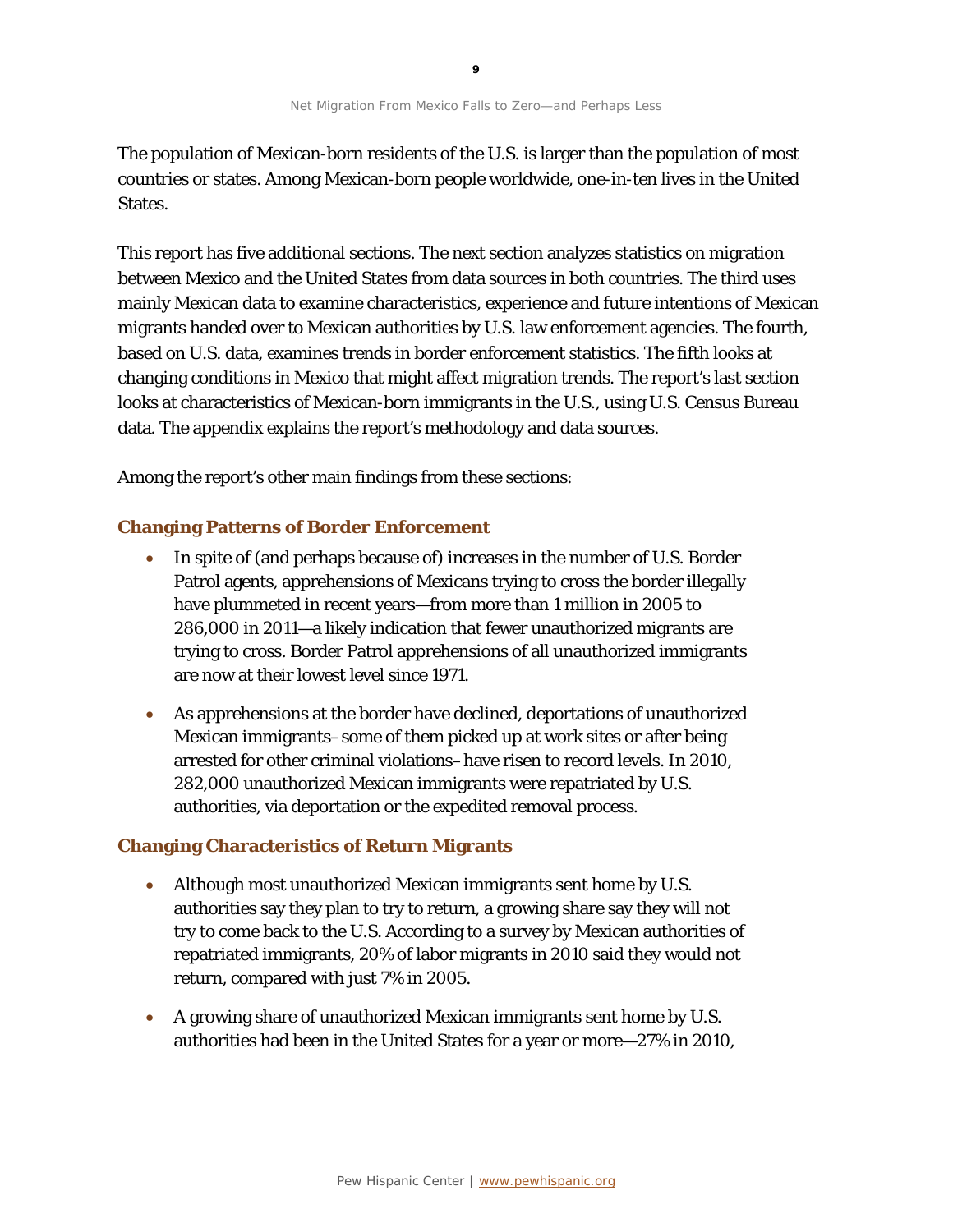up from 6% in 2005. Also, 17% were apprehended at work or at home in 2010, compared with just 3% in 2005.

#### **Demographic Trends Related to Mexican Migration**

- In Mexico, among the wide array of trends with potential impact on the decision to emigrate, the most significant demographic change is falling fertility: As of 2009, a typical Mexican woman was projected to have an average 2.4 children in her lifetime, compared with 7.3 for her 1960 counterpart.
- Compared with other immigrants to the U.S., Mexican-born immigrants are younger, poorer, less-educated, less likely to be fluent in English and less likely to be naturalized citizens.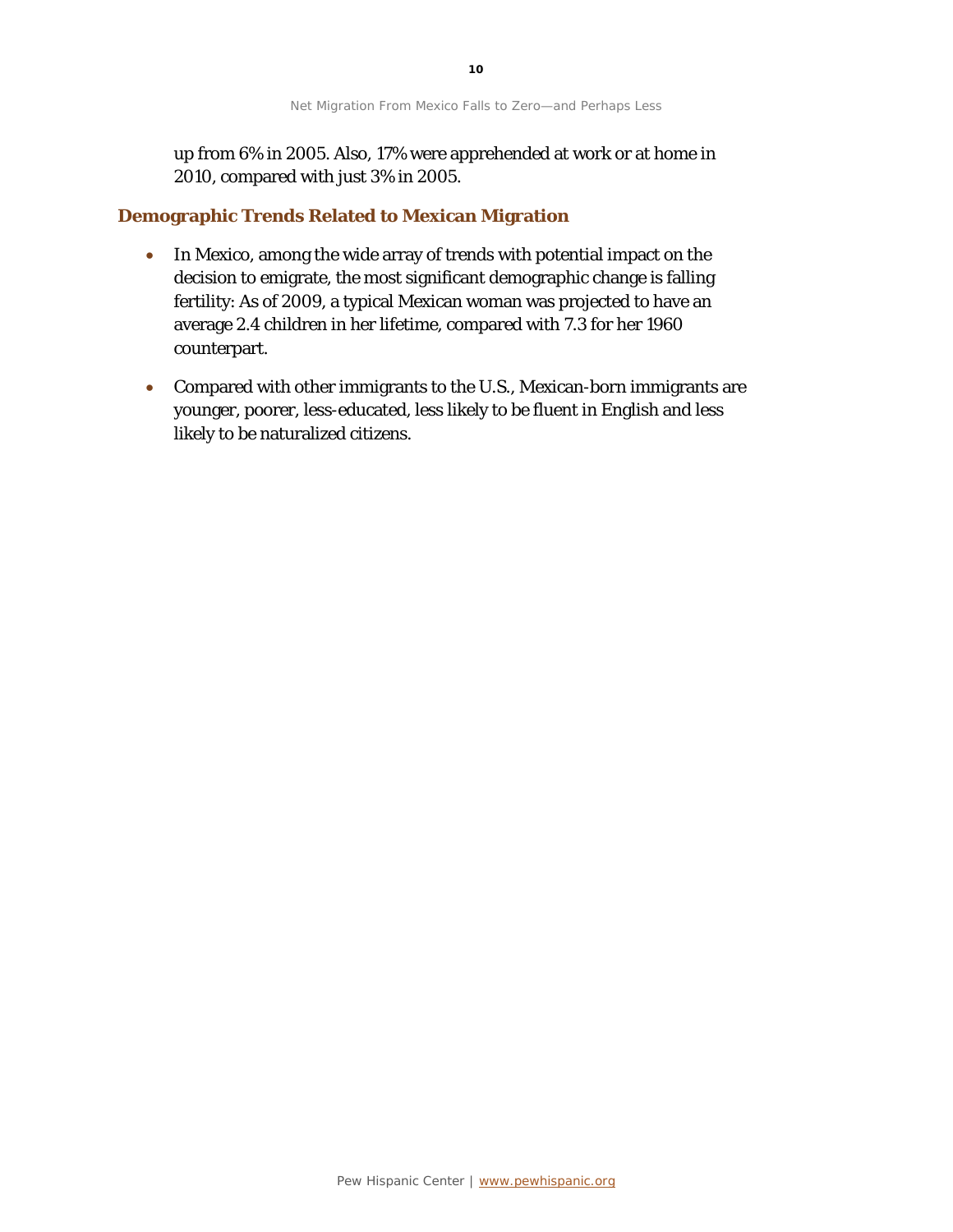## 2. Migration Between the U.S. and Mexico

The number of Mexican-born immigrants who left the U.S. for Mexico rose sharply from 2005 to 2010, even as the flow of new immigrants to the U.S. from Mexico fell steeply, according to a Pew Hispanic Center analysis of data from both countries.

As a result, net Mexican immigration to the U.S. is at a standstill, and the Mexican-born population in the U.S. leveled off and then declined in the last half of the most recent decade. The Mexican-born population grew 23% from 2000 to 2005, peaked in 2007 at 12.6 million and stabilized



for two years before declining slightly in 2010. In 2011, the Mexican-born population in the U.S. decreased still further, to 12.0 million.

These developments represent a notable reversal of the historic pattern of Mexican immigration to the U.S., which has risen dramatically over the past four decades. Mexico is the leading country of origin of U.S. immigrants, and Mexicans in the U.S. are by far the largest population worldwide from any origin country.

From 2005 to 2010, 1.4 million Mexicans and their families (including U.S.-born children) left the U.S. to move to Mexico, according to data from the 2010 Mexican census. That is about double the 670,000 who did so a decade earlier, from 1995 to 2000. While most of these immigrants returned voluntarily, an estimated 5% to 35% returned as a result of deportations between 2005 and 2010 (for more details, see Section 3).

U.S. data on Mexican inflows tell the rest of the migration story from this side of the border. Flows—the number of people added to the U.S. population each year—dropped markedly from 2005 to 2010, totaling 1.4 million for the five-year period, according to estimates based on U.S.

**11**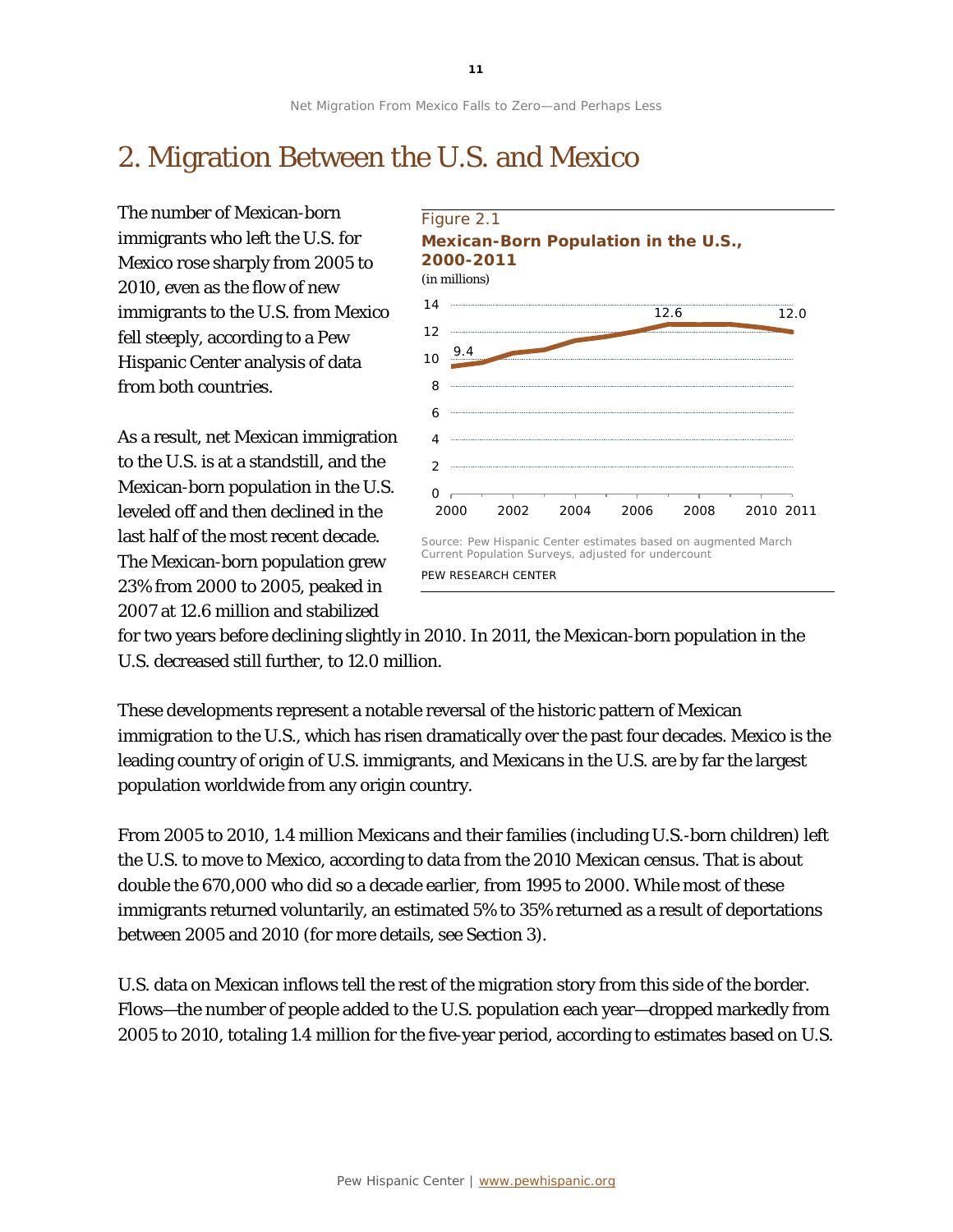Census Bureau data. This represents a marked break from previous years: Total inflows reached about 3 million in each of the two preceding five-year periods.

### **Mexican Census Data: Return Flows**

It has been clear for several years that immigration flows to the U.S. from Mexico have been dwindling since 2006 [\(Passel and Cohn,](http://www.pewhispanic.org/2009/07/22/mexican-immigrants-how-many-come-how-many-leave/) 2009), but until recently there had been little hard evidence that flows back to Mexico had grown over the same period. That gap has been filled by new data from the 2010 Mexican census, which show that about twice as many Mexicans returned home in the five years previous to the 2010 census than had done so in the five years before the 2000 census.

This analysis draws on two sets of questions in the Mexican census. One asks all respondents where they had been living five years before the census was taken; the





Notes: "Others in U.S. five years ago" not shown separately (fewer than 10,000). \* "Recent migrants back to Mexico" are persons who left Mexico in the five years before the census and returned by the time of the census. Figures adjusted to exclude persons living in the U.S. five years ago and U.S.-born children younger than 5.

Source: Pew Hispanic Center tabulations from population, household and migrant microdata samples of Mexican censuses of 2000 and 2010

#### PEW RESEARCH CENTER

answers provide a count of people who moved from the U.S. to Mexico during that period. A separate question targets more recent emigrants: It asks a sample of all households whether anyone from the household had left for another country during the previous five years; if so, additional questions are asked about whether and when that person or persons came back.

The 2010 Mexican census tallied nearly 1.4 million people—the vast majority of them Mexican adults—who had moved from the U.S. to Mexico between 2005 and 2010. (This combines answers to both questions.) That is nearly double the 667,000 people who had moved to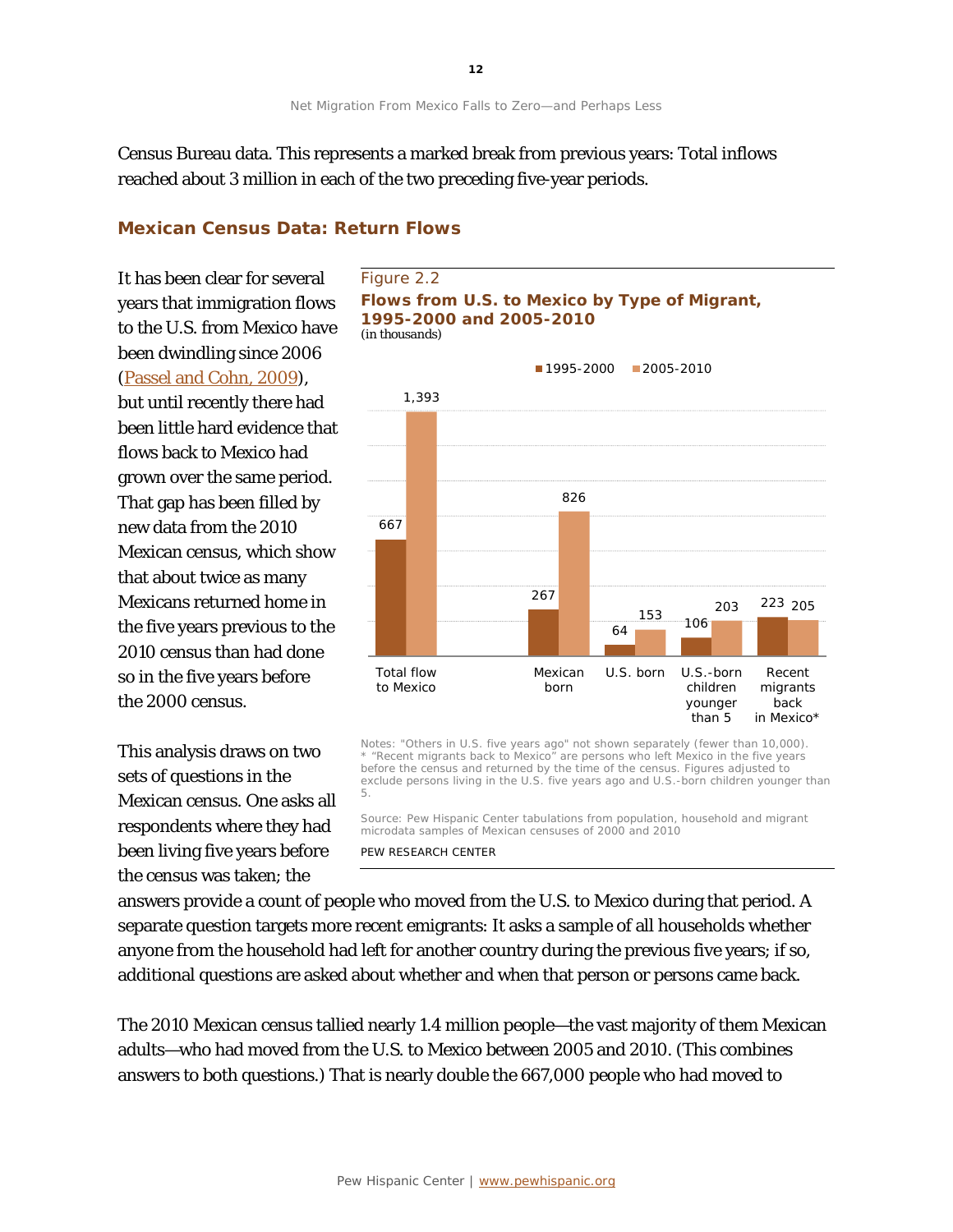Mexico from the U.S. from 1995 to 2000, according to 2000 Mexican census numbers analyzed by the Pew Hispanic Center.

The total number of U.S.-to-Mexico migrants consists of four main groups. The largest is Mexican born, largely (90%) adults, who lived in the U.S. in five years before the census and in Mexico at the census date. These Mexican-born return migrants more than tripled to 826,000 in 2010 from 267,000 in 2000.

The second group is U.S. born, largely (75%) children, who were in the U.S. five years before the census. This group more than doubled to 153,000 in 2010 from 64,000 in 2000. The third consists of children under 5 who were born in the U.S. and brought to Mexico by the census date. Almost all of these are children of Mexican-born parents, and their number almost doubled to 203,000 from 106,000.

The final large group we designate as "recent migrants." These people were in Mexico five years before the census but moved to the U.S. in the intervening period and returned to Mexico by the census date.[3](#page-13-0) There were slightly fewer of the recent migrants in 2010 (205,000) than in 2000 (223,000). Since this group is initially part of the flow of migrants to the U.S. in the period just before the census, the drop undoubtedly reflects the overall drop in Mexico-U.S. migration in recent years.[4](#page-13-1)

The structure of the flow is similar in the two periods. Mexican-born adults are just under three-quarters of the total flow in both periods; Mexican-born children are about 5%. U.S.-born children of Mexican parents are the remaining 20%.

### **U.S.-Born Children**

1

Those who had lived in the U.S. in 2005 but were living in Mexico in 2010 included more than 826,000 Mexican-born migrants ages 5 and older (more than 90% adults) and more than 100,000 U.S.-born children ages [5](#page-13-2) and older with Mexican parents.<sup>5</sup> In the 2000 Mexican census, the comparable numbers who had lived in the U.S. five years earlier (1995) were about 267,000 Mexican-born migrants ages 5 and older (again, mainly adults) and about 37,000 U.S.-born children ages 5 and older of Mexican parents.

<span id="page-13-0"></span><sup>&</sup>lt;sup>3</sup> The remaining migrants, persons born in countries other than Mexico or the U.S., represent less than 1% of the flow.

<span id="page-13-1"></span><sup>&</sup>lt;sup>4</sup> In the Mexican census data, there is some overlap between the recent migrants and those in the U.S. five years before the census. In our estimates of five-year flows, the overlapping counts are removed.

<span id="page-13-2"></span><sup>5</sup> Children are defined as persons ages 17 and younger.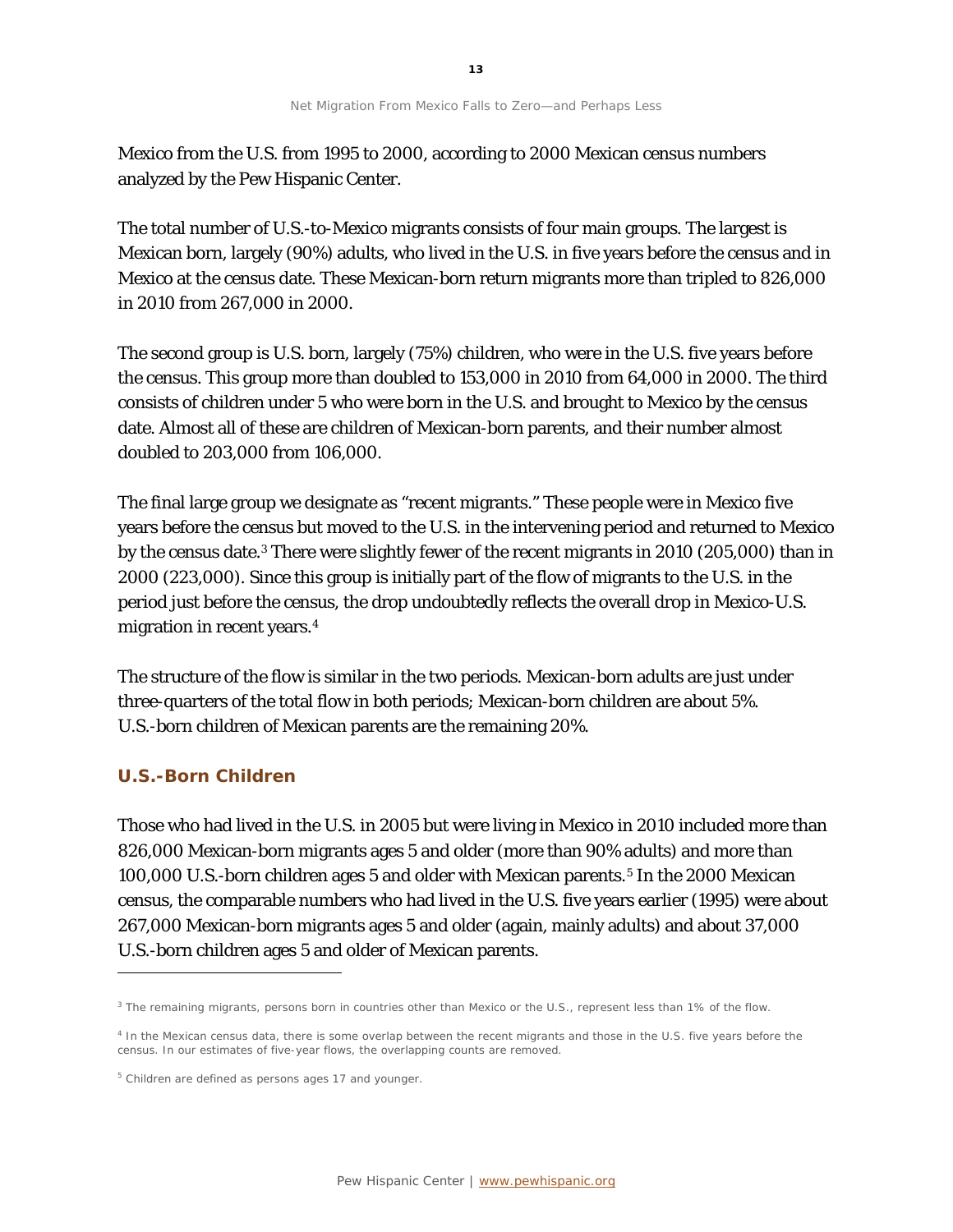The 2010 Mexican census also counted more than 182,000 U.S.-born children under age 5 with Mexican parents living in Mexico, compared with about 99,000 counted in the 2000 census. These children are considered part of the five-year migration total but they are not captured by the "residence five years ago" question because they were not yet born. The U.S. born children under 5 represent an estimated 5% to 10% of the roughly 2.5 million children born in the U.S. to Mexican-born parents during the 2006-2010 period.

The total number of U.S.-born children of Mexican parents counted in the 2010 Mexican census was about 500,000, compared with about 240,000 in 2000.[6](#page-14-0) (According to Pew Hispanic estimates, most of these 500,000 children would have moved to Mexico in the 2005- 2010 period.)

It is possible that some U.S.-born children were accompanying parents who were sent back to Mexico by U.S. authorities. The Department of Homeland Security recently provided Congress with the first official data on the number of parents removed from the U.S. who say they have U.S.-born citizen children.

According to the report (U.S. Department of Homeland Security, 2012), more than 46,000 immigrants removed from the U.S. during the first six months of 2011 said they had U.S. citizen children. However, the report did not specify the countries of birth of the parents who were repatriated, the total number of U.S.-born children of these migrants or whether the U.S.-born children remained in the United States.[7](#page-14-1)

1



261 308 1995-2000 2005-2010 Note: Includes persons reported in the Mexican census as

having left Mexican households for the U.S. in the five years before the census (January 1995-February 2000 or June 2005-June 2010). Some people are back in the same households, some are elsewhere in Mexico and the rest are in the U.S.

Source: Pew Hispanic Center tabulations of 10 percent microdata samples from Mexican censuses of 2000 and 2010

#### PEW RESEARCH CENTER

<span id="page-14-0"></span><sup>6</sup> These are conservative estimates because the children who are included in this category are only those living in the same household with their parents. In addition, there were another 52,000 children ages 17 and younger in 2010 who could not be linked with a parent living in the same household. Most are probably U.S.-born children of Mexican immigrants to the U.S.

<span id="page-14-1"></span><sup>&</sup>lt;sup>7</sup> The report (U.S. Department of Homeland Security, 2012) was ordered by Congress in response to a 2009 estimate by the inspector general of the Department of Homeland Security [\(U.S. Department of Homeland Security, 2009\)](http://www.oig.dhs.gov/assets/Mgmt/OIG_09-15_Jan09.pdf) that more than 100,000 parents of U.S.-born children had been deported during the nine-year period from 1998 to 2007. The inspector general report with that estimate stated that DHS did not consistently track U.S.-citizen children.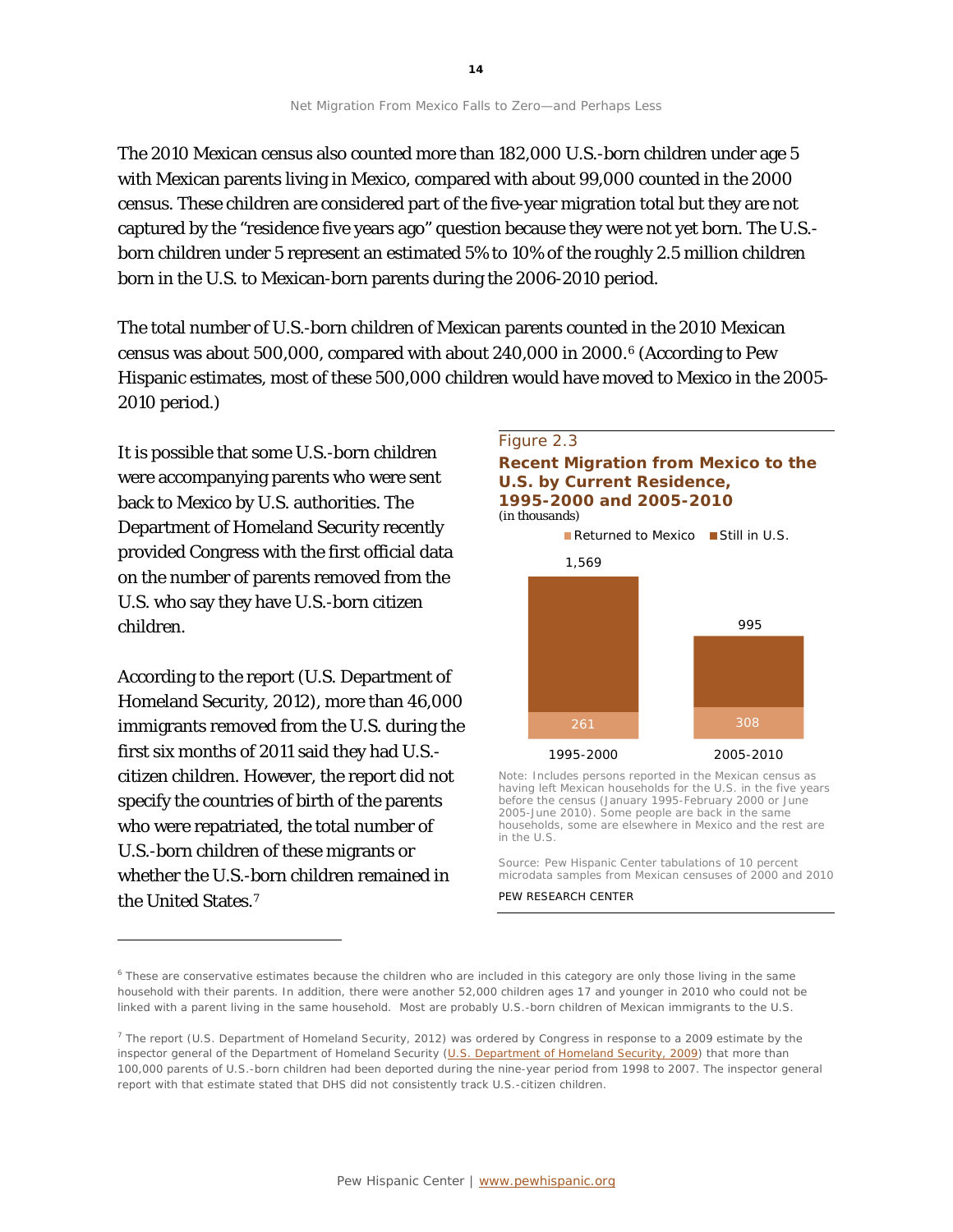Children born to immigrant parents in the U.S. have automatic right of citizenship at birth. U.S.-born children of Mexican-born parents automatically acquire dual nationality and thus become citizens of both the U.S. and Mexico. Although each country has its own citizenship laws and policies, both countries allow the automatic acquisition or retention of a foreign nationality, acquired by birth in a foreign country, or through a parent who is a national of another country.[8](#page-15-0)

### **More Recent Migrants**

The same trends shown above for migrants to Mexico who had been living in the U.S. in 2005 apply to Mexicans who had not been in the U.S. in 2005 but moved to the U.S. after that more recent migrants. The 2010 Mexican census counted a smaller number of recent emigrants than the 2000 census, but a higher number (and share) of returnees from this group.

The 2010 Mexican census counted 995,000 Mexicans who had left for the U.S. since June 2005 and about 310,000 who returned by June 2010. The 2000 Mexican census counted 1.6 million Mexicans who had left since February 1995 and 261,000 who returned by February 2000.

Analyzed by share, the 2010 census showed that nearly one-in-three (31%) of those who had left for the U.S. within the previous five years had returned. That compares with about one-insix (17%) for those who had left for the U.S. within the five years previous to the 2000 Mexican census. [9](#page-15-1)

#### **When Did Return Flows Rise?**

1

When did return flows to Mexico begin to rise? Evidence from various sources points to sometime late in the decade. A 2005 sample survey by Mexico's chief statistical agency (INEGI) counted a lower number of returnees who had lived in the U.S. five years earlier (246,000) than either the 2000 Mexican census or the 2010 Mexican census. (The survey,

<span id="page-15-0"></span><sup>&</sup>lt;sup>8</sup> In the case of Mexico, citizenship may also be acquired through a parent who is a naturalized Mexican citizen. Mexico started allowing its citizens to hold dual nationality in 1998. Foreign nationals, who had previously lost their Mexican nationality prior to 1998, may regain their Mexican nationality through an administrative process at a Mexican embassy or consulate.

<span id="page-15-1"></span><sup>9</sup> Not all of the recent migrants who returned to Mexico by the time of the census are included in the overall estimate U.S.-Mexico migration shown above. There is some overlap between the recent migrants (i.e., people who reported moving to the U.S. between 2005 and 2010) and people who reported living in the U.S. in 2005. We have removed the overlap—about 100,000 in 2010 and 40,000 in 2000—in the estimates of total flow but not in our discussion of recent migration patterns.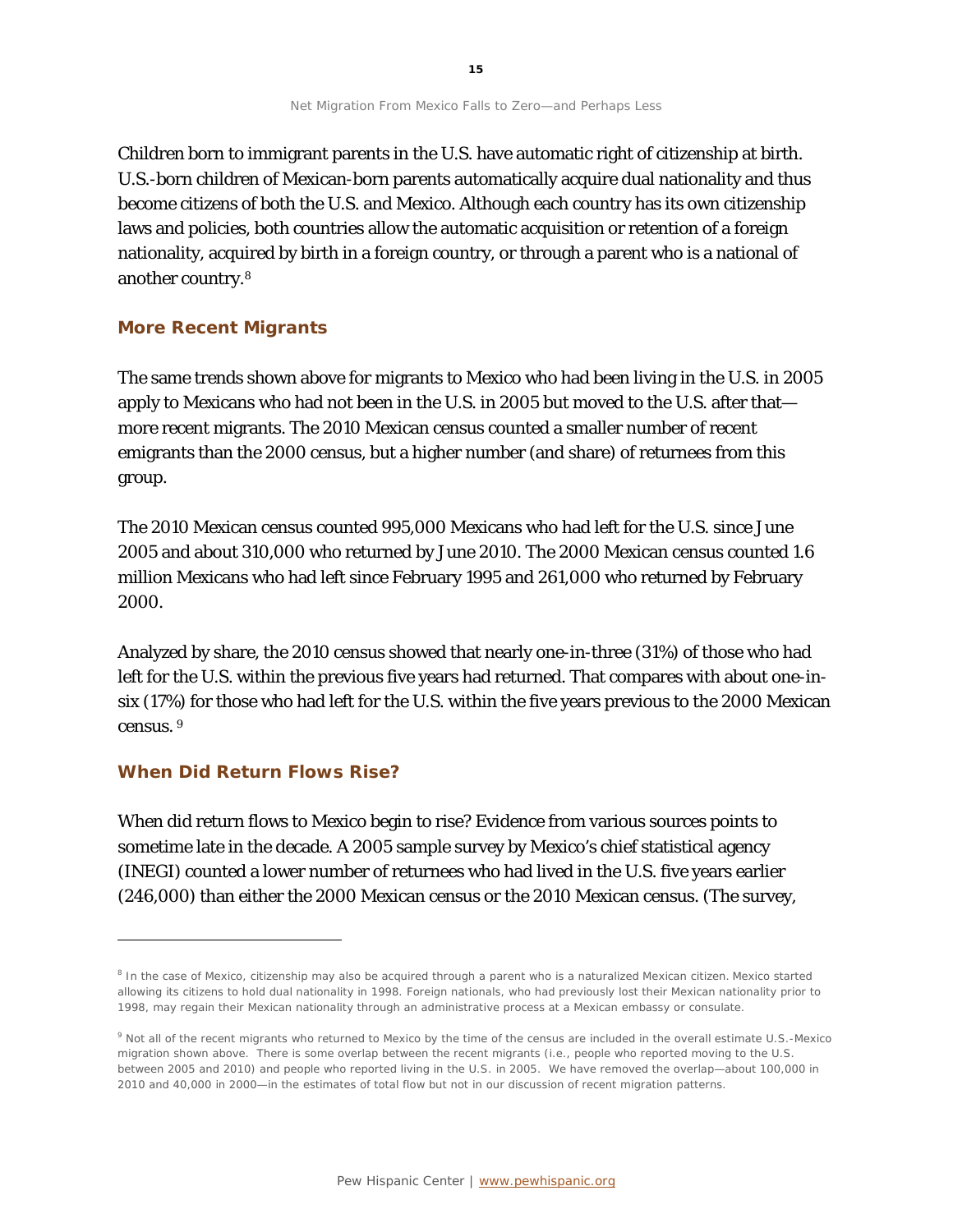intended to update the 2000 Mexican census, asked fewer questions so more detailed breakdowns about U.S.-born children are not available.)

Another Mexican source that points to increased flows in the last half of the decade is ENADID (Encuesta Nacional de la Dinamica Demografica), or "National Survey of Demographic Dynamics." The 2006 demographic survey shows about 274,000 people who had lived outside of Mexico in 2001 and had returned to Mexico by 2006. The number was notably higher in the 2009 demographic survey—about 667,000 people who had lived in the U.S. in 2004 and had gone to Mexico in 2004-2009.

#### Figure 2.4





Note: Populations include persons born in Mexico, the U.S. and elsewhere who were counted in Mexico and reported living in the U.S. five years earlier.

Source: Pew Hispanic Center tabulations from population, household and migrant microdata samples of 1990, 2000 and 2010 Mexican censuses, 2005 Conteo and 2006 and 2009 ENADID

PEW RESEARCH CENTER

### **Mexican Census Results Help Explain Earlier Contradictory Data**

The Mexican census results help to explain findings from another Mexican household survey that did not show an increased return flow of Mexicans back to their homeland. Mexico's National Survey of Employment and Occupation (ENOE), which had been cited in a previous Pew Hispanic Center report [\(Passel and Cohn,](http://www.pewhispanic.org/2009/07/22/mexican-immigrants-how-many-come-how-many-leave/) 2009) and elsewhere (Rendall et al. 2011) on this issue, indicated that return flows appeared to be stable from 2006 through February 2009. Subsequent ENOE data show decreasing return flows.

However, the employment and occupation survey is designed to measure movement to and from existing households in Mexico that are part of the sample. It does not include moves by entire households, an important contributor to return migration flow. This design feature

**16**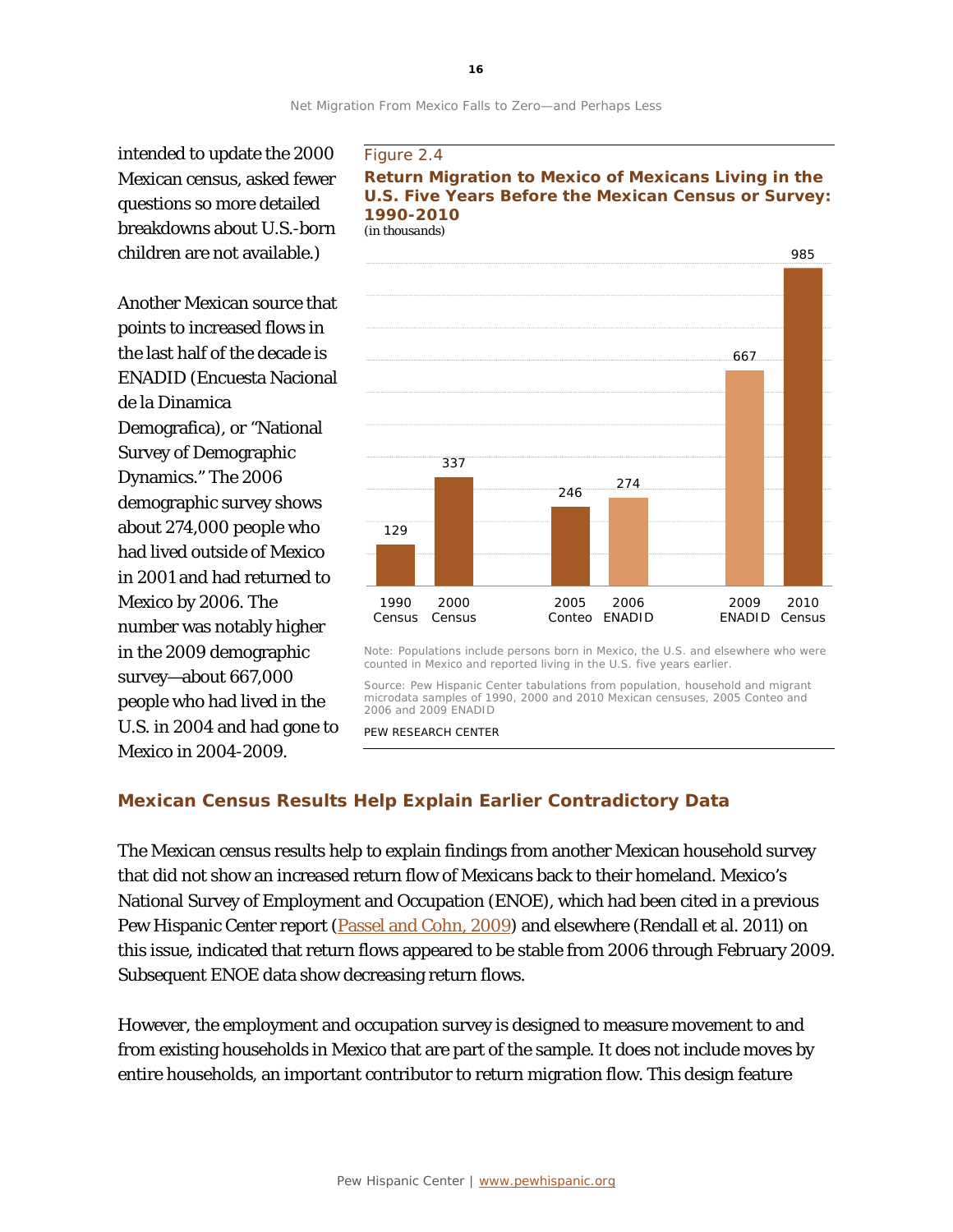causes ENOE to understate return migration flows. Furthermore, if patterns of return migration changed, ENOE might not capture the trend over time.

The 2010 Mexican census results indicate that a substantial share of return migrants come back to Mexico with their entire households. These households account for almost half of people counted as returnees in the 2000 and 2010 Mexican censuses, according to the Pew Hispanic analysis.

### **Recent Flows from U.S. and Mexican Data**

Annual inflows of Mexican immigrants to the U.S. can be estimated using census data from the U.S. and Mexico. The U.S. figures are gross numbers that do not account for people who leave the U.S. Data from both countries point to inflows that peaked around 2000 and plunged beginning in 2007.

Looking at arrivals of Mexican immigrants since 1990, U.S. Census Bureau data analyzed by the Pew Hispanic Center indicate that more than 700,000 a year came to the U.S. in 1999-2000, during a time



when the U.S. economy was thriving. Annual arrivals dropped to about 580,000 with the onset of the early-decade recession. Numbers began rising again; by 2004, annual arrivals exceeded 670,000 annually.

Immigration from Mexico dropped after the U.S. housing market (and construction employment) collapsed in 2006. By 2007, gross inflows from Mexico dipped to 280,000; they continued to fall to 150,000 in 2009 and were even lower in 2010.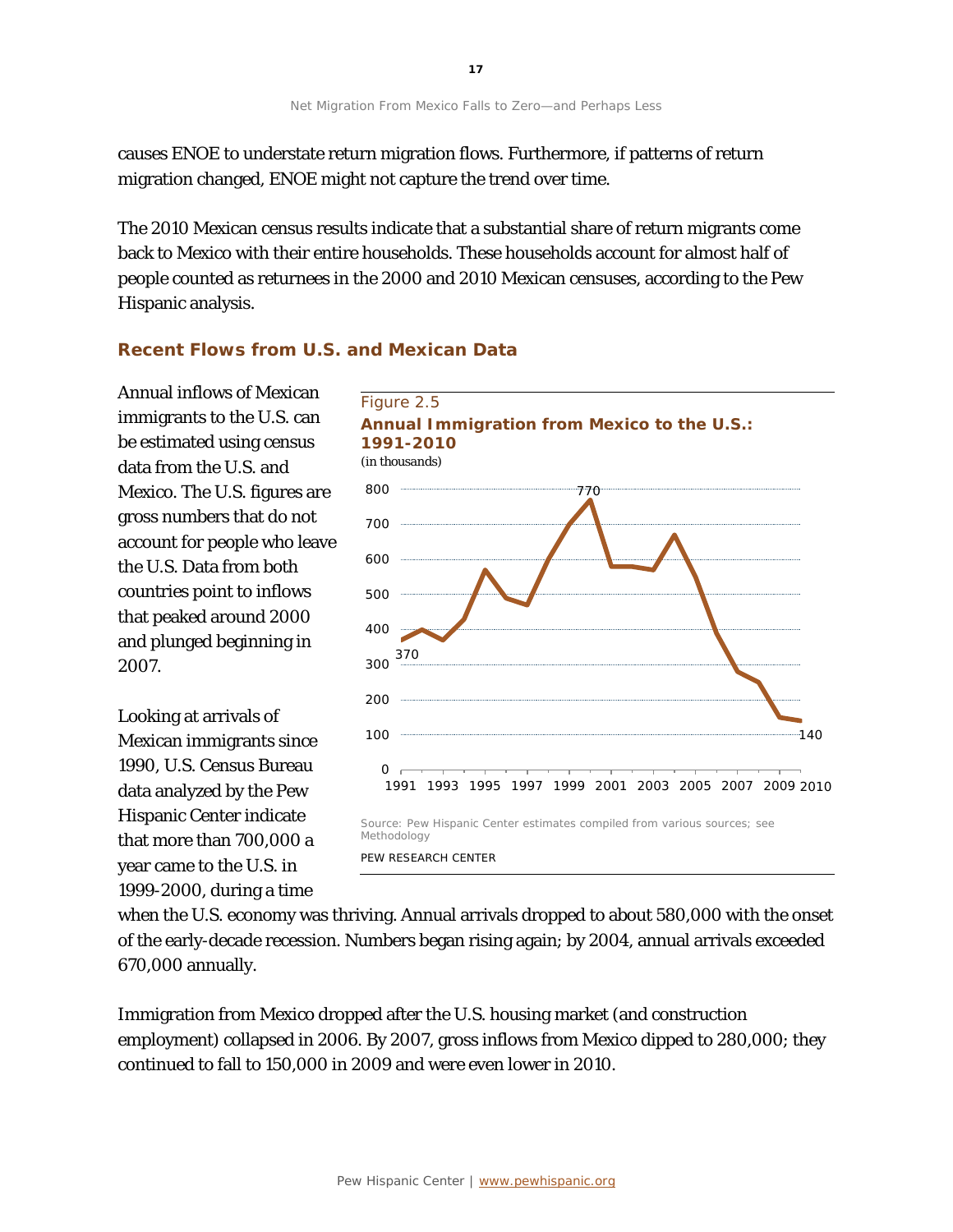The Mexican employment survey (ENOE) shows the same general trends in annual flows from Mexico as the U.S. data do. By 2010, according to ENOE, the flow was only 38% of the 2006 flow to the U.S. Both the U.S. and Mexican data suggest a further slight drop in 2011.

These estimates of immigration flows from Mexico represent new arrivals of both legal immigrants and unauthorized immigrants. For most of the period, the bulk of the flow was unauthorized but for the last several years, it appears that most of the new arrivals are likely to be legal residents. Legal admissions from Mexico averaged about 170,000 per year for 2000- 2009 and 140,000 per year for 2010-2011. These legal admissions do not represent all newly arrived immigrants, as a significant share are people who are living in the U.S. but are "adjusting their status" from temporary to legal permanent resident.

#### **Recent Population Trends**

The Mexican-born population in the U.S. decreased to 12.0 million in 2010 from its peak of 12.6 million in 2007, and the change entirely reflects reduced unauthorized immigration, according to a Pew Hispanic analysis of U.S. Census Bureau data. There were 6.1 million unauthorized Mexican immigrants in the U.S. in 2011, according to Pew Hispanic estimates based on Current Population Survey data, compared with a peak of 7 million in 2007.

By comparison, legal Mexican immigrants (including those with temporary status) numbered 5.8 million in 2011, which is a small increase from 5.6 million in 2007. The overall foreign-born population has continued a relatively steady growth, to 39.6 million in 2011, according to Current Population Survey data.[10](#page-18-0)

l







Current Population Surveys, adjusted for undercount

PEW RESEARCH CENTER

<span id="page-18-0"></span><sup>&</sup>lt;sup>10</sup> The numbers are augmented and adjusted for omissions, especially of unauthorized immigrants. It should be noted that the American Community Survey (ACS) shows a slightly different pattern, and somewhat lower numbers, for the Mexican-born population. (The ACS estimates have not been adjusted to reflect undercounts but have been reweighted to reflect the impact of the 2010 Census on estimates for earlier years.) According to the ACS, the Mexican-born population did not change from 2009 to 2010 (11.7 million in both years), in contrast to a small decline (from 12.6 million in 2009 to 12.3 million in 2010) shown in the Current Population Survey.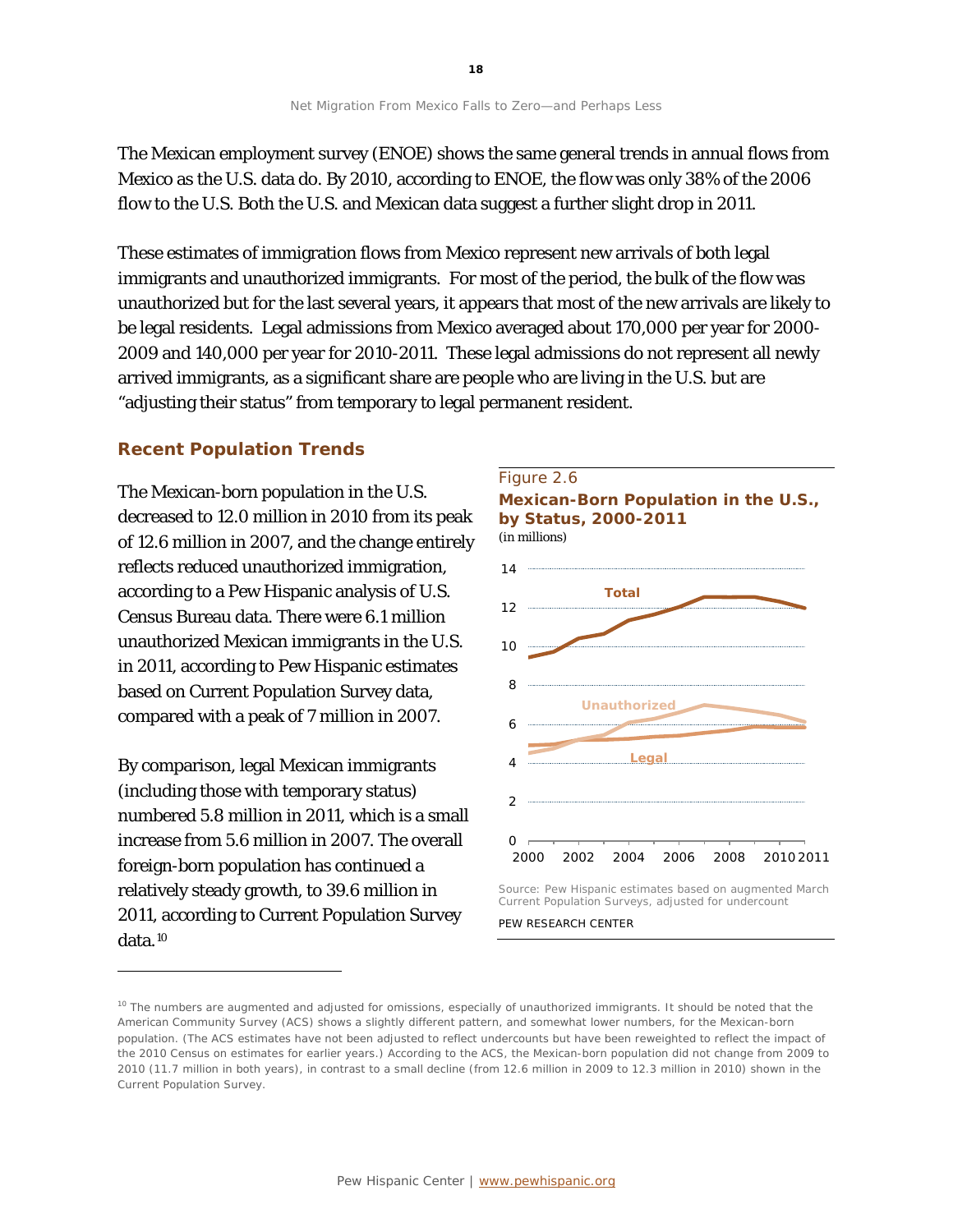The decline in the Mexican-born population is a marked change of pattern for the massive wave of migration from Mexico that began in the late 1960s. It may become the first sustained loss since the 1930s, when the Mexican-born population shrank during the Great Depression. The contemporary decrease is due to the combination of reduced inflows and increased outflows; it cannot be explained by the relatively small number of deaths in the Mexican immigrant population.

## **Mexican Migration History: U.S. Perspective**

For the past century, a large share of Mexican migration has been temporary, socalled circular migration, in which Mexicans (mainly men) came to the U.S. for work, often in agriculture, and returned to their families in Mexico during the offseason. Until the 1970s, the size of the permanent Mexican-born population in the U.S. grew slowly, and there was little in the way of border enforcement [\(Rosenblum and Brick,](http://www.migrationpolicy.org/pubs/RMSG-regionalflows.pdf) [2011\)](http://www.migrationpolicy.org/pubs/RMSG-regionalflows.pdf).



The Mexican-born population in the U.S., which numbered about 100,000 in

Source: 1850-1930,1960-1980: Gibson and Jung (2006); 1940-1950, U.S. Census Bureau (1975), Series C228-295, white foreign-born; 1990-2011: Pew Hispanic Center estimates from augmented March Current Population Surveys and Decennial Censuses adjusted for undercount

PEW RESEARCH CENTER

1900, reached about 640,000 in 1930 [\(Gibson and Jung, 2006\)](http://www.census.gov/population/www/documentation/twps0081/twps0081.html). The population fell in the 1930s, as mass unemployment deterred would-be immigrants during the Great Depression and many Mexicans in the U.S. were forcibly deported to Mexico.

By 1970, Mexican-born numbers had risen to about 760,000, but Italy, Germany and Canada surpassed Mexico as leading countries of origin. Rapid growth began in the 1970s—by 1980 there were 2.2 million Mexican immigrants, and Mexico had become the top country of origin for U.S. immigrants. The Mexican-born population in the U.S. has more than quintupled since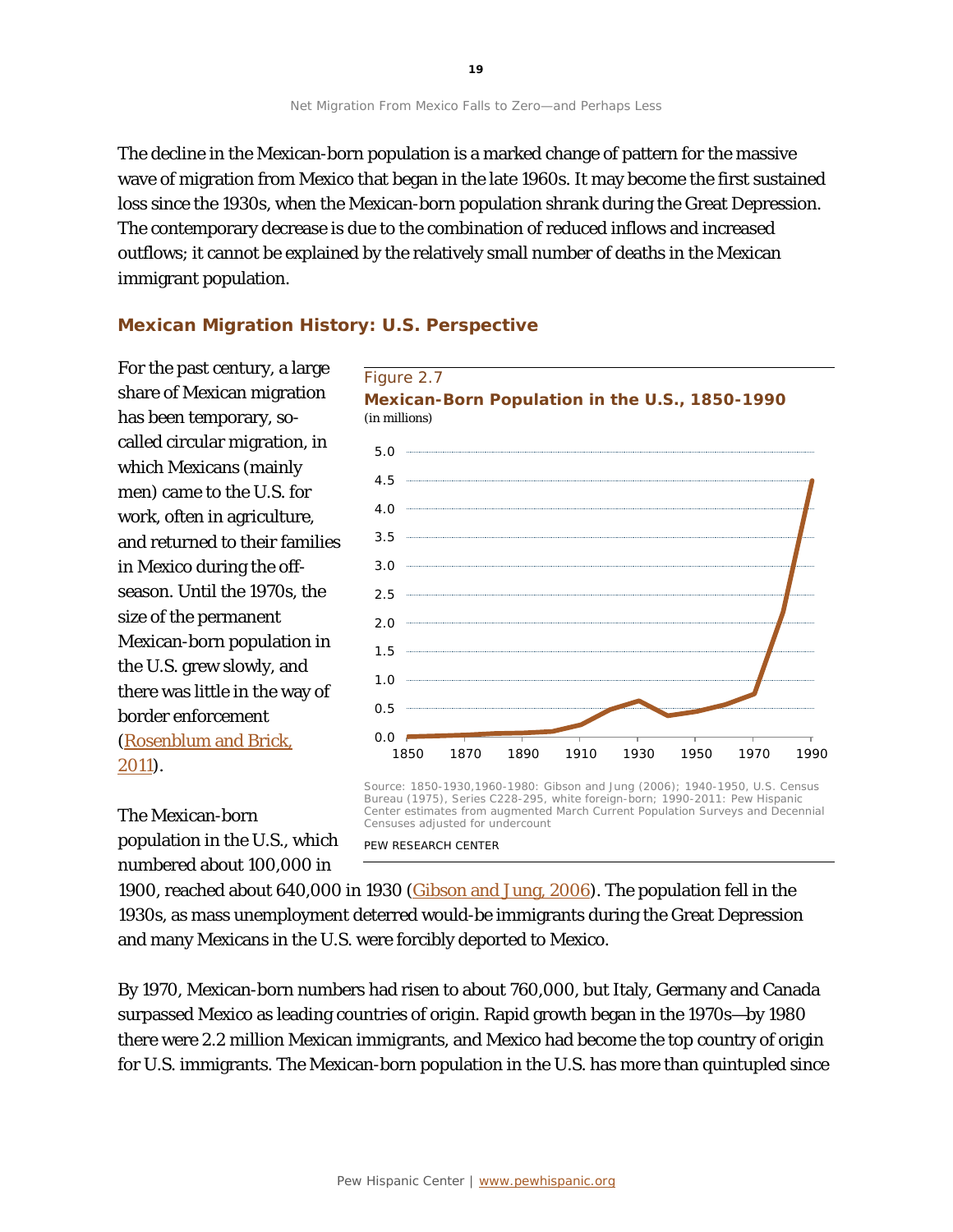then. The next largest sending country—China (including Hong Kong and Taiwan)—accounts for just 5% of the nation's current stock of about 40 million immigrants.

The share of all immigrants who are Mexican born nearly doubled from 1980 (15.6%) to 2010 (30%). At its peak in 2004-2009, the Mexican-born population constituted nearly one-third (32%) of the nation's foreign-born population.

Over the years, an increasing share of Mexican migrants to the U.S. became permanent residents with year-round jobs in a broader range of sectors than agriculture. Most immigrants from Mexico (51% in 2011) are unauthorized, according to Pew Hispanic estimates based on Current Population Survey data. Mexicans make up the majority of the nation's unauthorized immigrant population. (See Section 6 of the report for more detail about the characteristics of Mexican-born residents of the U.S.)

Analysts generally agree that the sharp, four-decade rise in Mexican immigration after 1970, especially of unauthorized migrants, was driven by a combination of factors. The U.S. and Mexico had formally agreed in 1942 to establish the "bracero" temporary-worker program, but when it expired in 1964, the demand in the U.S. for low-skilled labor remained strong. Major changes to U.S. immigration law in 1965 favored immigrants who wanted to rejoin their families in the U.S., not those who came to work. Economic troubles and other problems in Mexico also encouraged people to migrate north.<sup>[11](#page-20-0)</sup>

Although much of the cross-border movement was unauthorized, few of the migrants settled in the U.S. before the 1970s. The tripling of the Mexican-born population between 1970 and 1980 was driven in part by the large-scale settlement of unauthorized immigrants. By 1980, about half of Mexican immigrants living in the United States were unauthorized (Warren and Passel, 1987).

Once the new migration pattern was established, flows to the U.S. waxed and waned in conjunction with changes in U.S. border policy and immigration law, trends in the U.S. economy and conditions in Mexico. The Immigration Reform and Control Act of 1986 had several provisions that allowed unauthorized immigrants to acquire legal permanent resident status. About 2 million formerly unauthorized Mexican immigrants became legal U.S. residents by the early 1990s. These new immigrants, along with changes in U.S. immigration law, reinforced the existing migration patterns and spurred continued legal immigration and

1

<span id="page-20-0"></span><sup>&</sup>lt;sup>11</sup> For example, see National Research Council [\(2011\)](http://www.migrationpolicy.org/pubs/RMSG-regionalflows.pdf) and Rosenblum and Brick (2011).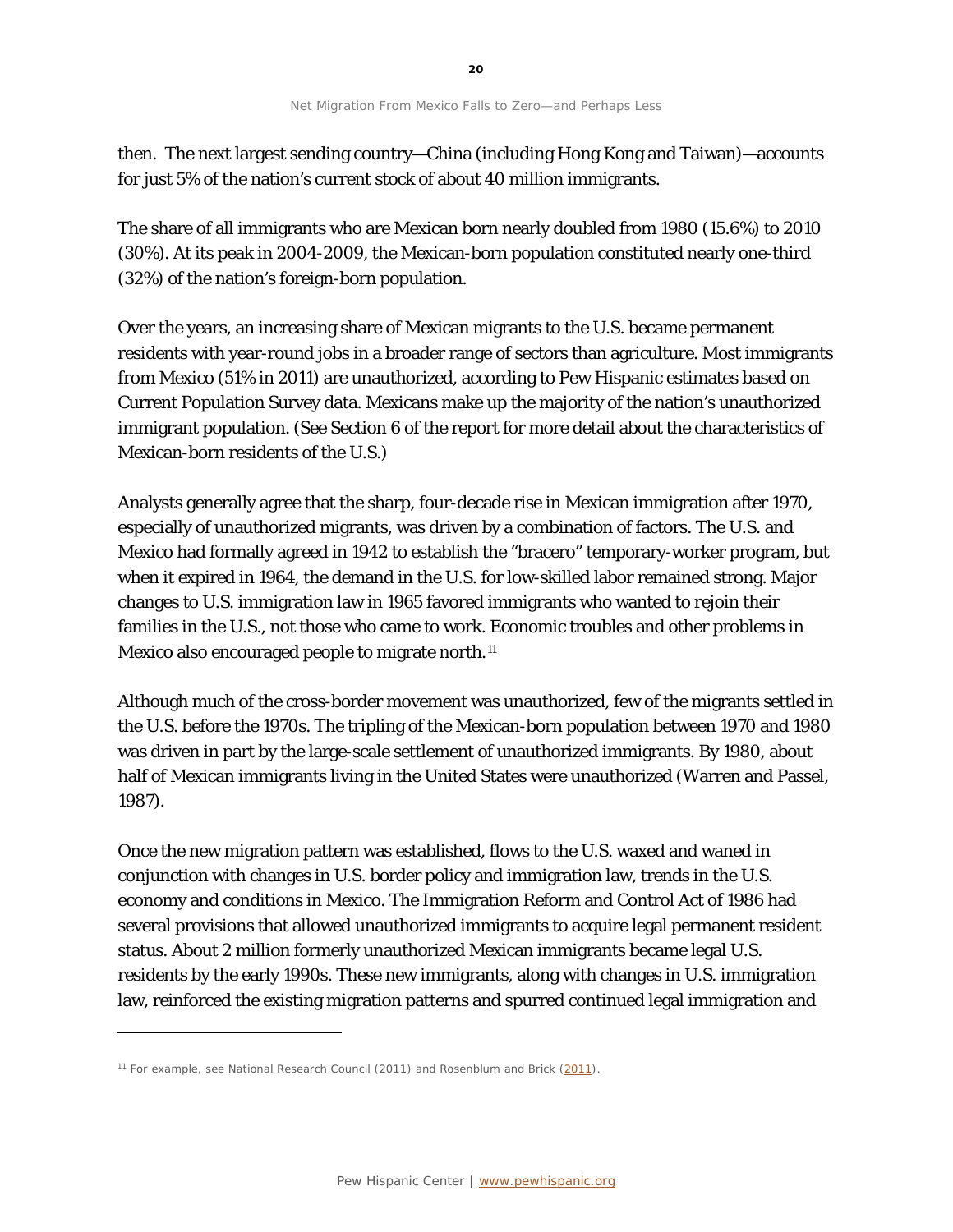increasing unauthorized immigration. Between 1980 and 1990, the number of Mexican immigrants in the U.S. more than doubled, and between 1990 and 2000 the numbers doubled again.

The Mexican-born population continued to grow until 2007. At that point, the combined effects of the failing U.S. economy, increased border enforcement, more expensive and dangerous crossings, violence at the border, and changes with the Mexican population and economy brought this population growth to a halt.

In recent years, there appears to be less short-term seasonal migration between Mexico and the U.S., perhaps because of the increased costs and risks of crossing the border (Pew Hispanic [Center, 2011\)](http://www.pewhispanic.org/2011/07/14/the-mexican-american-boom-brbirths-overtake-immigration/). The new results from the 2010 Mexican census also show a decline in the shortest migration trips. In 2000, answering the question of when they had last left for the U.S., nearly half (49%) of the "recent" migrants to the U.S. had departed in the previous 12 months.[12](#page-21-0) In 2010, only a quarter of the much-reduced migrant population (27%) had left for the U.S. in the previous 12 months.

## **Emigration to the U.S.: Mexican Perspective**

1

Mexican emigrants living in the U.S. now represent a substantial share of the Mexican-born population. No other nation in the world has as many of its citizens living abroad as does Mexico, and 97% of them live in the U.S. (Pew Forum [on Religion & Public Life, 2012\)](http://www.pewforum.org/Geography/Religious-Migration.aspx).

In 1970, when Mexico's population was 48 million, only 1.6% of the combined Mexican population of the two nations lived in the U.S. In 2010, with Mexico's population at 112.3 million, the Mexican-born population in the U.S. had risen to 10% of the combined totals in both countries. The shares are even higher among those in the prime working ages, 30 to 44 [\(Pew Hispanic Center,](http://www.pewhispanic.org/2011/07/14/the-mexican-american-boom-brbirths-overtake-immigration/) 2011).

<span id="page-21-0"></span><sup>&</sup>lt;sup>12</sup> This is the group in Figure 2.3 as departing between 1995 and 2000 and still living in the U.S. as of 2000.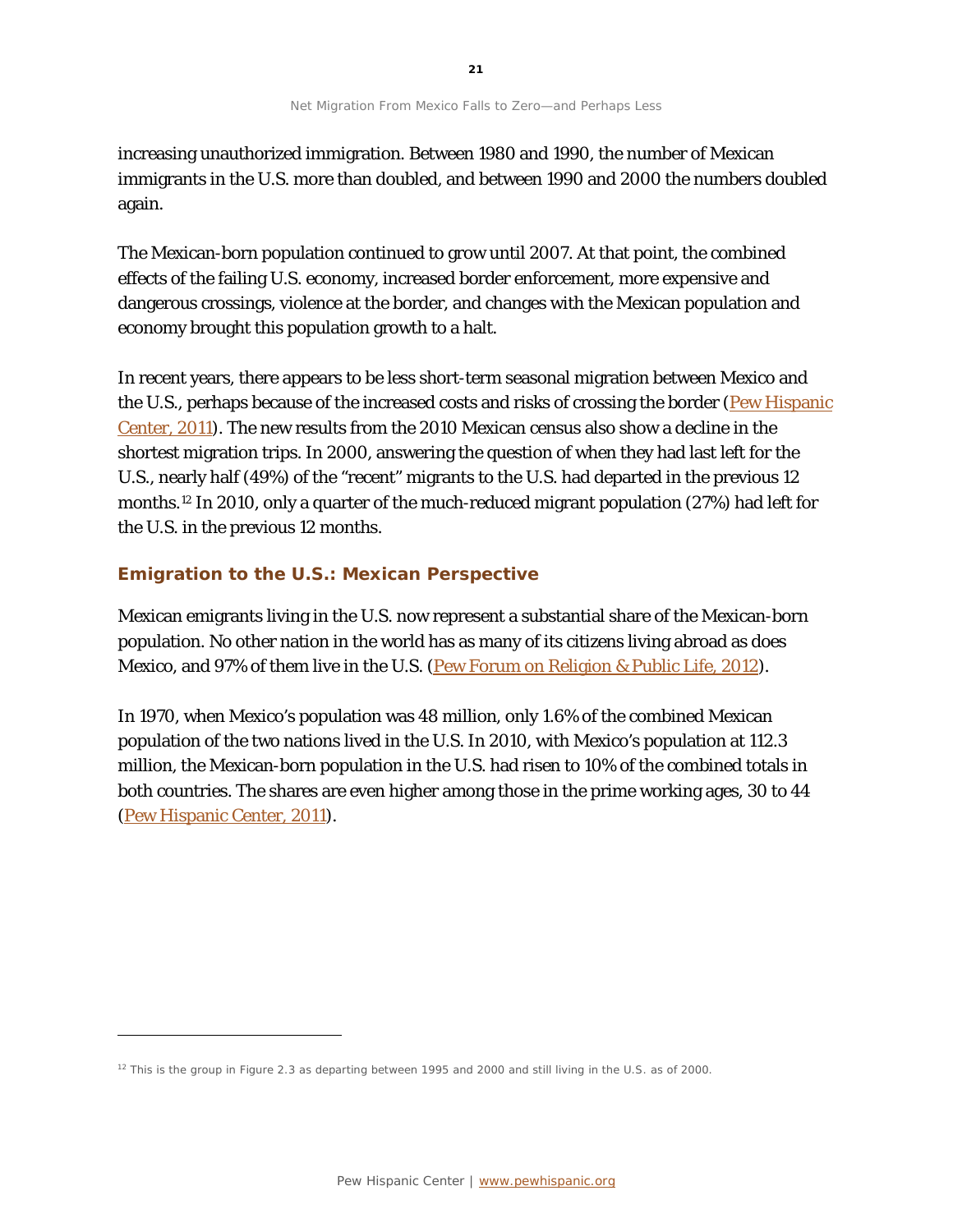## 3. Mexicans Sent Back to Mexico by U.S. Authorities

A Pew Hispanic Center analysis of a long-running survey of Mexican migrants who have been handed over to Mexican authorities by U.S. law enforcement agents finds changes over the past decade in migrants' experiences and future intentions.

Migrants sent home in 2010 were more likely to have lived in the U.S. for at least a year than those apprehended five years earlier or 10 years earlier. Those removed in 2010 also were more likely to have been apprehended at home or work rather than while crossing the border. And the more recently repatriated migrants were less likely to say they would try to cross again shortly after apprehension or to say they plan to return to the U.S. someday.

The changes found in migrants' experiences and intentions appear **How many of the "immigrants" to Mexico were sent back by U.S. authorities?**

Of the 1.4 million Mexican immigrants and their children who returned to Mexico from the U.S. between 2005 and 2010, the Pew Hispanic Center estimates that anywhere from 5% to 35% were sent back by U.S. authorities at some point during that five-year period and remained in Mexico as of 2010. The other 65% to 95% returned to Mexico voluntarily.

The estimate range is so wide because data on who is sent back and what happens to them are sketchy; neither the U.S. nor Mexican government has any way of knowing where the returnees end up in later years.

Pew Hispanic's estimates start with the 4.4 million Mexican citizens deported, removed or returned to Mexico by the U.S. Department of Homeland Security between 2005 to 2010. Based on reviews of data from both countries, the Pew Hispanic analysis estimates that only about 15-25% of these returnees would have been living in the U.S. long enough to appear in U.S. data sources as immigrants. The remainder were apprehended at or near the border shortly after they entered.

Furthermore, Pew Hispanic's analysis of the EMIF-Norte survey, a Mexican government survey of persons returned by the U.S. government, finds that only about 16% of those who resided in the U.S. in 2005 and spent at least a year in the country said they would not try to go back to the U.S. About six-in-ten said they would try to re-enter the U.S. within a week, and an additional quarter said they would go back "some day."

While it is impossible to know how many succeed, scholars who have studied Mexico-U.S. migration have concluded that almost everyone who is determined to get into the U.S. illegally eventually does so (Rosenblum, 2012).

to be linked to the changing dynamics of U.S. border flows and enforcement, as well as U.S. economic conditions. The number of Mexicans trying to cross the southwest border illegally has declined in recent years. One result of this decline is that there has been a decrease in apprehensions by the U.S. Border Patrol.

Most Mexican migrants expelled by U.S. authorities are returned to their home country usually within days of crossing the border—by the U.S. Department of Homeland Security, acting without an order of removal. As fewer Mexicans attempt to cross the border, this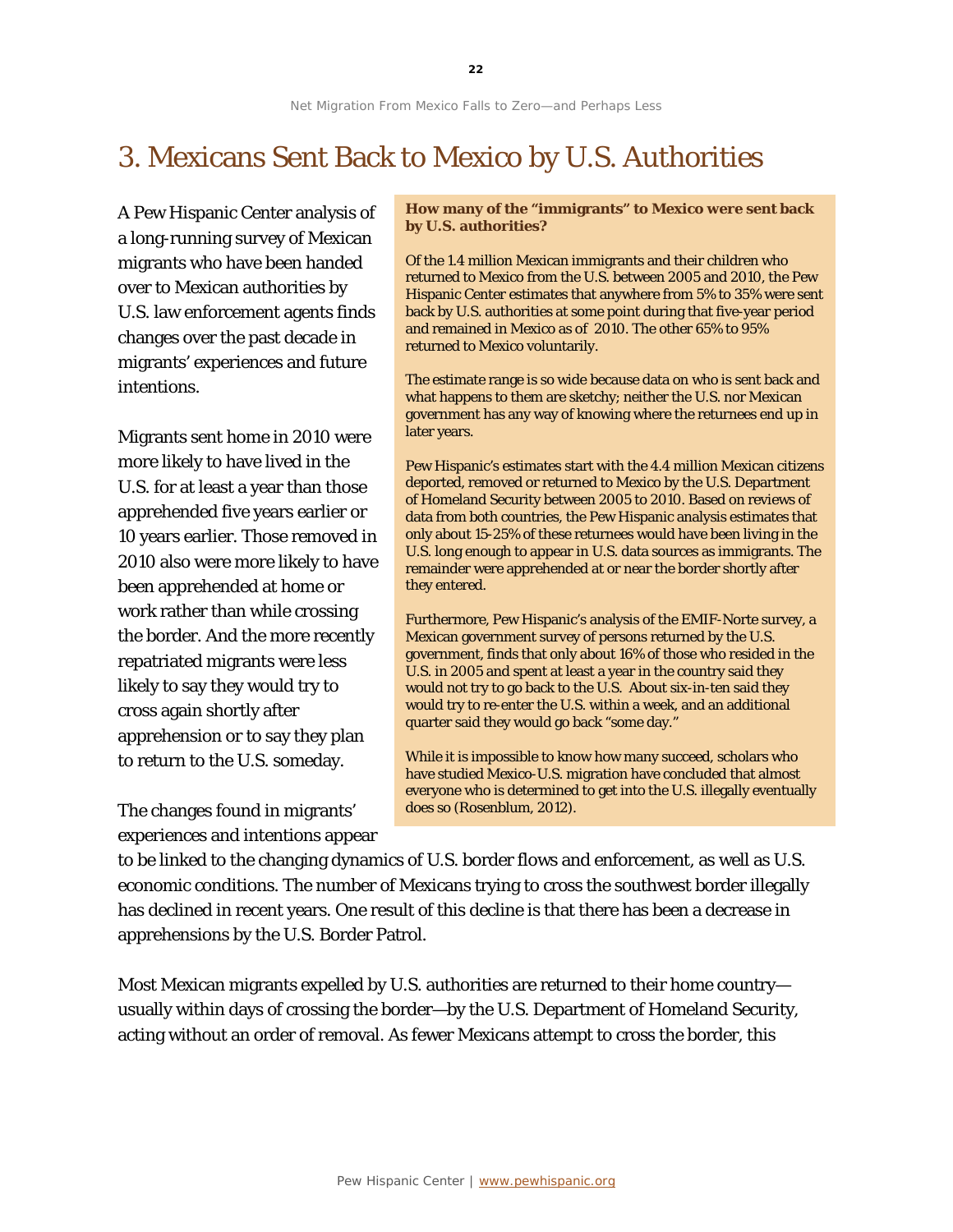number has been dropping. Of those sent home, there has been an increase in the number of immigrants sent back based on an order of removal.

The data in this section come from a survey of Mexican migrants who were handed over to Mexican authorities by U.S. law enforcement agents, both migrants who agree to be returned without a formal order and those sent home with an order of removal. The migrants are handed over at transfer points along the U.S. border and at several Mexican airports included in an agreement between the two countries. This survey, called Encuesta sobre Migración en la Frontera Norte de México (EMIF-Norte), has been conducted regularly since 1993 (see the appendix for methodological details).

#### **How Long in U.S.?**

A growing share of repatriated Mexican immigrants has spent at least a year in the United States before being sent back to Mexico. In 2010, more than a quarter (27%) reported they had lived in the U.S. for at least a year, compared with 6% in 2005 and 5% in 2000 and in 1995. Most of these (26% of the total) had been in the U.S. for two years or more.

The longer stays in the U.S. of these Mexican migrants may in part reflect the growing number of immigrants who spend time in detention before being sent back to their home countries. This is likely true for those who spent less than two years in the U.S. However, the share of Mexican migrants sent back to Mexico who spent five years or more in the U.S. also rose dramatically between 2005 and 2010, from 2% to 17%.





Notes: Responses of "Don't know," "Refused" and "Unspecified" are not shown. Question wording: "This last time, how long did you stay in the United States?" Totals may not add to 100% because of rounding.

Source: Pew Hispanic Center tabulations of the Encuesta sobre Migración en la Frontera Norte de México (EMIF-Norte)

#### PEW RESEARCH CENTER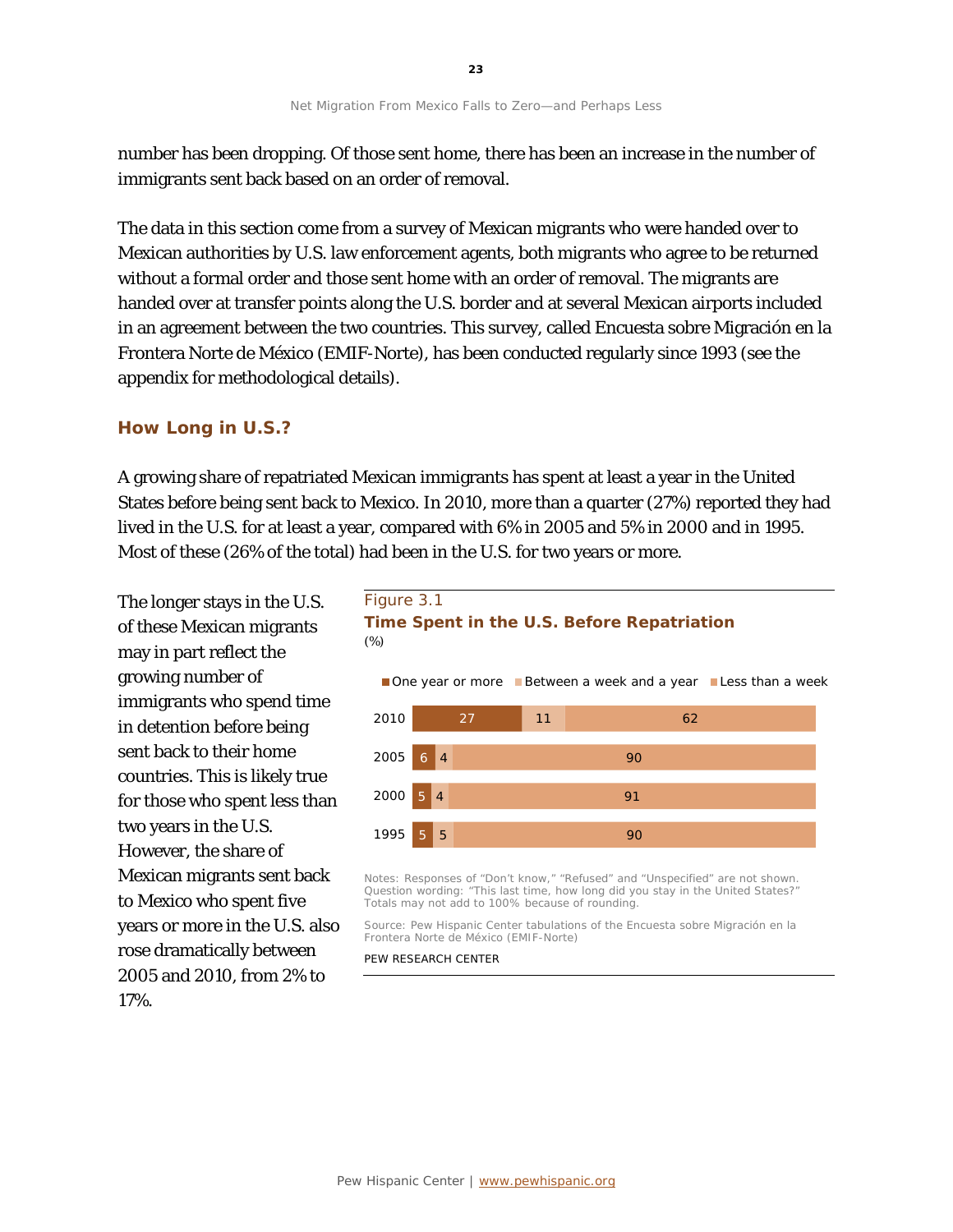### **Where Apprehended?**

About one-in-six migrants sent back to Mexico (17%) were apprehended at work or at home in 2010. This share represents a notable increase from previous years—in 2005, only 3% were apprehended at home or at work.

By contrast, a declining share of Mexican migrants report being apprehended at the border—25% in 2010, compared with 33% in 2005 and nearly half (49%) in 1995.

Due to backlogs in processing of removal cases in U.S. immigration courts, people apprehended at work or home and handed over to Mexican authorities in 2010 might have



#### Figure 3.2 **Share Caught at Work or Home**

what location were you detained by the U.S. migration authorities (la migra)?"

Source: Pew Hispanic Center tabulations of the Encuesta sobre Migración en la Frontera Norte de México (EMIF-Norte) PEW RESEARCH CENTER

been captured during enforcement actions in prior years. According to [some sources,](http://trac.syr.edu/phptools/immigration/court_backlog/) in recent years immigration courts spent about a year to complete cases involving Mexican nationals. In addition, the increased share of migrants apprehended at home or work might reflect reduced arrivals of Mexican immigrants and the lower number of apprehensions at the border.

#### **Will Go Back to the U.S. After Repatriation?**

A large majority of migrants handed over to Mexican authorities said they had come to the U.S. for work or to look for a job (83% in 2010). Among these labor migrants, a majority say they will try to return to the U.S. Those handed over in recent years to Mexican authorities, however, are less likely than their counterparts of a decade earlier to say they will try to reenter the U.S. within a week of repatriation. They are also more likely to say they would never go back to the U.S. to look for work.

#### *Intention to Re-enter Within a Week*

In 2010, six-in-ten (60%) Mexican labor migrants who were sent back said they would try to re-enter within seven days—a significant decrease from an average 81% who said so in 2005- 2008.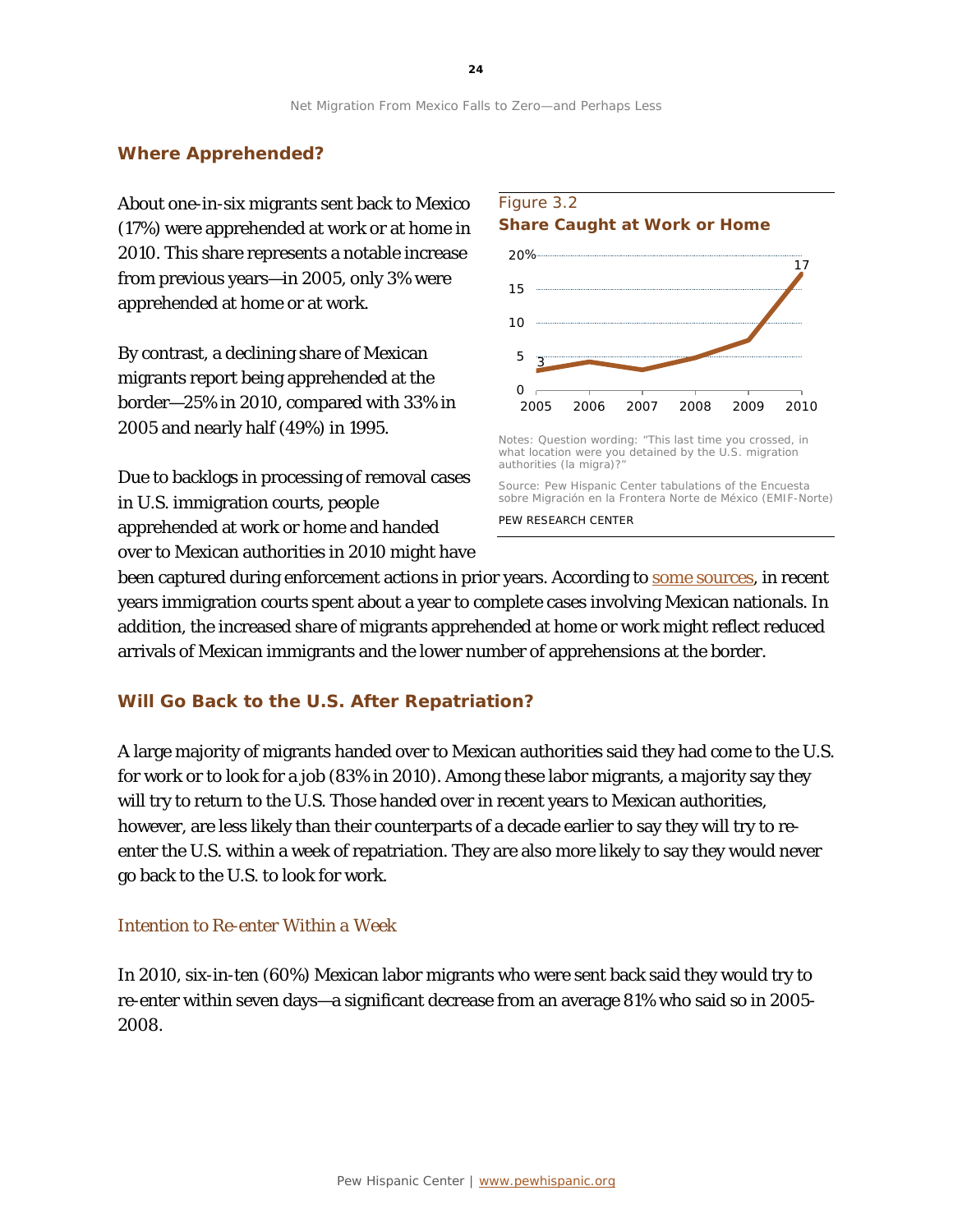This trend change is partly a reflection of a generalized decrease in the intention to re-enter the U.S. In 2010, the share saying they will try to go back to the U.S.—either within seven days or

someday—dropped by 13 percentage points from 92% in 2005. According to the survey, the sharpest change in the intention to re-enter the U.S. shortly after repatriation was among those who spent a year or more in the U.S.

In 2010, 71% of those who had come to the U.S. for work and had stayed for less than a week before being apprehended declared they would attempt entry again within seven days. This share is down from a high of 85% of labor migrants in 2007.





Notes: Responses of "Don't know," "Refused" and "Unspecified" are not shown. Question wording: "Do you plan to cross again to the United States in the next 7 days?," and "Do you plan to go back to work or look for work in the United States someday?" Totals may not add to 100% because of rounding.

Source: Pew Hispanic Center tabulations of the Encuesta sobre Migración en la Frontera Norte de México (EMIF-Norte)

PEW RESEARCH CENTER

Among those who had spent at least a year in the U.S., fewer than half said they plan to try to re-enter within a week. Intention to come back to the U.S. within a week for this group declined to 43% in 2010 from a recent high of 69% in 2006.

### *More Likely to Never Go Back to the U.S.*

Among repatriated Mexican migrants who had originally come to the U.S. for work, a rising share say they will not try to return to the U.S. again—20% in 2010, compared with 7% in 2005.

When analyzed by time spent in the U.S., those who spent less than a week in the U.S. prior to being removed show a similar trend. The share who reported they had no intention of ever coming back to the U.S. rose to 18% in 2010 from 6% in 2005.

The trend was not as clear among longer-term residents of the U.S.—those who had spent a year or more before being sent home. Among this group of labor migrants, 21% in 2010 said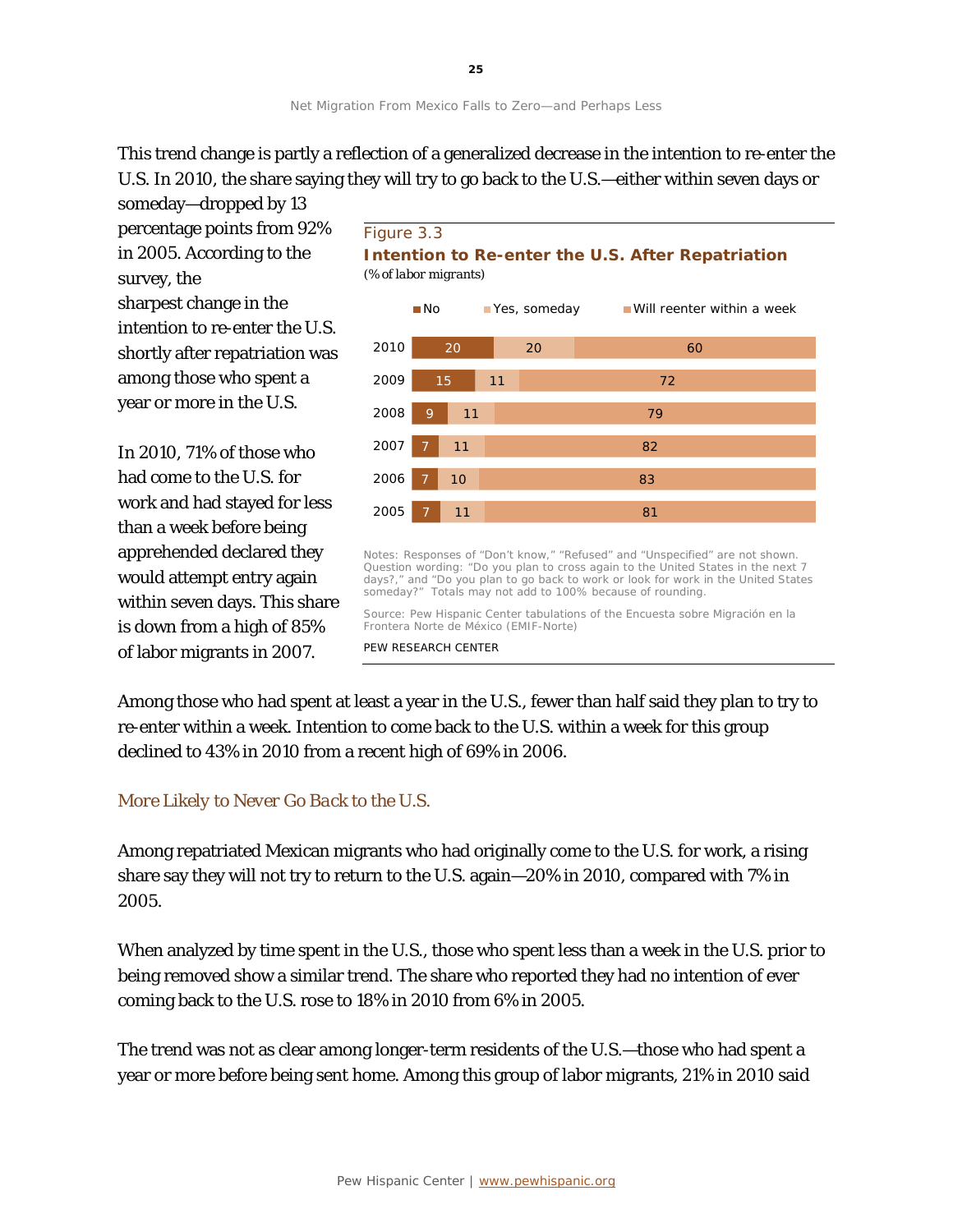they had no intention of returning to the U.S. This was slightly lower than the share who said so in 2009 (26%) but higher than the share who said so in 2005 (11%). Furthermore, from 2009 to 2010, a rising share said they would return someday to look for work—36%, compared with 22%—even as the share of those intending to try to re-enter immediately dropped in these years.

### **Demographic Characteristics of Repatriated Migrants**

In 2010, fully 87% of those sent back to Mexico were male, which is much higher than the share of men in the overall Mexican immigrant population (54%). Just under half (46%) were single, 34% were married and 14% were living with an unmarried partner. About half (53%) were head of their household, 6% were spouses of the household head and a third (34%) were the child of the household head.

There was little change in the basic demographics of those handed over to Mexican authorities from 2005 to 2010, except that a somewhat higher share now (14%) report they live with an unmarried partner, compared with past years. Also, in 2010, three-quarters (74%) said they do not speak English, but that proportion declined from 2005, when it was 93%.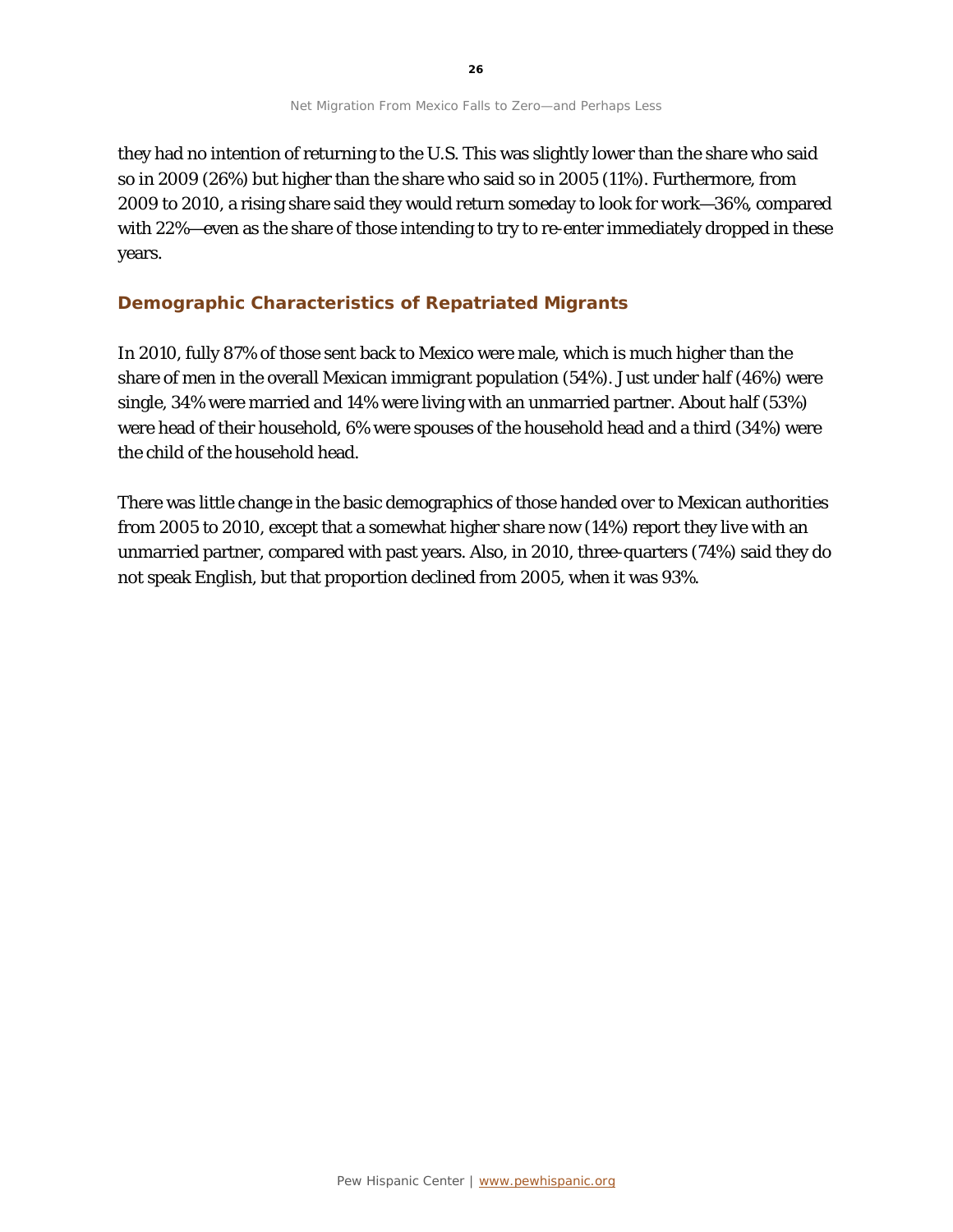## 4. U.S. Immigration Enforcement

In recent years, the U.S. government has ramped up spending and staffing on immigration enforcement at the U.S.-Mexico border and in the nation's interior. Some of its enforcement actions have a particular impact on Mexican immigrants, who constitute a majority (58%) of nation's unauthorized immigrants [\(Passel and Cohn, 2011\)](http://www.pewhispanic.org/2011/02/01/unauthorized-immigrant-population-brnational-and-state-trends-2010/). In addition, a growing number of states have enacted their own immigration enforcement programs.

Appropriations for the U.S. Border Patrol within the Department of Homeland Security (DHS)—only a subset of all enforcement spending, but one especially relevant to Mexican immigrants—more than tripled from 2000 to 2011, and more than doubled from 2005 to 2011 (Rosenblum, 2012). The federal government doubled staffing along the southwest border from 2002 to 2011, expanded its use of surveillance technology such as ground sensors and unmanned flying vehicles, and built hundreds of miles of border fencing.

Federal authorities also changed their tactics in recent years, and some changes have been aimed particularly at Mexican border crossers. Many Mexicans caught at the border who in earlier years would have been just sent home instead are repatriated under the "expedited removal" process, which carries a minimum penalty of not being allowed to seek a visa for at least five years.

That change is part of the "enforcement with consequences" strategy begun in 2005, under which the Department of Homeland Security and Department of Justice also have increased the share of unauthorized border crossers charged with criminal offenses related to immigration laws. The number of Mexicans removed for criminal offenses rose 65% from 2008 (77,531) to 2010 (127,728), at a time when non-criminal removals declined (169,732 in 2008 to 154,275 in 2010).

As part of the same strategy, the Border Patrol has taken new steps to try to disrupt immigrant smuggling operations. These include sending apprehended border crossers home at locations far from their entry points, to make it more difficult for them to contact smugglers who previously helped them (Rosenblum, 2012).

At the state level, omnibus immigration legislation modeled after an Arizona law that included provisions intended to reduce unauthorized immigration was passed in 2010 by Alabama, Georgia, Indiana, South Carolina and Utah, according to the National Conference of State [Legislatures.](http://www.ncsl.org/issues-research/immig/state-laws-related-to-immigration-and-immigrants.aspx) These laws include provisions requiring law enforcement officials to verify the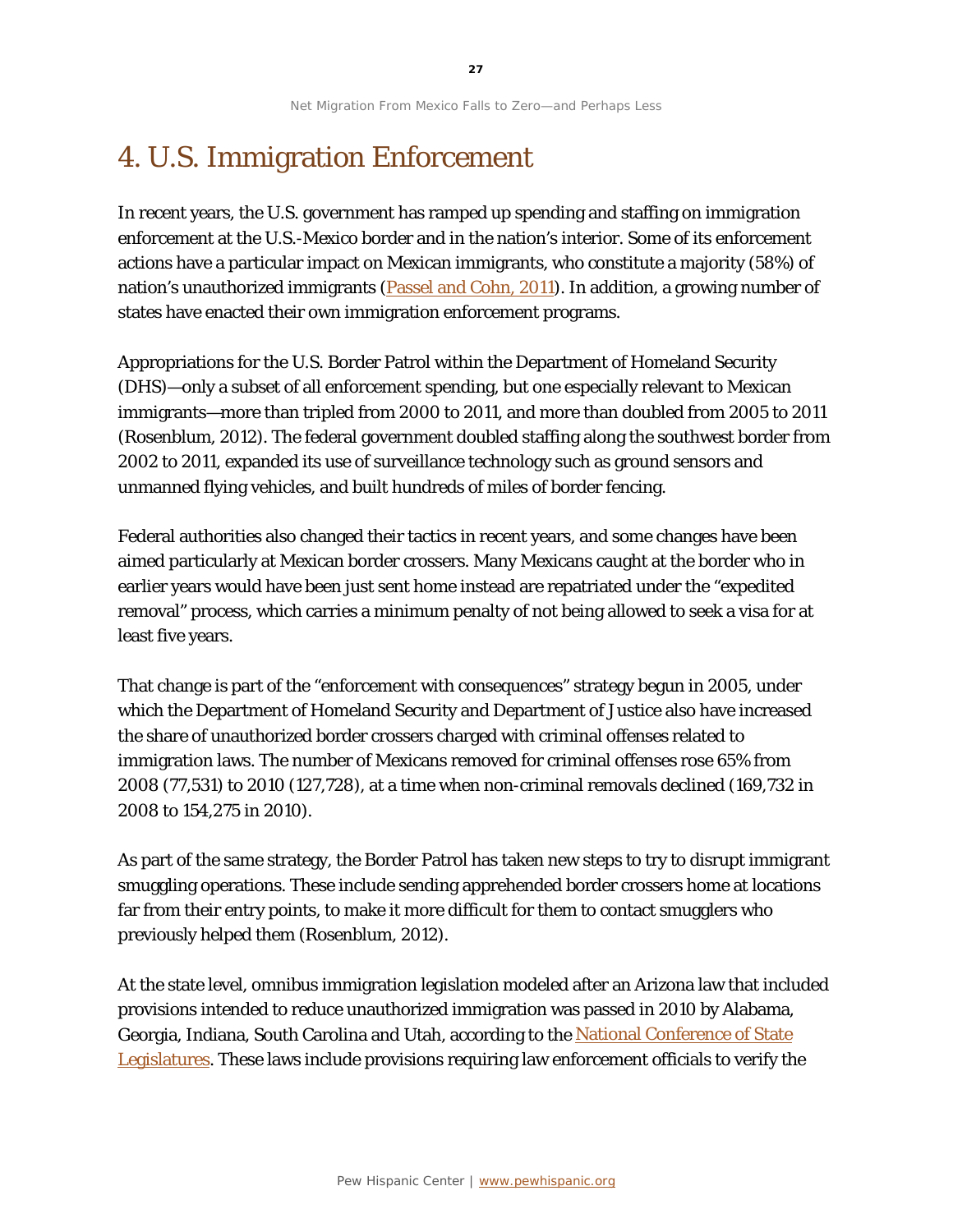immigration status of those stopped for other reasons and prohibiting the harbor or transport of unauthorized immigrants. All have been challenged in court, and the U.S. Supreme Court is to hear arguments about the Arizona law (known as SB 1070) on April 25, 2012.

## **Enforcement Statistics**

Government enforcement statistics indicate that the number of Mexicans who agree to be sent home without a formal removal order has declined markedly, a possible sign of lower flows.

According to data from the Department of Homeland Security, the number of apprehensions of unauthorized Mexican immigrants by the U.S. Border Patrol—more than 1 million in 2005—fell to just 286,000 in 2011. (Note that some people are apprehended more than once.) Border Patrol apprehensions of all unauthorized migrants most recently peaked in 2000, and now are at their lowest level since 1971.

Another U.S. government measure that shows similar trends is the number of unauthorized immigrants



Notes: Data are for fiscal years, Oct. 1-Sept. 30. Includes apprehensions between ports of entry.

Source: U.S. Border Patrol, Department of Homeland Security

PEW RESEARCH CENTER

who agree to return to their home countries after apprehension without a removal order. The vast majority of these "returns," in government parlance, are from Mexico. As with apprehensions, this number peaked in 2000, at nearly 1.7 million, declined from 2001 to 2003, rose to about 1 million a year from 2004 to 2006, and has declined since then.

In 2010, of 476,405 immigrants repatriated this way, 354,982 (75%) were Mexican, according to Department of Homeland Security statistics.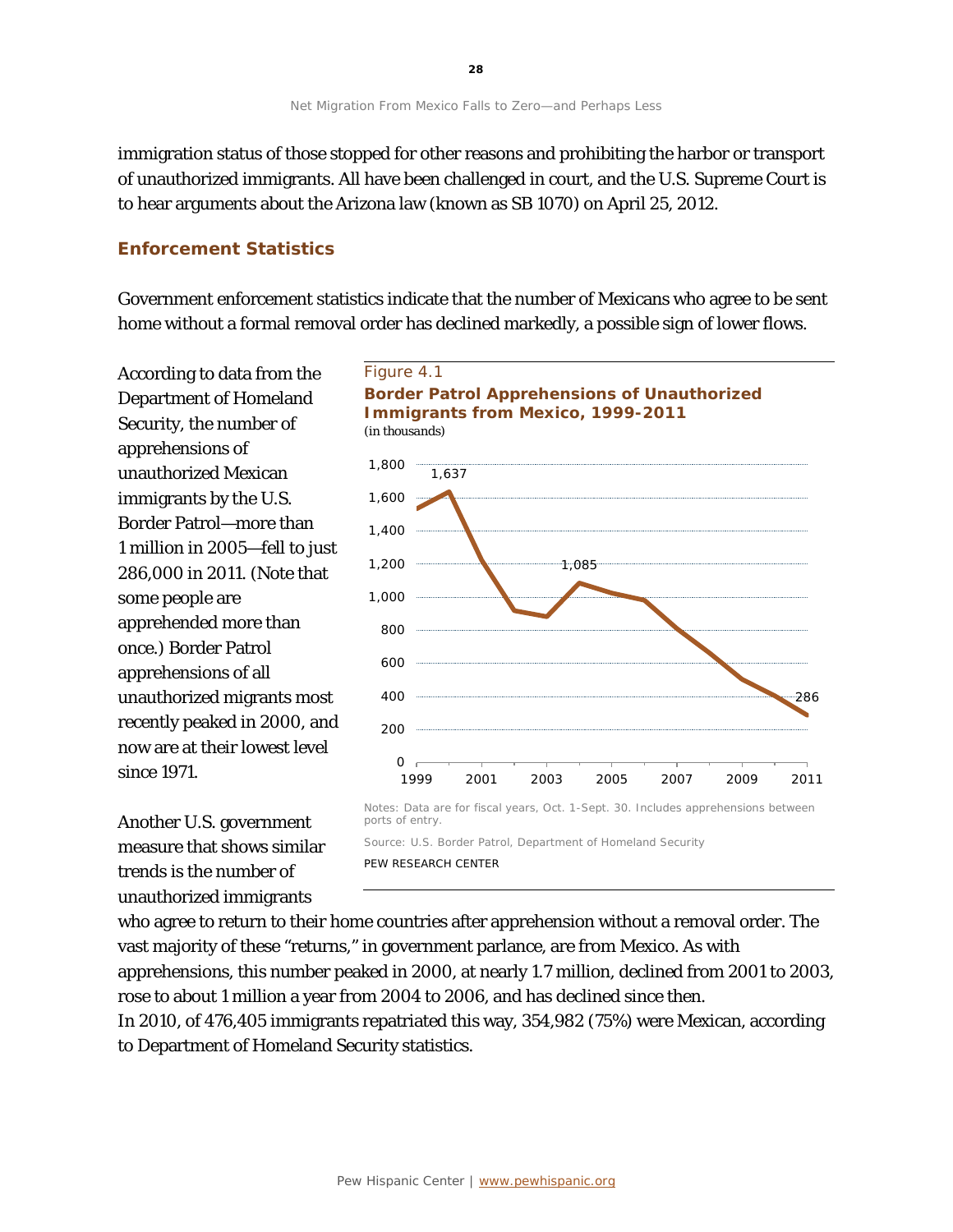However, there has been a notable rise in migrants sent home with an order of removal. The number of Mexicans sent home by U.S. authorities via deportation or the expedited removal process rose by two-thirds from 2005 (169,000) to 2010 (282,000). Total removals showed no clear trend earlier in the decade.

On another measure tracked by DHS, trends indicate that fewer migrants may be making multiple attempts to cross the border without authorization. This measure is based on a database of fingerprints that, according to a recent Congressional Research Service



report, has been in full use by the Border Patrol since 2005. According to Border Patrol data compiled in the report, there has been a decline in the percentage of apprehended unauthorized migrants who had been caught once before in the same fiscal year. The percentage peaked in 2007 and fell to its lowest level (20%) in the 2011 fiscal year, the report said (Rosenblum, 2012).

A somewhat similar trend is seen in a Mexican government survey of migrants who were apprehended and sent home by U.S. authorities (Encuesta sobre Migración en la Frontera Norte). According to data analyzed by the Pew Hispanic Center, 90% of Mexican immigrants sent home by U.S. authorities in 2010 after being in the U.S. for less than a week say they had never been apprehended before. The share of those immigrants apprehended for the first time went up sharply from 1995 (70%) to 2000 (81%), then generally rose through the subsequent decade.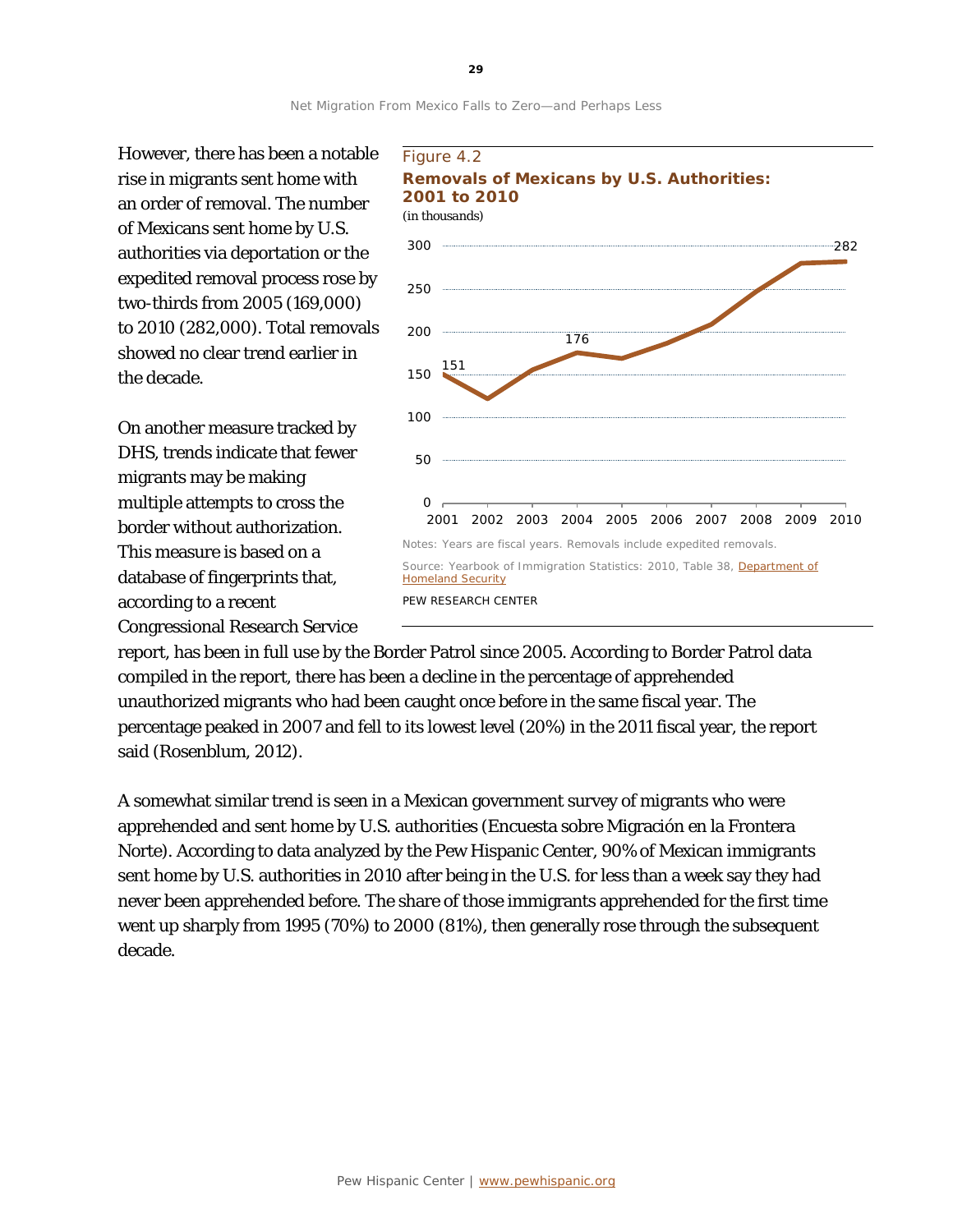## 5. Mexico, by the Numbers

During the decades-long emigration wave of Mexicans to the United States, Mexico has experienced a wide array of economic, demographic and social changes, some of which undoubtedly have had an impact on Mexican migration trends. This section offers a brief overview of the major changes.

Mexico today is the world's 11th-largest country by population with 115 million people<sup>[13](#page-30-0)</sup> and the world's 11th-largest economy as measured by gross domestic product (World Bank, 2011)[.14](#page-30-1) The World Bank characterizes Mexico as an "upper-middle income economy," placing it in the same category as Brazil, Turkey, Russia, South Africa and China. Mexico is also the most populous Spanish-speaking country in the world.

#### **Demographics**

1

The most significant demographic change in Mexico in recent decades has been the sharp and ongoing decline in birth rates. In 1960, the Mexican fertility rate was 7.3 children per woman.[15](#page-30-2) By 2009, that figure had dropped to 2.4—still a bit higher than the U.S. rate of 2.0 among all women [\(Pew Hispanic Center,](http://www.pewhispanic.org/2011/07/14/the-mexican-american-boom-brbirths-overtake-immigration)  [2011\)](http://www.pewhispanic.org/2011/07/14/the-mexican-american-boom-brbirths-overtake-immigration).

The declining birth rate in Mexico has led to a rise in the median age of its population. In 2010, the median age in Mexico was 26—still well below the figure for the U.S. that year (37), but well above the median age in Mexico in 1970, when it was just 17.



PEW RESEARCH CENTER

<span id="page-30-0"></span><sup>13</sup> [United Nations Department of Economic and Social Affairs, 2011](http://esa.un.org/unpd/wpp/Documentation/pdf/WPP2010_Volume-I_Comprehensive-Tables.pdf)

[http://esa.un.org/unpd/wpp/Documentation/pdf/WPP2010\\_Volume-I\\_Comprehensive-Tables.pdf](http://esa.un.org/unpd/wpp/Documentation/pdf/WPP2010_Volume-I_Comprehensive-Tables.pdf)

<span id="page-30-1"></span><sup>14</sup> According to the World Bank, Mexico's GDP in 2010 was \$1.41 trillion, in constant 2005 international dollars adjusted to purchasing power parity. PPP is the currency exchange rate adjusted for differences in price level between countries. It shows how much money would be needed to purchase the same goods and services in different countries.

<span id="page-30-2"></span><sup>&</sup>lt;sup>15</sup> Total Fertility Rate is the estimated average number of children that a woman would have in her lifetime, based upon presentday age-specific birth rates and assuming no mortality during the childbearing years.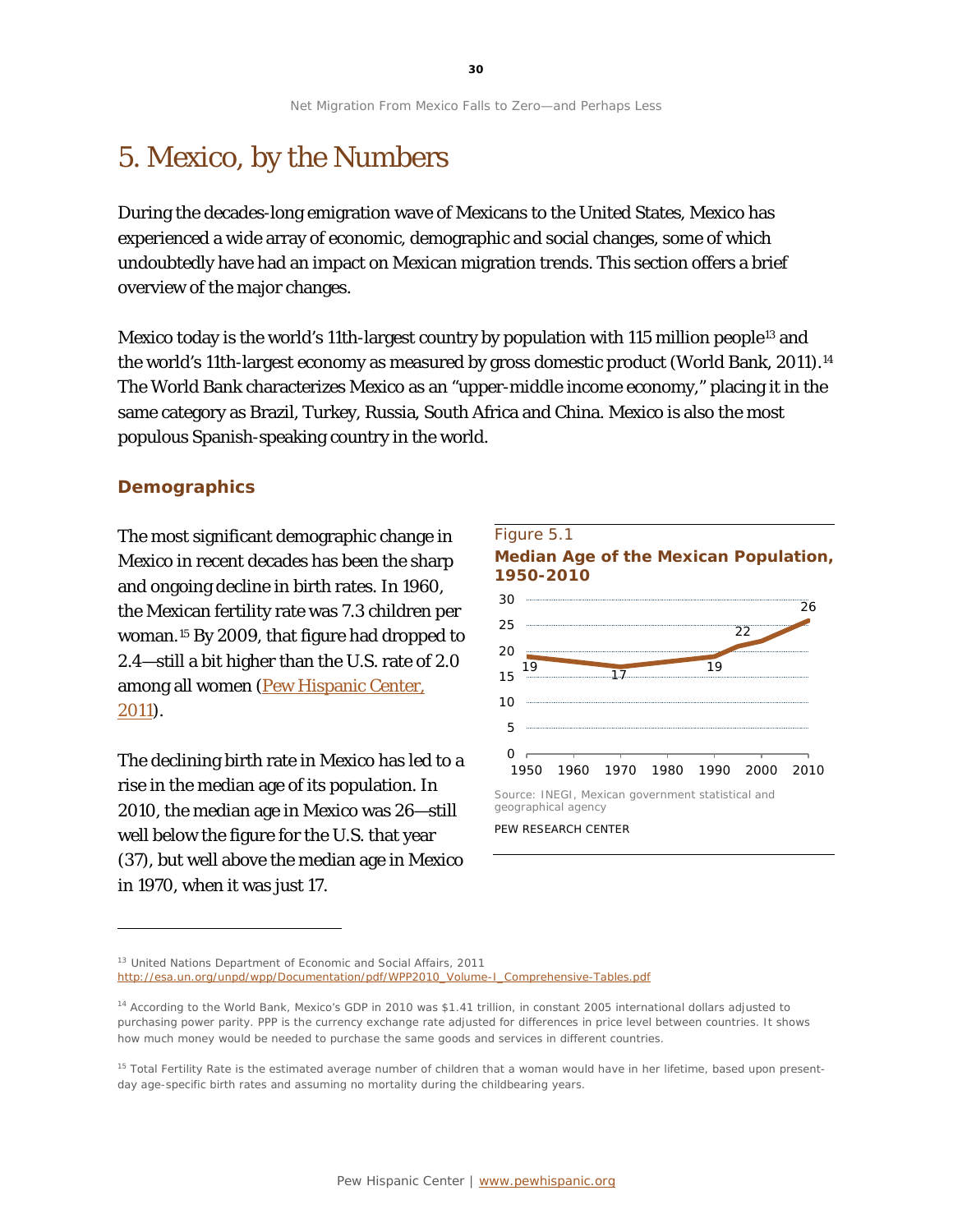The rising median age in Mexico has meant that its 15- to 39-year-old age group—people in peak years for emigration—has declined as a share of the overall population. In 2010, 15- to 39-year-olds made up 65% of Mexico's working-age population (defined as all adults between ages 15 and 64). In 1990, this age group comprised 73% of the working-age population.[16](#page-31-0)

#### **Economics**

In the three decades from 1980 to 2010, Mexico's per capita GDP rose by 22% from \$10,238 in 1980 to about \$12,400 in 2010.[17](#page-31-1) This increase is somewhat less than the average for all Latin American/Caribbean countries during the same period (33%) and significantly less than the increase in per capita GDP in the United States during this period (66%). Meantime, during this same period, the per capita GDP in China shot up thirteenfold—from \$524 in 1980 to \$6,816 in 2010.

In more recent years, Mexico's economy, like that of the United States and other countries, fell into a

l



Note: Gross domestic product (GDP) is a measure of a nation's total output of goods and services. The GDP for each country is converted to international dollars using purchasing power parity. PPP is the currency exchange rate adjusted for differences in price level between countries. It shows how much money would be needed to purchase the same goods and services in different countries.

Source: World Bank, International Comparison Program database

PEW RESEARCH CENTER

deep recession in 2007-2009. But since 2010 it has experienced a stronger recovery than has its neighbor to the north; according to INEGI, the Mexican GDP grew by 5.5% in 2010 and 3.9% in 2011, well above the rates in the U.S. for those two years.

<span id="page-31-0"></span><sup>&</sup>lt;sup>16</sup> INEGI Interactive Data Analysis, Mexican Decennial Censuses.

<span id="page-31-1"></span><sup>&</sup>lt;sup>17</sup> All figures are expressed in constant 2005 international dollars and adjusted for purchasing power parity (PPP).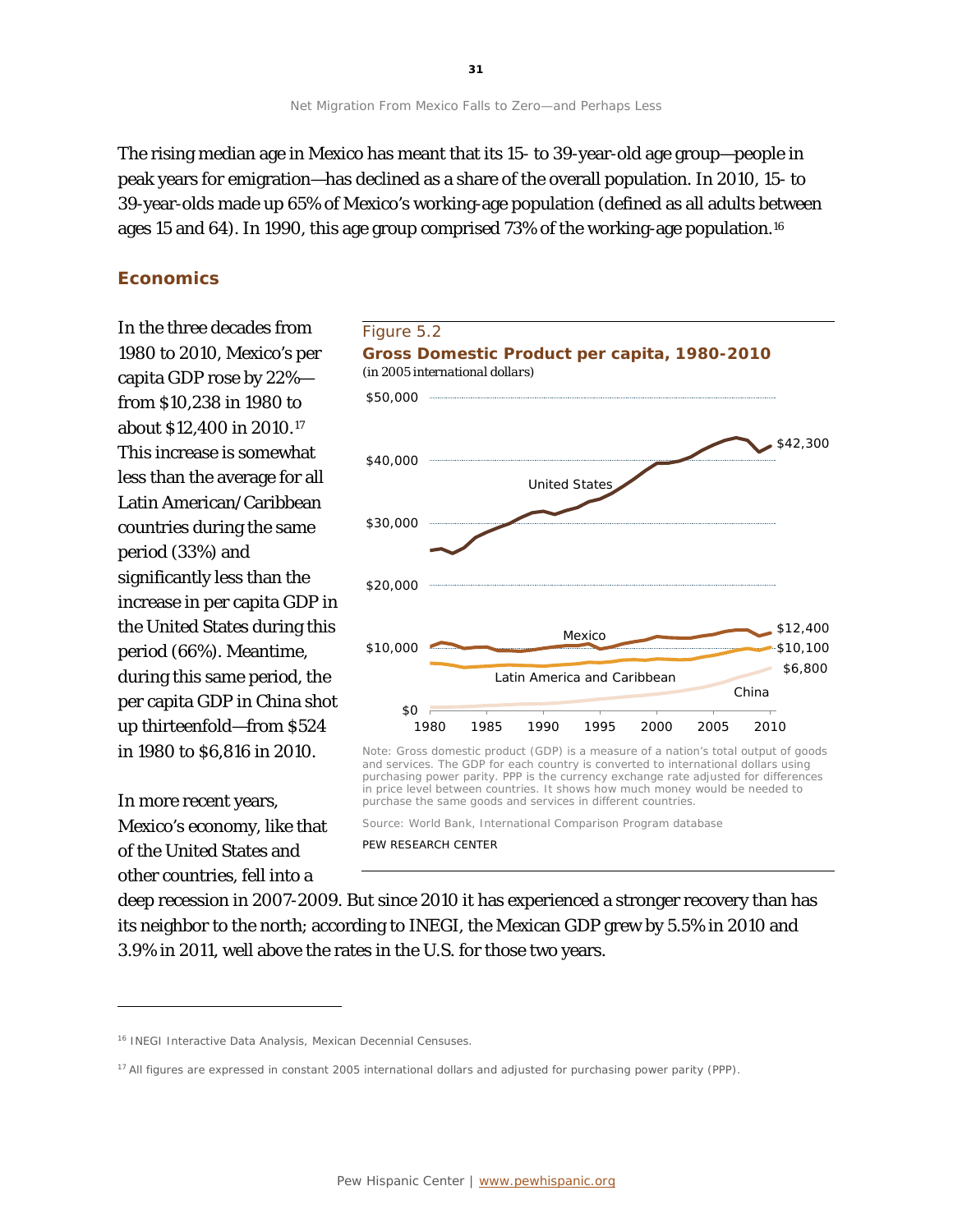

Despite a moderate longterm rise in per capita GDP, the share of Mexicans who live below the poverty line has not changed significantly in recent decades. It was 51% in 2010, down slightly from 53% in 1984. However, that overall stability was interrupted by a major economic crisis and recession in Mexico during the mid-1990s that sent the poverty rate soaring to a peak of 69% in 1996.

Another measure of economic well-being that still has not fully recovered from the economic crisis that hit Mexico at the end of 1994 is mean household income. In 2006, the average household income was close to \$7,000 MXN per quarter,<sup>[18](#page-32-0)</sup> still a slightly lower amount than in 1994. During the recent economic crisis, average household income in Mexico dropped 14% from 2006 to 2010.

1



Note: The official poverty line refers to the "asset poverty line." The Mexican government recognizes three different poverty lines based on income: food poverty, capabilities poverty and asset poverty. Asset poverty is used by the World Bank to assess economic development.

Source: World Bank, International Comparison Program database for 1984-1988; Consejo Nacional de Evaluación de la Política de Desarrollo Social (CONEVAL) *[Medicion de la pobreza 2010](http://web.coneval.gob.mx/Informes/Interactivo/Medicion_pobreza_2010.pdf)*, for 1992-2010

PEW RESEARCH CENTER

#### 6,000 <sup>6,912</sup> 7,205 4,887 6,171 6,977 5,976 4,000 8,000 Figure 5.4 **Average Mexican Quarterly Household Income**  *(in constant 1992 Mexican pesos)*

 $O<sub>0</sub>$ 1992 1996 2000 2004 2008 2010

Source: INEGI, Encuesta Nacional de Ingreso y Gasto en los Hogares (ENIGH), 1992- 2010

2,000

PEW RESEARCH CENTER

<span id="page-32-0"></span><sup>&</sup>lt;sup>18</sup> Amounts are in constant 1992 Mexican pesos. The 2006 figure converts to \$2,262 in U.S. dollars, using the 1992 exchange rate of one U.S. dollar to 3.095 Mexican pesos.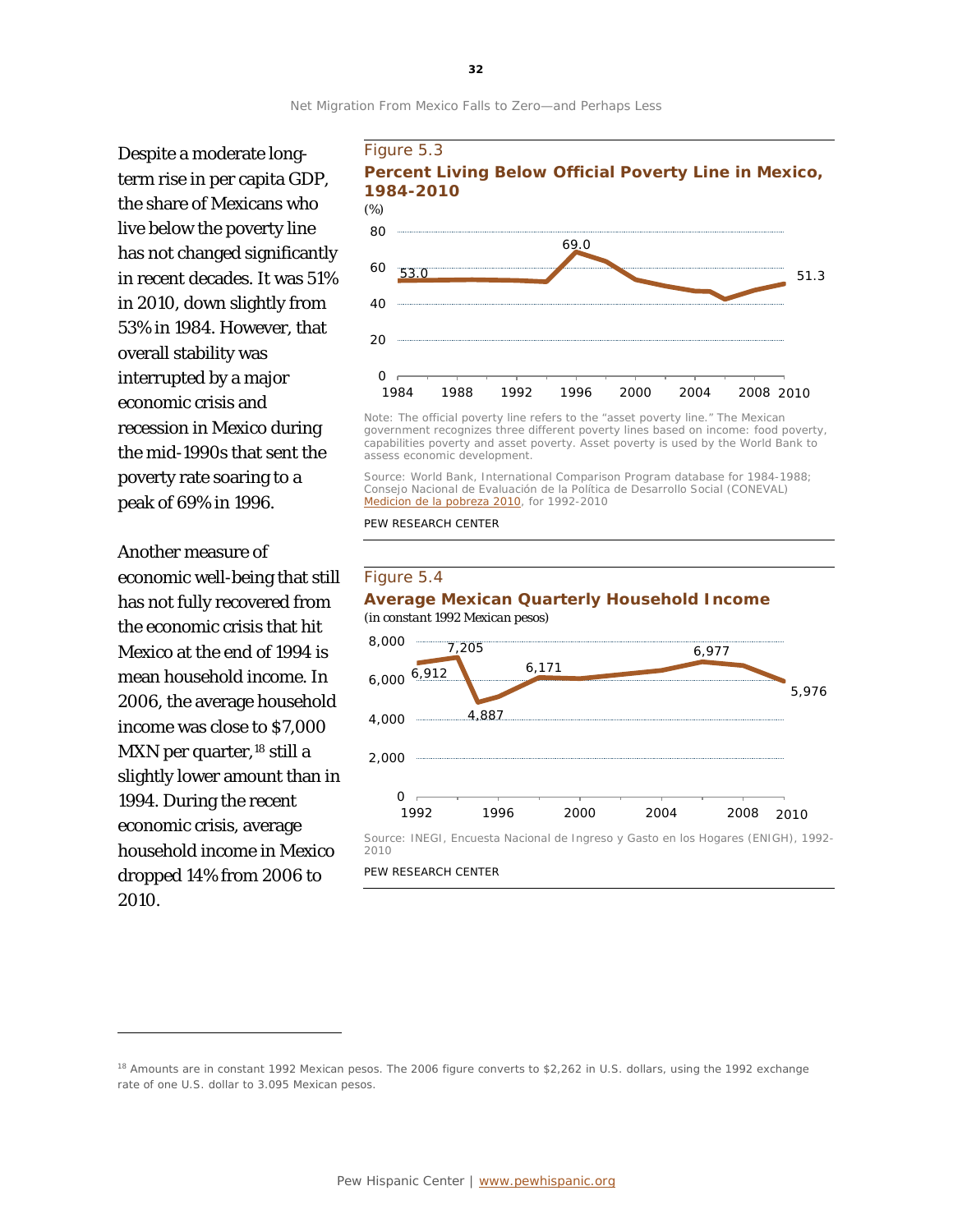#### **Social Development**

Even though economic performance in Mexico has been sluggish in recent decades and insufficient to generate enough jobs for young adults coming of age, other indicators of development have improved. For example, 92.4% of all Mexicans ages 15 and older were literate in 2010, up from 83% in [19](#page-33-0)80.<sup>19</sup> In 2010, the average number of years of education of Mexicans ages 15 and older was 8.6, compared with 7.3 years in [20](#page-33-1)00.<sup>20</sup>

In terms of health care, almost three-in-five (59%) Mexicans in 2000 lacked health care coverage [\(CONEVAL, 2010\)](http://www.coneval.gob.mx/cmsconeval/rw/resource/coneval/med_pobreza/Acceso%20a%20los%20servicios%20de%20salud%20Censo%202010/Carencia_a_los_servicios_de_salud_2010.pdf?view=true). In 2003, the Mexican federal government created a health care program, Seguro Popular, that provides basic coverage to the uninsured and is free for those living under the poverty line (Comisión Nacional de Protección Social en Salud, 2012). The share of the Mexican population with access to health care had increased from less than half (41%) in 2000 to slightly more than two-thirds (67%) in 2010, an increase of 26 percentage points [\(CONEVAL, 2010\)](http://www.coneval.gob.mx/cmsconeval/rw/resource/coneval/med_pobreza/Acceso%20a%20los%20servicios%20de%20salud%20Censo%202010/Carencia_a_los_servicios_de_salud_2010.pdf?view=true).

#### **Drugs, Guns and Crime**

Mexico has also had its share of problems in recent years—none greater than the spike in violence tied to criminal drug cartels. There were 37,100 homicides in Mexico in 2011, an increase of 44% since 2005. In addition, a rising share of homicides involves firearms— 12,693 in 2011, up from 3,209 in 2005—which have been one of the signatures of killings linked to drug cartels.<sup>[21](#page-33-2)</sup>

But crime in general, and homicide in particular, is by no means a new problem in Mexico. The number of homicides in 2011 is only slightly higher than the number back in

l

#### Figure 5.5 **Number of Homicides in Mexico**



Source: Executive Secretariat of the Mexican National System of Public Security (Secretariado Ejecutivo del Sistema [Nacional de Seguridad Publica, SESNSP\)](http://www.estadisticadelictiva.secretariadoejecutivo.gob.mx/mondrian/testpage.jsp)

PEW RESEARCH CENTER

<span id="page-33-0"></span><sup>&</sup>lt;sup>19</sup> INEGI Interactive Data Analysis, Mexican Decennial Censuses,

<http://www.inegi.org.mx/Sistemas/temasV2/contenido/sociedad/epobla06.asp?s=est&c=26360>

<span id="page-33-1"></span><sup>&</sup>lt;sup>20</sup> INEGI Interactive Data Analysis, Mexican Decennial Censuses

<http://www.inegi.org.mx/sistemas/sisept/Default.aspx?t=medu14&s=est&c=26366>

<span id="page-33-2"></span><sup>&</sup>lt;sup>21</sup> Executive Secretariat of the Mexican National System of Public Security (SESNSP)

[http://www.estadisticadelictiva.secretariadoejecutivo.gob.mx/mondrian/testpage.jsp,](http://www.estadisticadelictiva.secretariadoejecutivo.gob.mx/mondrian/testpage.jsp) accessed on April 17, 2012.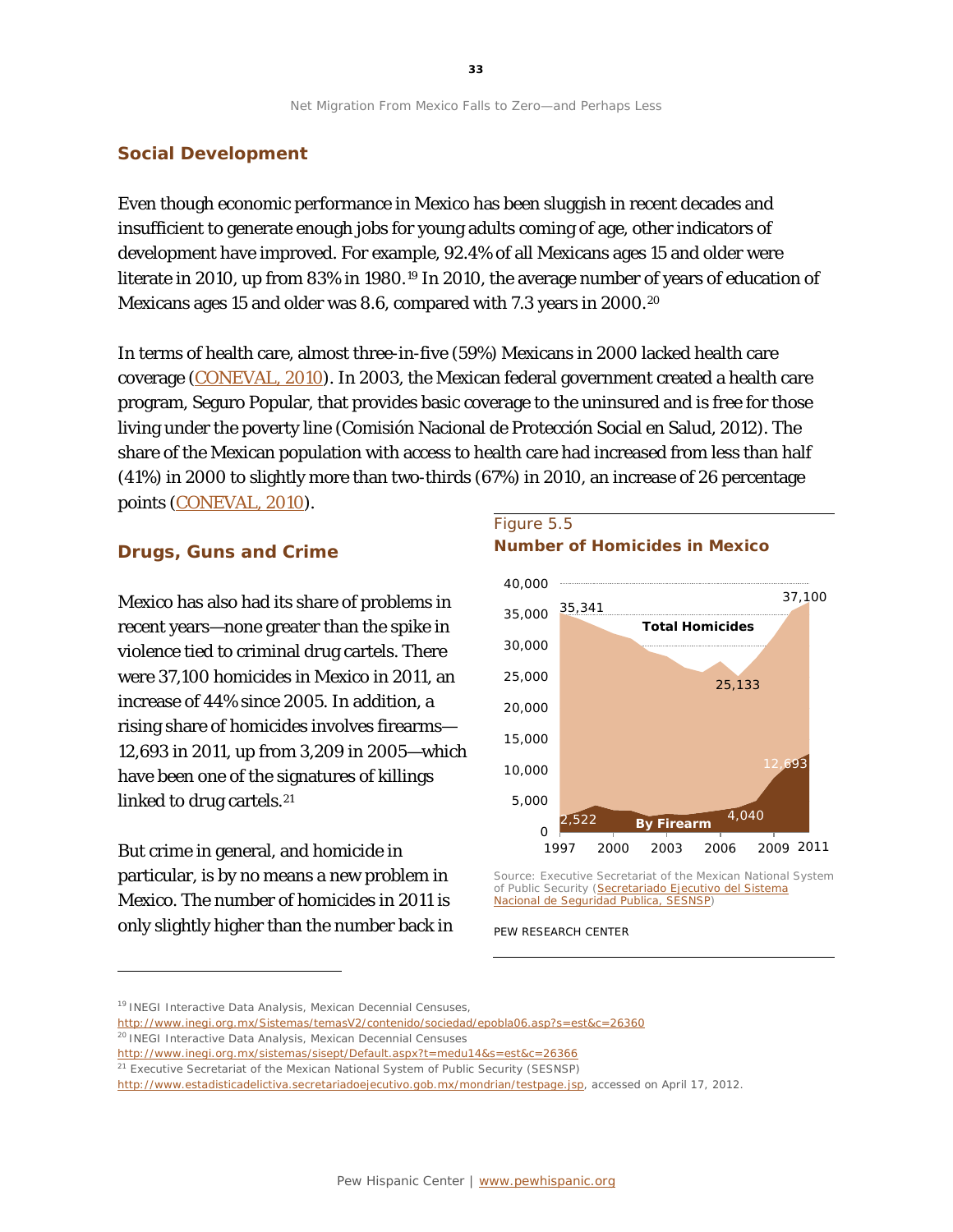1997—35,341. Homicide rates fell steadily from the late 1990s through 2005, just as they had around the world, but then, sparked mainly by the drug wars, reversed and began climbing up again.

Mexico's public is very concerned about crime; in surveys taken during the past decade by the Pew Global Attitudes Project, the issue of crime is consistently identified by Mexicans as a top national problem. In a 2011 survey, 80% of respondents said crime was a very big problem, and 77% said the same about drug-related violence [\(Pew Global Attitudes Project, 2011\)](http://www.pewglobal.org/2011/08/31/crime-and-drug-cartels-top-concerns-in-mexico/). The next most serious problems, in the view of the Mexican public, were rising prices (74% said this was a very big problem); illegal drugs (71%); lack of jobs (70%); and the economic situation (69%). In the United States, by contrast, concerns about jobs and the economy far outstrip all other issues in similar surveys about national conditions (Pew People & the Press, [2012\)](http://www.people-press.org/2012/01/23/public-priorities-deficit-rising-terrorism-slipping/).

#### **Attitudes About the Economy, Immigration**

Looking at measures such as employment and GDP growth, Mexico has not been as hard hit by the recent economic downturn as the U.S. Even so, Mexicans have a very pessimistic view of their national economy. According to Consulta Mitofsky, a Mexican survey research group, in 2011, 82% of Mexicans said the economic situation in their country was getting worse, up from 60% who said the same in 2006 and 57% who said so in 2001 [\(Consulta Mitofsky, 2011\)](http://consulta.mx/web/images/mexicoopinapdf/EPG_S.pdf).

I[n](http://www.pewglobal.org/2009/07/23/confidence-in-obama-lifts-us-image-around-the-world/) [2009](http://www.pewglobal.org/2009/07/23/confidence-in-obama-lifts-us-image-around-the-world/) and again in [2011,](http://www.pewglobal.org/2011/08/31/crime-and-drug-cartels-top-concerns-in-mexico/) the Pew Global Attitudes survey asked Mexican adults if they would emigrate to the United States if they had the means and opportunity to do so. The results were similar in both surveys. In 2011, 38% of survey respondents said yes, they would migrate to the U.S., while 61% said no, they would not. In 2009, 33% said yes, they

#### Figure 5.6

#### **Mexicans' Views of Current Economic Conditions**

*(% of adults in Mexico saying current economic conditions are "better" or "worse" than previous year)*



PEW RESEARCH CENTER

would migrate if they could, while 62% said no. Among those who said yes in 2011, a majority (53%) said that they would go to work or live in the U.S. even without legal authorization.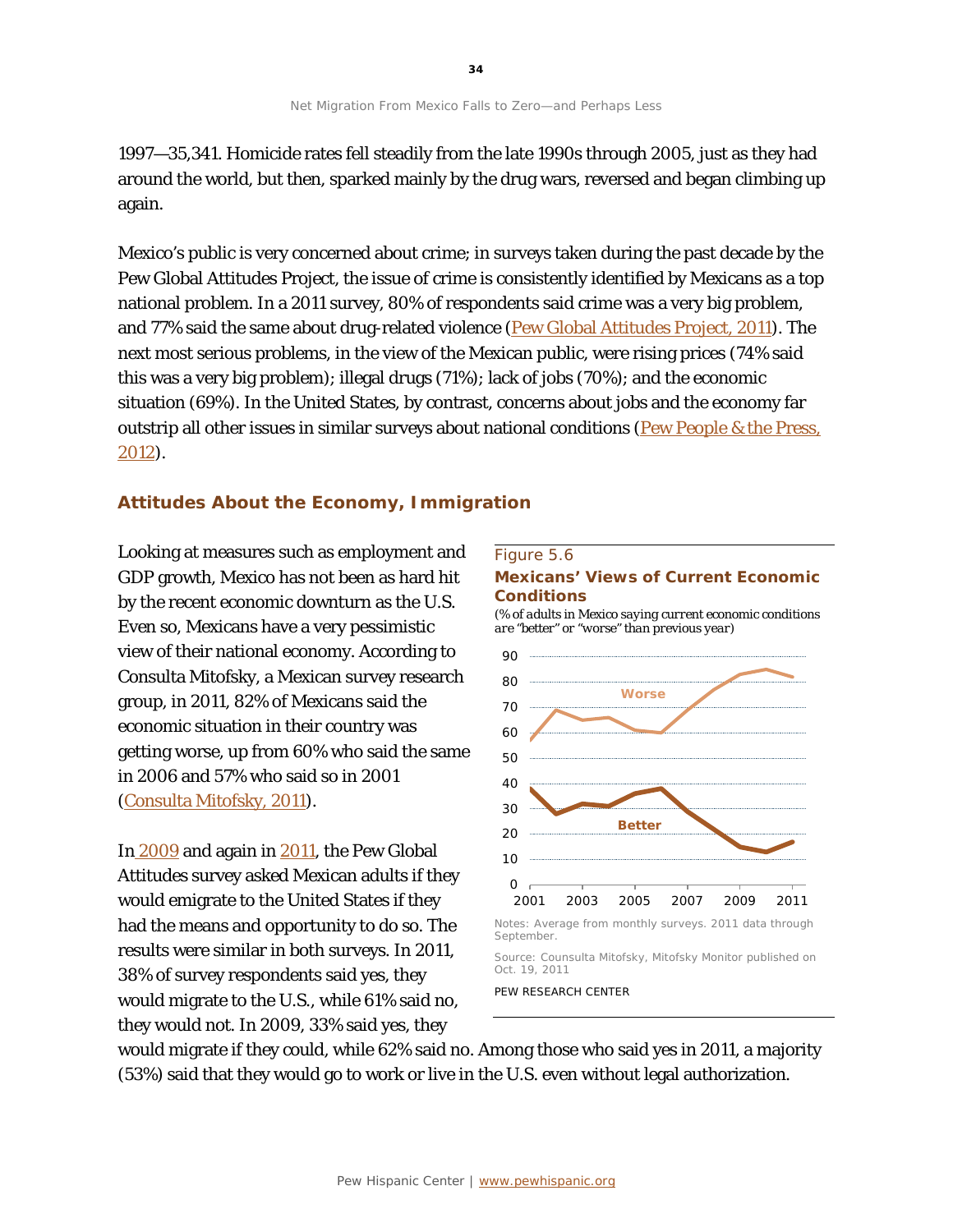## 6. Characteristics of Mexican-Born Immigrants Living in the U.S.

Mexico is the largest country of origin for immigrants in the United States, accounting for 29% of the foreign-born population in 2010.[22](#page-35-0) Most immigrants who leave Mexico come to the United States, and one-in-ten Mexican-born people currently lives in the U.S.

There is great variation in the patterns of immigration among the nation's 12 million Mexican-born immigrants. Many immigrants settle permanently and have children born in the United States. But a substantial number also travel back and forth across the border through the year, a pattern known as circular migration. There has long been a seasonal pattern to Mexican-U.S. migration, with larger numbers of people heading north in the spring and summer and larger numbers of people headed south in the fall and winter. This has abated somewhat, according to data from Mexico that indicate movement spread more evenly through the year (Pew Hispanic [Center, 2011\)](http://www.pewhispanic.org/2011/07/14/the-mexican-american-boom-brbirths-overtake-immigration/).

1

#### Table 6.1 **States with the Largest Mexican-Born Populations, 2010** *(in thousands)*

| California                      | 4,325 |
|---------------------------------|-------|
| Texas                           | 2.488 |
| <b>Illinois</b>                 | 711   |
| Arizona                         | 524   |
| Georgia                         | 293   |
| Source: 2010 American Community |       |

Source: 2010 American Community Survey

PEW RESEARCH CENTER

Compared with other foreign-born residents of the U.S., Mexican-born immigrants are younger, less educated and less likely to speak English very well, according to tabulations from the 2010 American Community Survey. Only about a quarter (23%) are U.S. citizens, in large part because most Mexican immigrants are unauthorized and not eligible for citizenship; by comparison, a slight majority of immigrants from all other countries (52%) are citizens. Not withstanding the presence of unauthorized immigrants, legal Mexican immigrants have lower rates of naturalization than other immigrants [\(Passel 2007\)](http://www.pewhispanic.org/2007/03/28/growing-share-of-immigrants-choosing-naturalization/).

About a third of Mexican immigrants (34%) arrived in the U.S. since 2000, similar to the share of all immigrants (35%). The share of Mexican immigrants who have lived in the U.S. for two decades or more (35%) is somewhat lower than the share of other immigrants of similar duration (40%).

<span id="page-35-0"></span> $22$  The data in this section on Mexican immigrants in the United States are drawn from the 2010 American Community Survey (ACS). As such, they may differ slightly from similar estimates based on the Current Population Survey (CPS) in this and other Pew Hispanic Center reports. The CPS-based estimates have been augmented with estimates of immigrants' legal status and are adjusted for undercount. The ACS estimates are not adjusted and do not differentiate respondents by legal status.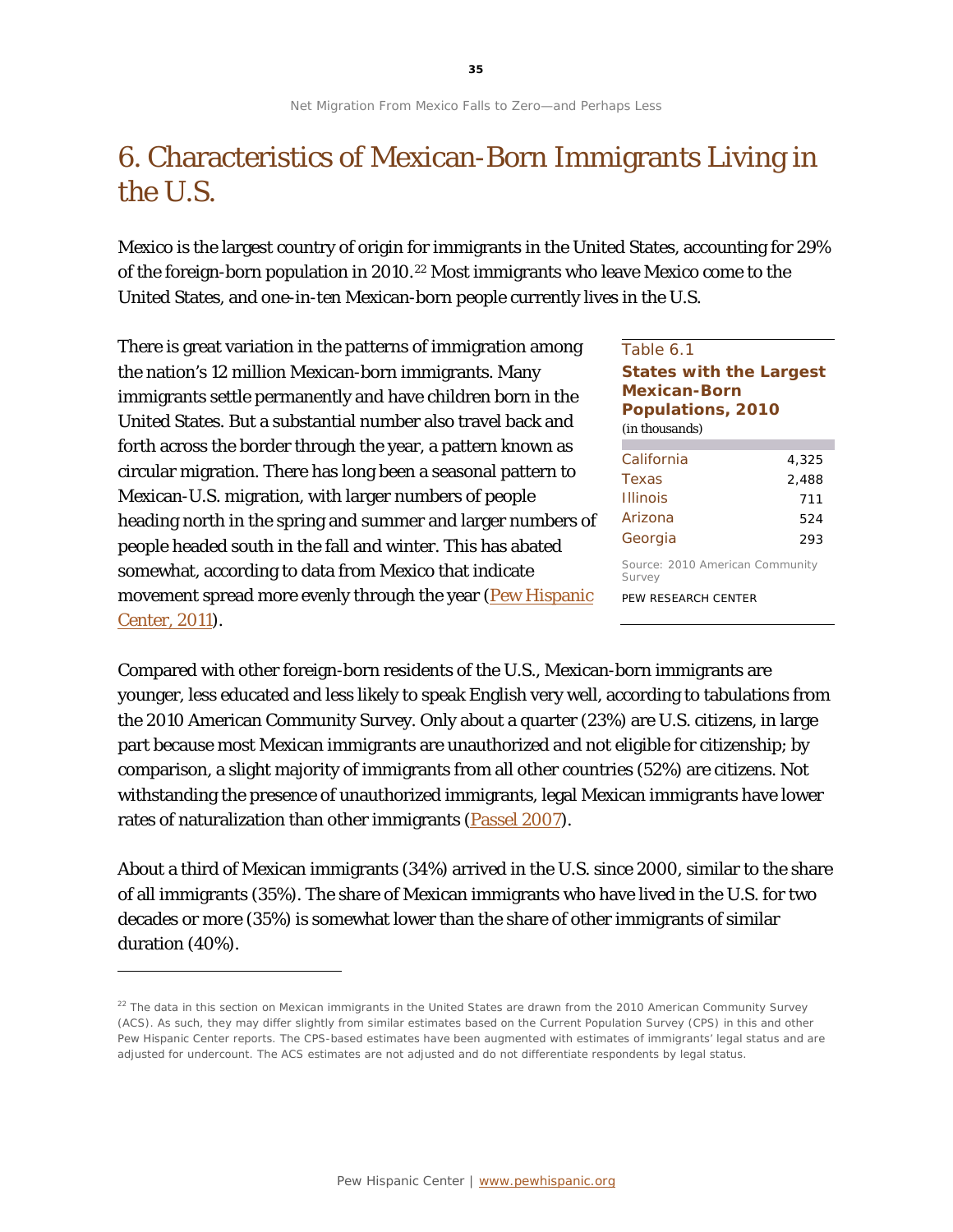#### **Demographic Differences**

There are notable demographic differences between Mexican immigrants and those from other countries. Most immigrants from Mexico (54%) are men; most other immigrants (53%) are women. Mexican immigrants are younger than others: the median age of Mexican-born residents of the U.S. is 37, compared with 43 for other immigrants.

Mexican-born immigrants on average are less educated than other immigrants. Among Mexican-born immigrants ages 25 and older, 60% have less than a high school education, compared with a fifth (21%) of other immigrants. Only 5% of the Mexican born hold a college degree, compared with more than a third (36%) of other immigrants.

Economically, Mexican-born immigrants are not as well off as others. The median annual household income for Mexican-born immigrants is \$35,000, compared with \$51,500 for other immigrants. These lower incomes are a reflection of the group's employment profile. Mexicanborn immigrants are more likely than other immigrants to work in the construction, agriculture or mining industries (23% vs. 6%). Looking at occupation, only 10% of Mexicanborn immigrants work in management, professional and related jobs, compared with 41% of immigrants from other countries.

Mexican-born immigrants are somewhat less likely than other immigrants to be homeowners (46% of households, vs. 55%). They are also less likely than other immigrants to speak only English at home and more likely to say they do not speak English very well. Among Mexican immigrants ages 5 and older, 72% say they do not speak English very well. Among other immigrants, 43% say so.

Most Mexican immigrants ages 15 and older (58%) are married, a share similar to that of other immigrants (59%).

#### **Mexican Populations by Geography**

As might be expected, Mexican-born immigrants are concentrated in Western and Southern states. Half (51%) live in the West, and an additional third (33%) live in the South. A notably low share (4%) lives in the Northeast. By contrast, about equal numbers of other immigrants live in the West, South and Northeast.

By state, well over half (58%) live in California (4.3 million) and Texas (2.5 million). That share has declined since 2000, when it was 63%, an indication of how Mexican-born immigrants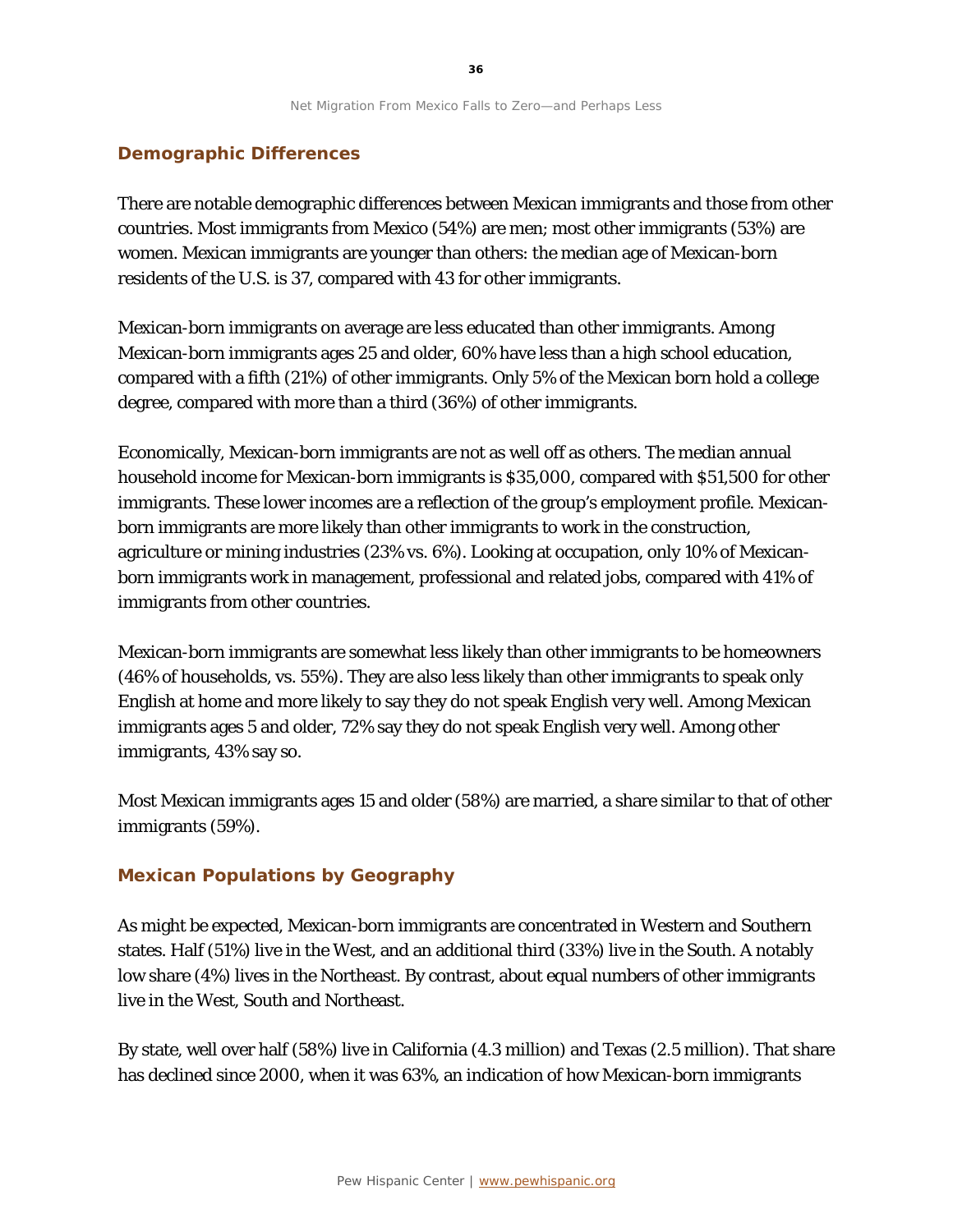have dispersed to other states. No other state has more than a million Mexican-born residents, however.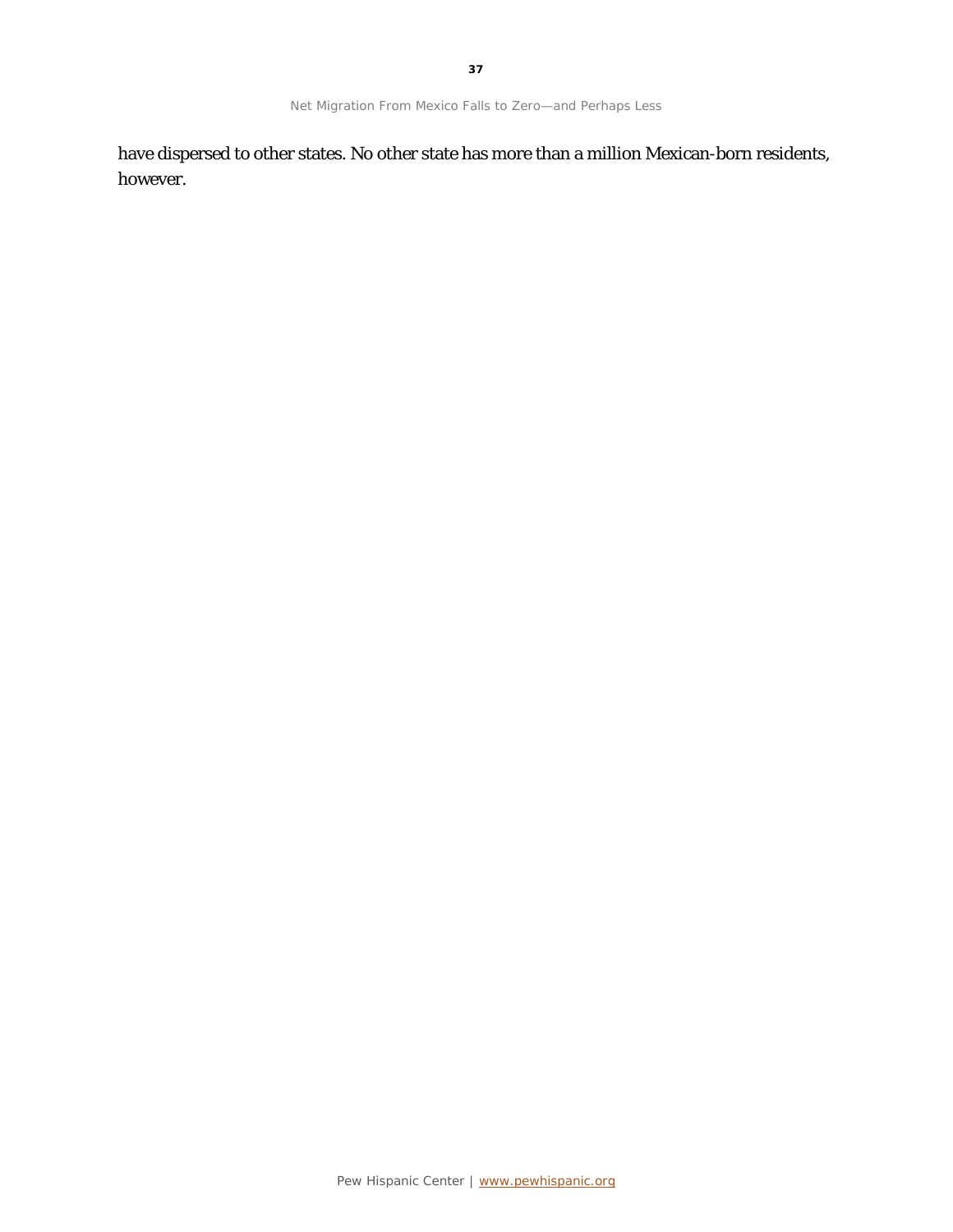## References

- Brick, Kate, A.E. Challinor and Marc R. Rosenblum. 2011. "Mexican and Central American Immigrants in the United States." Washington, D.C.: Migration Policy Institute, June. <http://www.migrationpolicy.org/pubs/MexCentAmimmigrants.pdf>
- Comisión Nacional de Protección Social en Salud. 2012. "Programa de Acción Específico Sistema de Protección Social en Salud." Mexico City, D.F., Mexico. [http://www.seguro](http://www.seguro-popular.gob.mx/images/contenidos/Normateca/Spss/programa_accion_especifica_ssp.pdf)[popular.gob.mx/images/contenidos/Normateca/Spss/programa\\_accion\\_especifica\\_ss](http://www.seguro-popular.gob.mx/images/contenidos/Normateca/Spss/programa_accion_especifica_ssp.pdf) [p.pdf](http://www.seguro-popular.gob.mx/images/contenidos/Normateca/Spss/programa_accion_especifica_ssp.pdf)
- Consejo Nacional de Evaluación de la Política de Desarrollo Social (CONEVAL). 2011. "Pobreza en México y en las Entidades Federativas 2008-2010." México, D.F.: July. [http://web.coneval.gob.mx/Informes/Interactivo/Medicion\\_pobreza\\_2010.pdf](http://web.coneval.gob.mx/Informes/Interactivo/Medicion_pobreza_2010.pdf)
- Consejo Nacional de Evaluación de la Política de Desarrollo Social (CONEVAL). 2010. "Carencia por acceso a los servicios de salud." México, D.F. [http://www.coneval.gob.mx/cmsconeval/rw/resource/coneval/med\\_pobreza/Acceso](http://www.coneval.gob.mx/cmsconeval/rw/resource/coneval/med_pobreza/Acceso%20a%20los%20servicios%20de%20salud%20Censo%202010/Carencia_a_los_servicios_de_salud_2010.pdf?view=true) [%20a%20los%20servicios%20de%20salud%20Censo%202010/Carencia\\_a\\_los\\_servic](http://www.coneval.gob.mx/cmsconeval/rw/resource/coneval/med_pobreza/Acceso%20a%20los%20servicios%20de%20salud%20Censo%202010/Carencia_a_los_servicios_de_salud_2010.pdf?view=true) [ios\\_de\\_salud\\_2010.pdf?view=true](http://www.coneval.gob.mx/cmsconeval/rw/resource/coneval/med_pobreza/Acceso%20a%20los%20servicios%20de%20salud%20Censo%202010/Carencia_a_los_servicios_de_salud_2010.pdf?view=true)
- Consulta Mitofsky. 2011. "Monitor Mitofsky: Economía, Gobierno y Política." Mexico City, D.F., Mexico: September. [http://consulta.mx/web/images/mexicoopinapdf/EPG\\_S.pdf](http://consulta.mx/web/images/mexicoopinapdf/EPG_S.pdf)
- Gibson, Campbell and Kay Jung. 2006. "Historical Census Statistics on the Foreign-Born Population of the United States: 1850 to 2000." Population Division Working Paper No. 81. Washington, D.C.: U.S. Census Bureau, February. <http://www.census.gov/population/www/documentation/twps0081/twps0081.html>
- González Martín, Nuria. 2000. *Ley de nacionalidad.* Boletín Mexicano de Derecho Comparado. Num 98. México, D.F.: Universidad Nacional Autónoma de México, May-August.

<http://biblio.juridicas.unam.mx/revista/pdf/DerechoComparado/98/el/el11.pdf>

- National Research Council. 2011. *Budgeting for Immigration Enforcement: A Path to Better Performance*. Washington, D.C.: The National Academies Press.
- Passel, Jeffrey S. and D'Vera Cohn. 2012. "U.S. Foreign-Born Population: How Much Change from 2009 to 2010?" Washington, D.C.: Pew Hispanic Center, January. [http://www.pewhispanic.org/2012/01/09/u-s-foreign-born-population-how-much](http://www.pewhispanic.org/2012/01/09/u-s-foreign-born-population-how-much-change-from-2009-to-2010/)[change-from-2009-to-2010/](http://www.pewhispanic.org/2012/01/09/u-s-foreign-born-population-how-much-change-from-2009-to-2010/)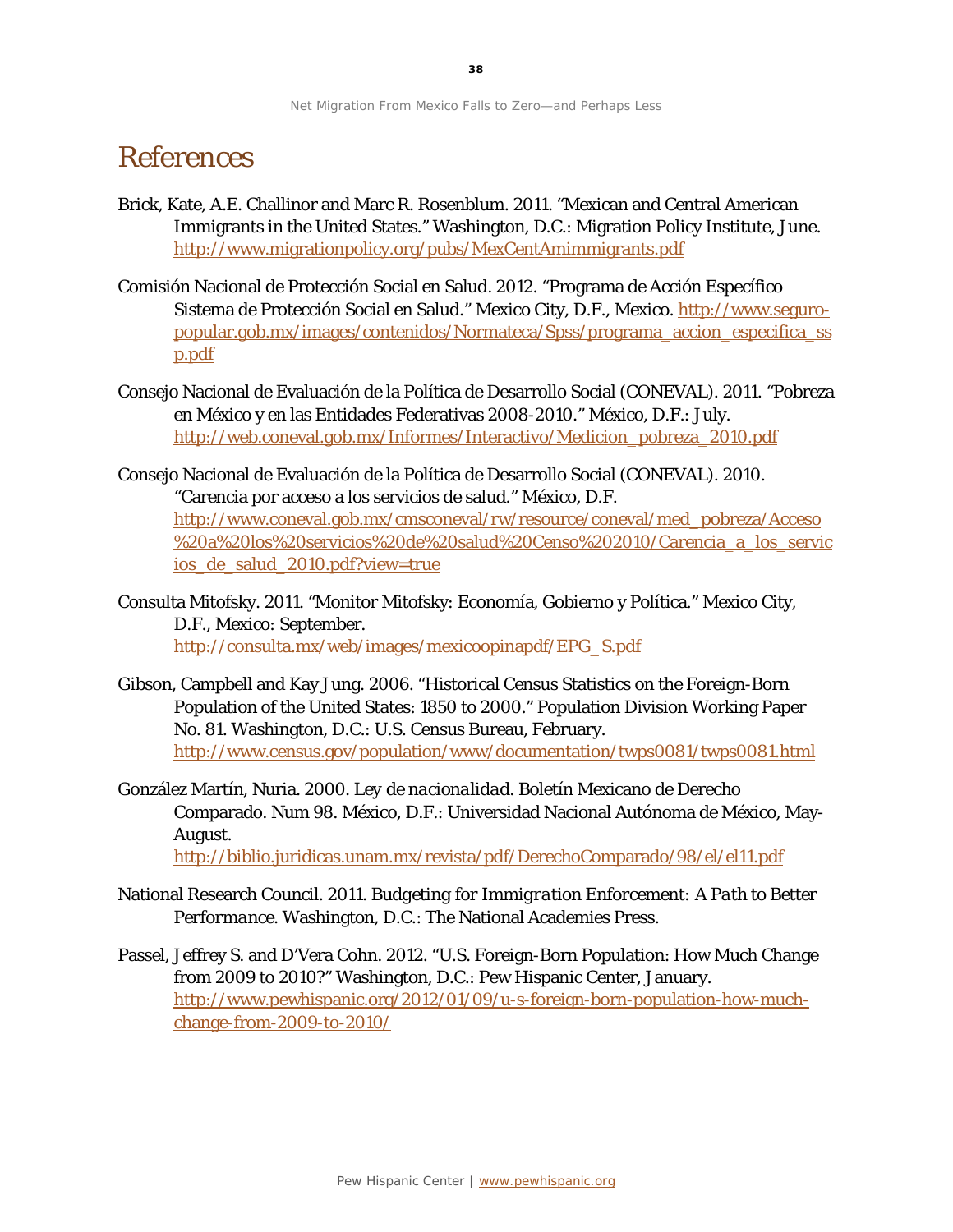- Passel, Jeffrey S. and D'Vera Cohn. 2011. "Unauthorized Immigrant Population: National and State Trends, 2010." Washington, D.C.: Pew Hispanic Center, February. [http://www.pewhispanic.org/2011/02/01/unauthorized-immigrant-population](http://www.pewhispanic.org/2011/02/01/unauthorized-immigrant-population-brnational-and-state-trends-2010/)[brnational-and-state-trends-2010/](http://www.pewhispanic.org/2011/02/01/unauthorized-immigrant-population-brnational-and-state-trends-2010/)
- Passel, Jeffrey S. 2011. "Flujos migratorios México-Estados Unidos de 1990 a 2010: un análisis preliminary basado en las fuentes de información estadounidenses (Mexico-U.S Migration flows 1990-2010: Preliminary Assessment based on U.S. Sources)." *Coyuntura Demográphica, Revista sober los procesos demográficos en México hoy* 1 (November): 16-21. (Translation available on request.)
- Passel, Jeffrey S. and D'Vera Cohn. 2009. "Mexican Immigrants: How Many Come? How Many Leave?" Washington, D.C.: Pew Hispanic Center, July. [http://www.pewhispanic.org/2009/07/22/mexican-immigrants-how-many-come](http://www.pewhispanic.org/2009/07/22/mexican-immigrants-how-many-come-how-many-leave/)[how-many-leave/](http://www.pewhispanic.org/2009/07/22/mexican-immigrants-how-many-come-how-many-leave/)
- Passel, Jeffrey S. 2007. "Growing Share of Immigrants Choosing Naturalization." Washington, D.C.: Pew Hispanic Center, March. [http://www.pewhispanic.org/2007/03/28/growing-share-of-immigrants-choosing](http://www.pewhispanic.org/2007/03/28/growing-share-of-immigrants-choosing-naturalization/)[naturalization/](http://www.pewhispanic.org/2007/03/28/growing-share-of-immigrants-choosing-naturalization/)
- Passel, Jeffrey S. and Roberto Suro. 2005. "Rise, Peak and Decline: Trends in U.S. Immigration 1992-2004." Washington, D.C.: Pew Hispanic Center, September. [http://www.pewhispanic.org/2005/09/27/rise-peak-and-decline-trends-in-us](http://www.pewhispanic.org/2005/09/27/rise-peak-and-decline-trends-in-us-immigration-1992-2004/)[immigration-1992-2004/](http://www.pewhispanic.org/2005/09/27/rise-peak-and-decline-trends-in-us-immigration-1992-2004/)
- Pew Forum on Religion & Public Life. 2012. "Faith on the Move: The Religious Affiliation of International Migrants." Washington, D.C.: March. <http://www.pewforum.org/Geography/Religious-Migration.aspx>
- Pew Global Attitudes Project. 2011. "Crime and Drug Cartels Top Concerns in Mexico." Washington, D.C.: August. [http://www.pewglobal.org/2011/08/31/crime-and-drug](http://www.pewglobal.org/2011/08/31/crime-and-drug-cartels-top-concerns-in-mexico/)[cartels-top-concerns-in-mexico/](http://www.pewglobal.org/2011/08/31/crime-and-drug-cartels-top-concerns-in-mexico/)
- Pew Global Attitudes Project. 2010. "Obama More Popular Abroad than at Home." Washington, D.C.: June. [http://www.pewglobal.org/2010/06/17/obama-more](http://www.pewglobal.org/2010/06/17/obama-more-popular-abroad-than-at-home/)[popular-abroad-than-at-home/](http://www.pewglobal.org/2010/06/17/obama-more-popular-abroad-than-at-home/)
- Pew Global Attitudes Project. 2009. "Confidence in Obama Lifts U.S. Image Around the World." Washington, D.C.: July. [http://www.pewglobal.org/2009/07/23/confidence](http://www.pewglobal.org/2009/07/23/confidence-in-obama-lifts-us-image-around-the-world/)[in-obama-lifts-us-image-around-the-world/](http://www.pewglobal.org/2009/07/23/confidence-in-obama-lifts-us-image-around-the-world/)
- Pew Global Attitudes Project. 2008. "Global Economic Gloom—China and India Notable Exceptions." Washington, D.C.: June[. http://www.pewglobal.org/2008/06/12/global](http://www.pewglobal.org/2008/06/12/global-economic-gloom-china-and-india-notable-exceptions/)[economic-gloom-china-and-india-notable-exceptions/](http://www.pewglobal.org/2008/06/12/global-economic-gloom-china-and-india-notable-exceptions/)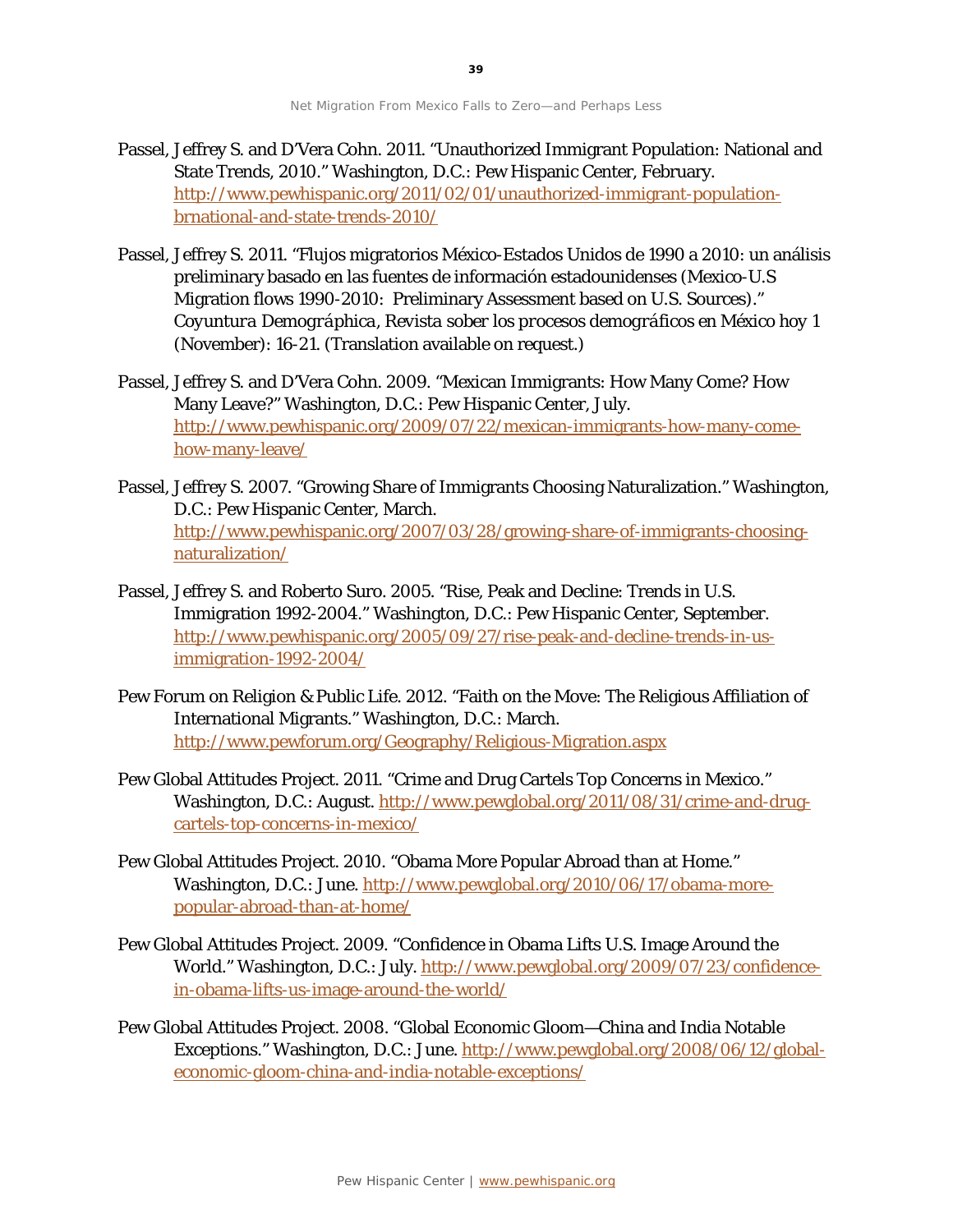- Pew Global Attitudes Project. 2007. "A Rising Tide Lifts Mood in the Developing World." Washington, D.C.: July[. http://www.pewglobal.org/2007/07/24/a-rising-tide-lifts](http://www.pewglobal.org/2007/07/24/a-rising-tide-lifts-mood-in-the-developing-world/)[mood-in-the-developing-world/](http://www.pewglobal.org/2007/07/24/a-rising-tide-lifts-mood-in-the-developing-world/)
- Pew Hispanic Center. 2011. "The Mexican American Boom: Births Overtake Immigration." Washington, D.C.: July[. http://www.pewhispanic.org/2011/07/14/the-mexican](http://www.pewhispanic.org/2011/07/14/the-mexican-american-boom-brbirths-overtake-immigration/)[american-boom-brbirths-overtake-immigration/](http://www.pewhispanic.org/2011/07/14/the-mexican-american-boom-brbirths-overtake-immigration/)
- Pew Hispanic Center. 2009. "Mexican Immigrants in the United States, 2008." Washington, D.C.: April. [http://www.pewhispanic.org/2009/04/15/mexican-immigrants-in-the](http://www.pewhispanic.org/2009/04/15/mexican-immigrants-in-the-united-states-2008/)[united-states-2008/](http://www.pewhispanic.org/2009/04/15/mexican-immigrants-in-the-united-states-2008/)
- Pew Research Center for the People & the Press. 2012. "Public Priorities: Deficit Rising, Terrorism Slipping." Washington, D.C.: January. [http://www.people](http://www.people-press.org/2012/01/23/public-priorities-deficit-rising-terrorism-slipping/)[press.org/2012/01/23/public-priorities-deficit-rising-terrorism-slipping/](http://www.people-press.org/2012/01/23/public-priorities-deficit-rising-terrorism-slipping/)
- Pew Research Center for the People & the Press. 2002. "What the World Thinks in 2002." Washington, D.C.: December[. http://www.people-press.org/2002/12/04/what-the](http://www.people-press.org/2002/12/04/what-the-world-thinks-in-2002/)[world-thinks-in-2002/](http://www.people-press.org/2002/12/04/what-the-world-thinks-in-2002/)
- Rendall, Michael S., Peter Brownell and Sarah Kups. 2011. "Declining Return Migration From the United States to Mexico in the Late-2000s Recession: A Research Note." *Demography* 48 (3): 1049-1058.
- Rosenblum, Marc R. 2012. "Border Security: Immigration Enforcement Between Ports of Entry." Washington, D.C.: Congressional Research Service, January.
- Rosenblum, Marc R. and Kate Brick. 2011. "U.S. Immigration Policy and Mexican/Central American Migration Flows: Then and Now." Washington, D.C.: Migration Policy Institute and Woodrow Wilson International Center for Scholars, August. <http://www.migrationpolicy.org/pubs/RMSG-regionalflows.pdf>
- Terrazas, Aaron. 2010. "Mexican Immigrants in the United States." Washington, D.C.: Migration Policy Institute, February. <http://www.migrationinformation.org/USfocus/display.cfm?ID=767>
- U.S. Census Bureau. 1975. *Historical Statistics of the United States, Colonial Times to 1970, Bicentennial Edition, Part 2.* Washington, DC: U.S. Government Printing Office. Series C228-295.<http://www2.census.gov/prod2/statcomp/documents/CT1970p1-01.pdf>
- U.S. Department of Homeland Security. 2012. "Deportation of Parents of U.S.-Born Citizens." Washington, D.C.: U.S. Immigration and Customs Enforcement, March.
- U.S. Department of Homeland Security. 2009. "Removals Involving Illegal Alien Parents of United States Citizen Children." Washington, D.C.: Office of Inspector General, January[. http://www.oig.dhs.gov/assets/Mgmt/OIG\\_09-15\\_Jan09.pdf](http://www.oig.dhs.gov/assets/Mgmt/OIG_09-15_Jan09.pdf)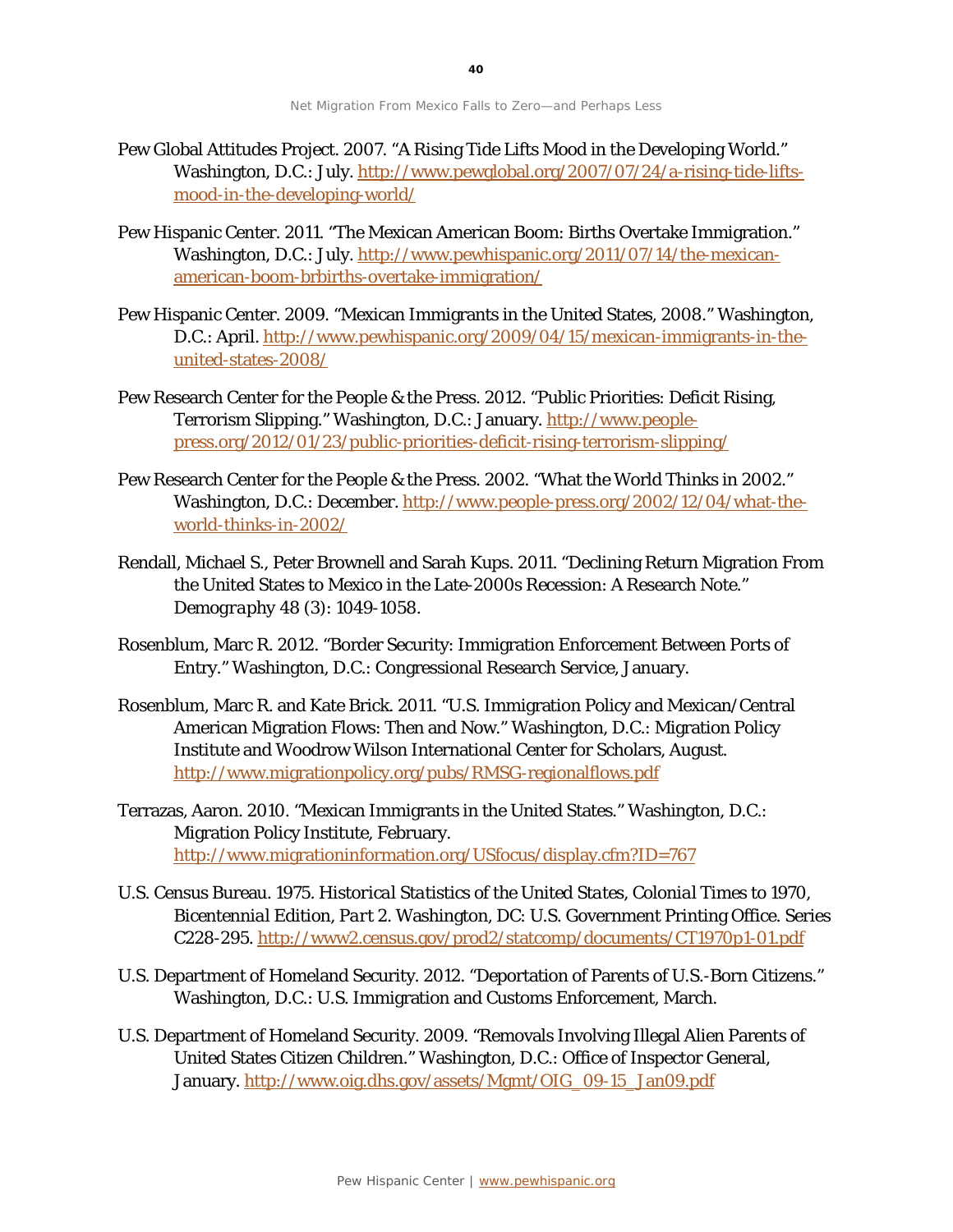- United Nations Population Division. 2011. "Trends in International Migrant Stock: Migrants by Age and Sex."<http://esa.un.org/MigAge/> (Accessed April 2012.)
- Warren, Robert E. and Jeffrey S. Passel. 1987. "A Count of the Uncountable: Estimates of Undocumented Aliens Counted in the 1980 United States Census." *Demography* 24 (3): 375–393.

The World Bank, International Comparison Program. 2011.

[http://siteresources.worldbank.org/ICPEXT/Resources/ICP\\_2011.html](http://siteresources.worldbank.org/ICPEXT/Resources/ICP_2011.html) (Accessed April 2012).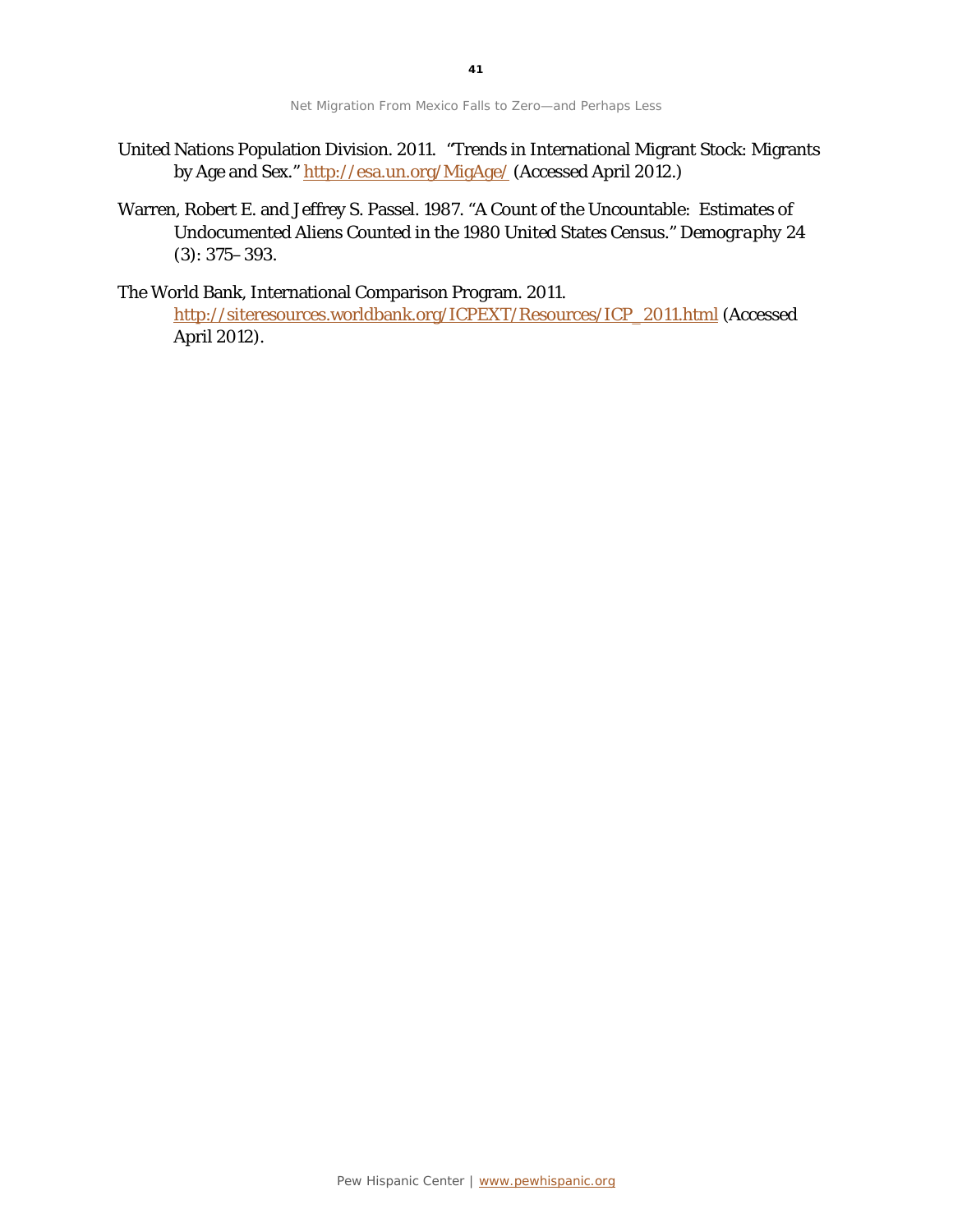## Appendix A. Additional Tables and Chart

### Appendix Table 1 **Mexican-Born Population in the U.S., 1850-2011** *(in thousands)*

| 2011 | 11,987 |
|------|--------|
| 2010 | 12,323 |
| 2009 | 12,565 |
| 2008 | 12,551 |
| 2007 | 12,558 |
| 2006 | 12,043 |
| 2005 | 11,653 |
| 2004 | 11,356 |
| 2003 | 10,661 |
| 2002 | 10,426 |
| 2001 | 9,734  |
| 2000 | 9,444  |
| 1990 | 4,500  |
| 1980 | 2,199  |
| 1970 | 760    |
| 1960 | 576    |
| 1950 | 451    |
| 1940 | 377    |
| 1930 | 641    |
| 1920 | 486    |
| 1910 | 222    |
| 1900 | 103    |
| 1890 | 78     |
| 1880 | 68     |
| 1870 | 42     |
| 1860 | 27     |
| 1850 | 13     |

Source: 1850-1930,1960-1980: Gibson and Jung (2006); 1940- 1950, U.S. Census Bureau (1975), Series C228-295, white foreignborn; 1990-2011: Pew Hispanic Center estimates from augmented March Current Population Surveys and Decennial Censuses adjusted for undercount

PEW RESEARCH CENTER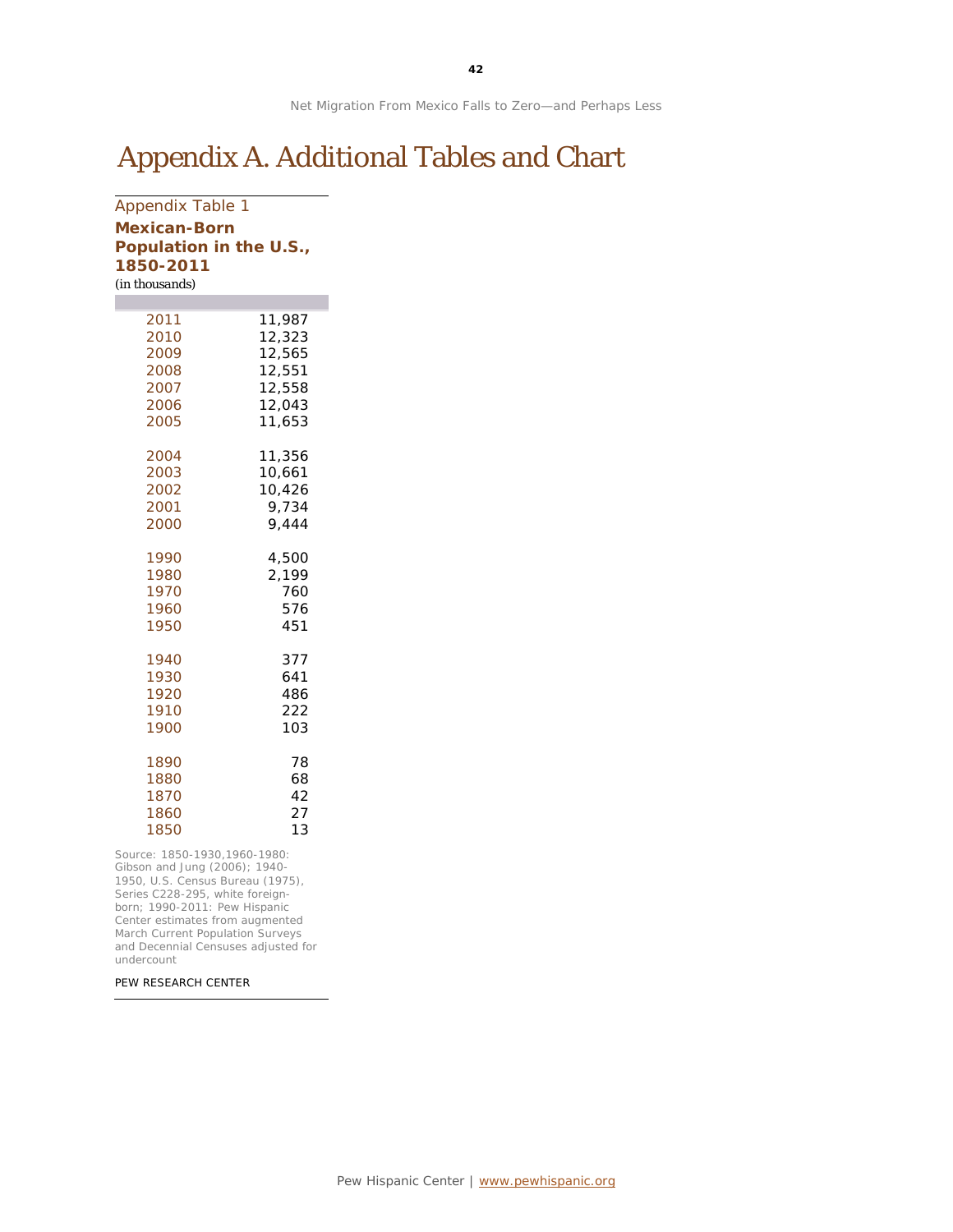| <b>Appendix Table 2</b>                         |            |  |  |  |                 |
|-------------------------------------------------|------------|--|--|--|-----------------|
| <b>Annual Immigration</b><br>from Mexico to the |            |  |  |  |                 |
|                                                 |            |  |  |  | U.S.: 1991-2010 |
| (in thousands)                                  |            |  |  |  |                 |
|                                                 |            |  |  |  |                 |
| 2010                                            | 140        |  |  |  |                 |
| 2009                                            | 150        |  |  |  |                 |
| 2008<br>2007                                    | 250<br>280 |  |  |  |                 |
| 2006                                            | 390        |  |  |  |                 |
| 2005                                            | 550        |  |  |  |                 |
|                                                 |            |  |  |  |                 |
| 2004                                            | 670        |  |  |  |                 |
| 2003                                            | 570        |  |  |  |                 |
| 2002                                            | 580        |  |  |  |                 |
| 2001                                            | 580        |  |  |  |                 |
| 2000                                            | 770        |  |  |  |                 |
| 1999                                            |            |  |  |  |                 |
| 1998                                            | 700<br>600 |  |  |  |                 |
| 1997                                            | 470        |  |  |  |                 |
| 1996                                            | 490        |  |  |  |                 |
| 1995                                            | 570        |  |  |  |                 |
|                                                 |            |  |  |  |                 |
| 1994                                            | 430        |  |  |  |                 |
| 1993                                            | 370        |  |  |  |                 |
| 1992                                            | 400        |  |  |  |                 |
| 1991                                            | 370        |  |  |  |                 |
|                                                 |            |  |  |  |                 |

Source: Pew Hispanic Center estimates compiled from various sources; see Methodology

PEW RESEARCH CENTER

Net Migration From Mexico Falls to Zero—and Perhaps Less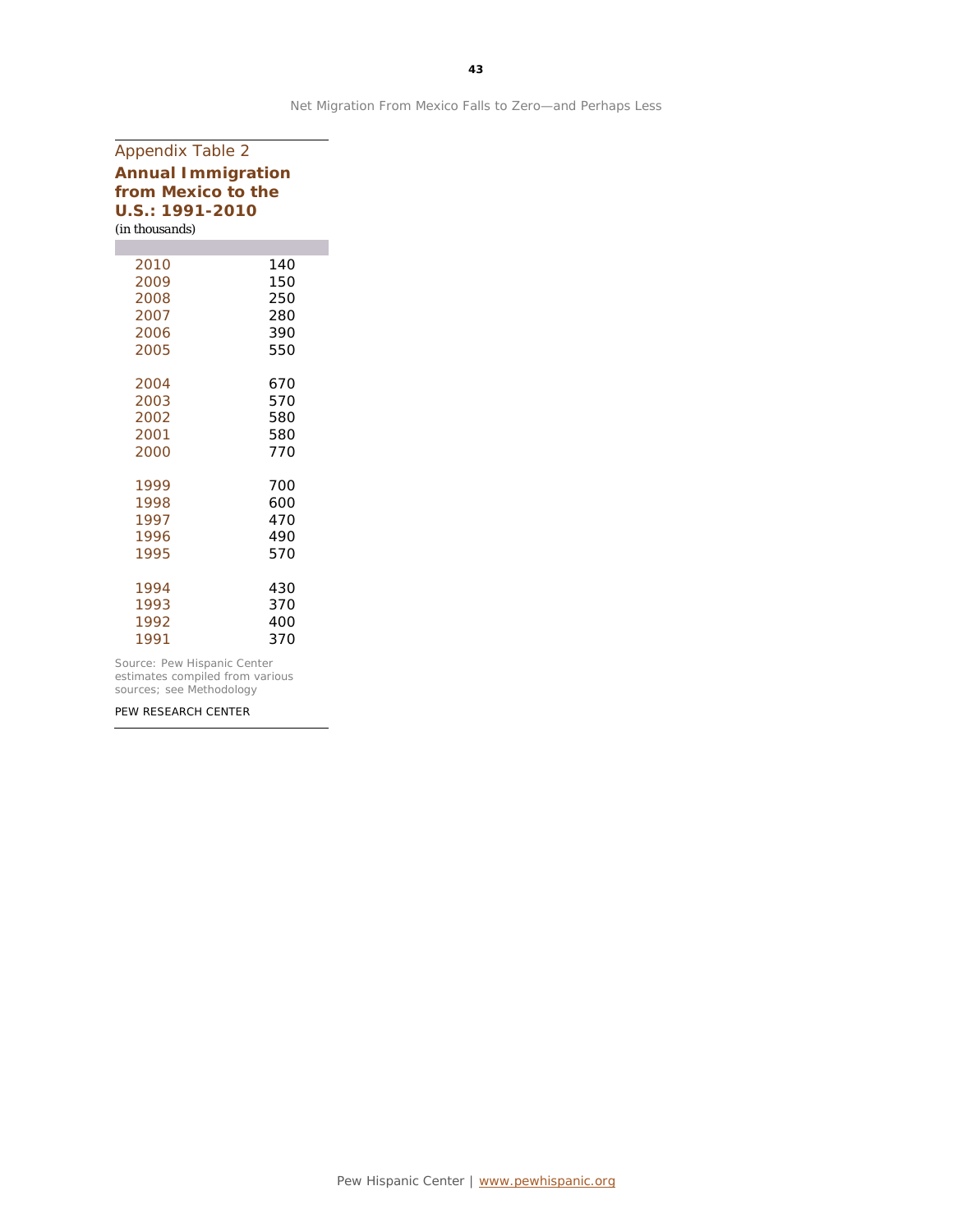| <b>Appendix Table 3</b>                                      |       |       |              |  |  |
|--------------------------------------------------------------|-------|-------|--------------|--|--|
| Mexican-Born Population in the U.S.,<br>by Status, 2000-2011 |       |       |              |  |  |
| (in millions)                                                |       |       |              |  |  |
| Year                                                         | Total | Legal | Unauthorized |  |  |
|                                                              |       |       |              |  |  |
| 2011                                                         | 12.0  | 5.8   | 6.1          |  |  |
| 2010                                                         | 12.3  | 5.8   | 6.5          |  |  |
| 2009                                                         | 12.6  | 5.9   | 6.7          |  |  |
| 2008                                                         | 12.6  | 5.7   | 6.9          |  |  |
| 2007                                                         | 12.6  | 5.6   | 7.0          |  |  |
| 2006                                                         | 12.0  | 5.4   | 6.6          |  |  |
| 2005                                                         | 11.7  | 5.4   | 6.3          |  |  |
|                                                              |       |       |              |  |  |
| 2004                                                         | 11.4  | 5.3   | 6.1          |  |  |
| 2003                                                         | 10.7  | 5.2   | 5.5          |  |  |
| 2002                                                         | 10.4  | 5.2   | 5.2          |  |  |
| 2001                                                         | 9.7   | 5.0   | 4.8          |  |  |
| 2000                                                         | 9.4   | 4.9   | 4.5          |  |  |

Note: Numbers may not sum to total because of rounding.

Source: Pew Hispanic estimates based on augmented March Current Population Surveys, adjusted for undercount

#### PEW RESEARCH CENTER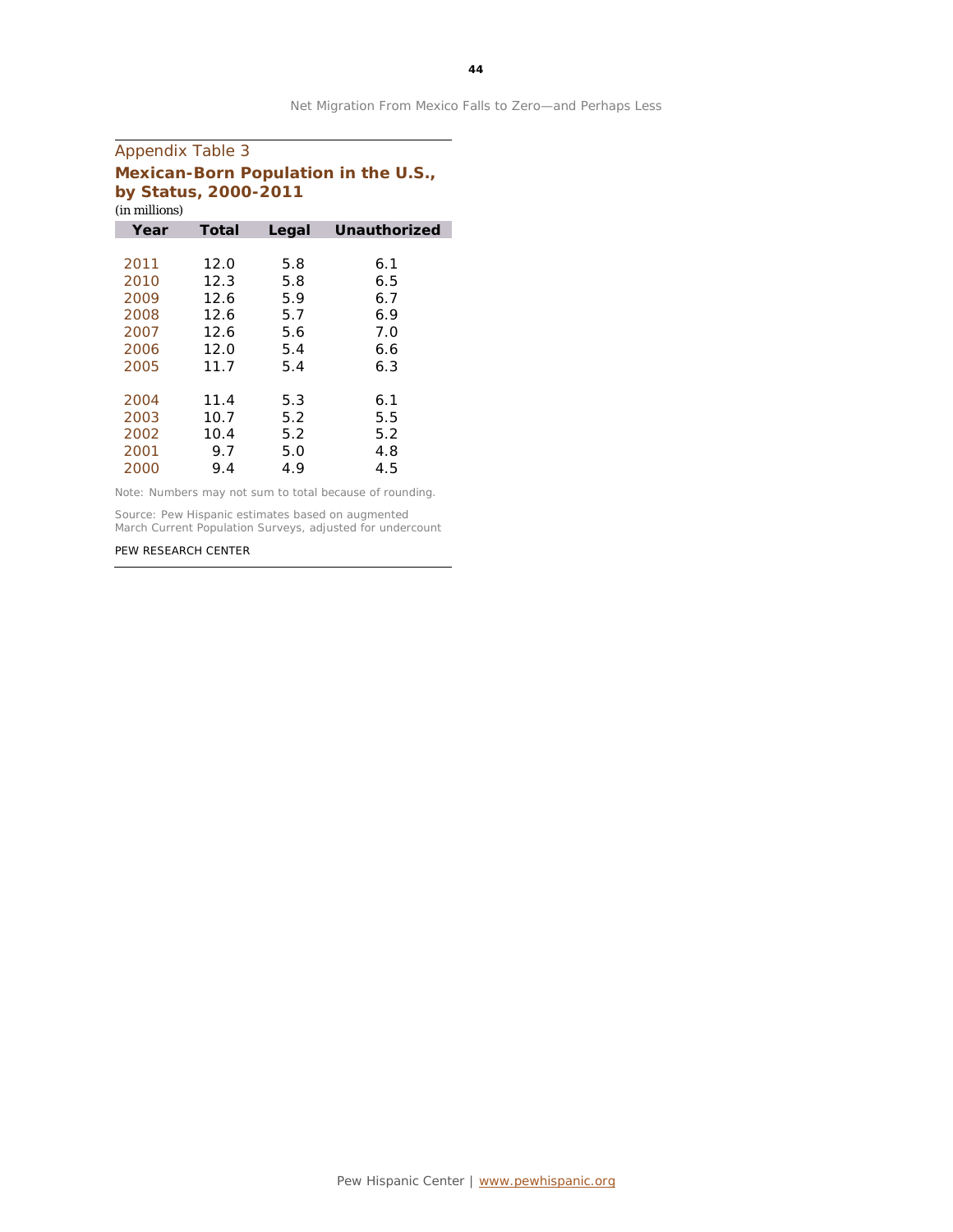

Notes: DHS data refer to fiscal years. INM data refers to calendar years. Total number of repatriated include all returned and removed Mexican nationals. For 2000-2008 the total number of Mexican returnees reported by DHS was estimated using the share of all apprehended who were Mexican.

Source: U.S. Department of Homeland Security, Yearbook of Immigration Statistics, 2000-2010; Instituto Nacional de Migración (INM), Series Históricas de Estadísticas Migratorias, 1995-2010

PEW RESEARCH CENTER

**45**

Net Migration From Mexico Falls to Zero—and Perhaps Less